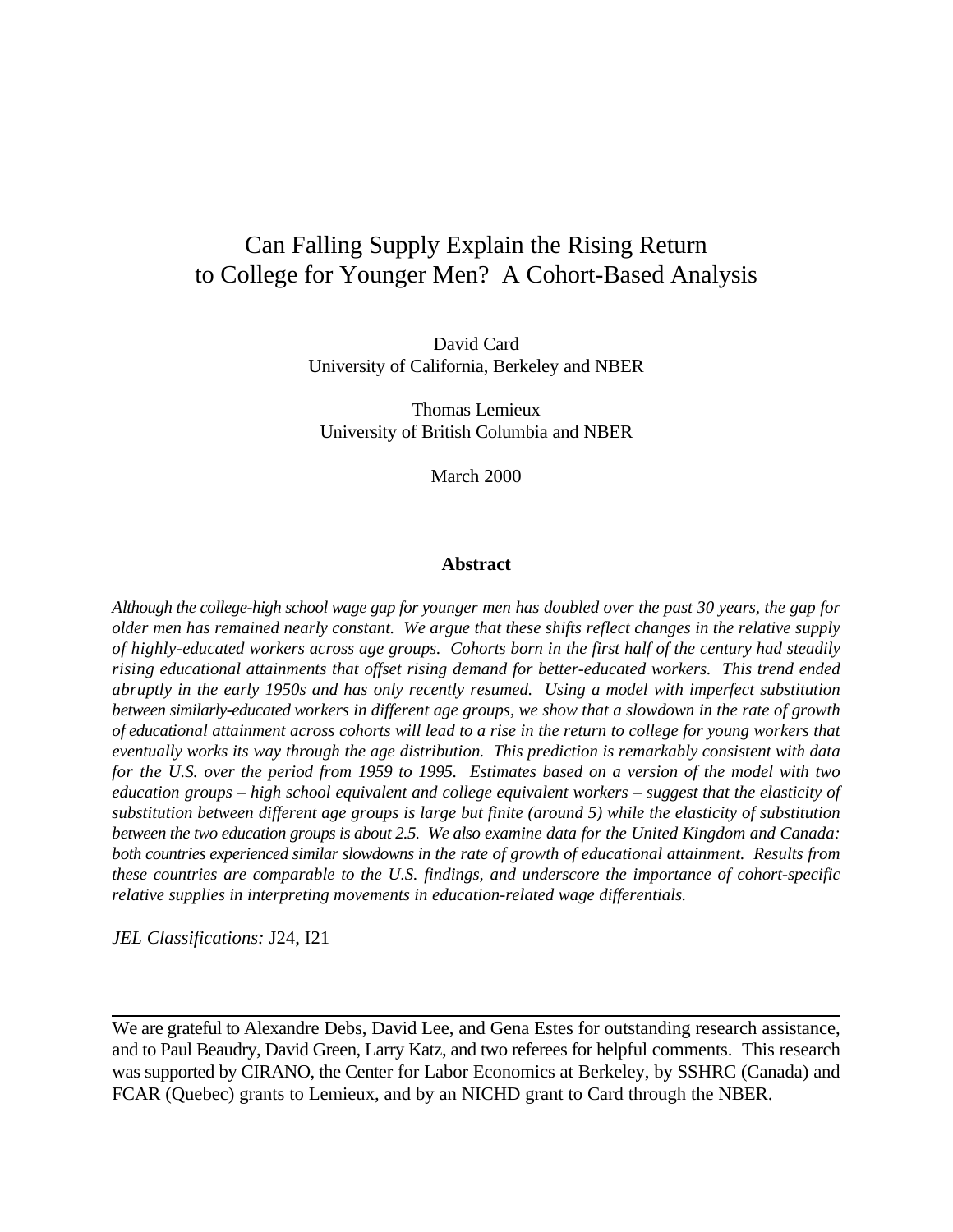One of the most remarkable trends in the U.S. labor market is the rise in education-related wage differentials (Katz and Autor, 1999). Among men, for example, the gap in average earnings between workers with a college degree and those with only a high school diploma rose from about 25 percent in the mid-1970s to 40 percent in 1998. A less-known fact is that virtually the entire rise is attributable to changes in the relative earnings of younger college-educated workers. The top panel of Figure 1, for example, plots the college-high school wage gap for younger (ages 26-35) and older (ages 46-60) men over the period from 1959 to 1996.<sup>1</sup> While the earnings gap for young men has roughly doubled since 1975, the gap for older men is only slightly higher today than in the 1960s or 1970s. As a consequence of these divergent trends, the age structure of the college wage premium has shifted. In earlier years the gap between college and high-school educated workers increased steadily with age -- as predicted by Mincer's (1974) human capital earnings function.<sup>2</sup> Currently, however, the college premium is highest for men in their early 30s. As shown in the other panels of Figure 1, a similar phenomenon has also occurred in Britain and Canada. In both countries the college-high school wage gap for younger men has risen while the gap for older men has been stable or declining.

In this paper we explore a simple explanation for the trends in Figure 1. We argue that the shifting structure of the returns to college in the U.S., the U.K., and Canada is a reflection of inter-cohort shifts in the relative supply of highly educated workers. The driving force behind these shifts is the slowdown in the rate of growth of educational attainment that began with cohorts born in the early 1950s. While conventional models of education-related wage differentials ignore differences in the age distribution of educational attainment, a simple extension that incorporates imperfect substitutability between younger and older workers yields the prediction that a slowdown in the inter-cohort trend in educational attainment will lead to a relative rise in the college wage premium for younger workers that will slowly work its way through the age distribution

<sup>&</sup>lt;sup>1</sup>The data underlying this figure are based on average weekly earnings of full-time workers in the 1960 Census, and in March Current Population Surveys for 1970-1997.

<sup>&</sup>lt;sup>2</sup>Mincer (1974) posited that the log of earnings depends on years of education and a quadratic function of labor market experience (age minus education minus 5). This formulation implies that the difference in log wages between college and high school workers of the same age rises linearly with age. Recent research (e.g. Murphy and Welch, 1990) has allowed more flexible functions of experience, for example, log  $w = \beta S + g(A-S-5)$ , where S=education and A=age. As long as g is concave and increasing, the implied college high school wage gap is increasing with age.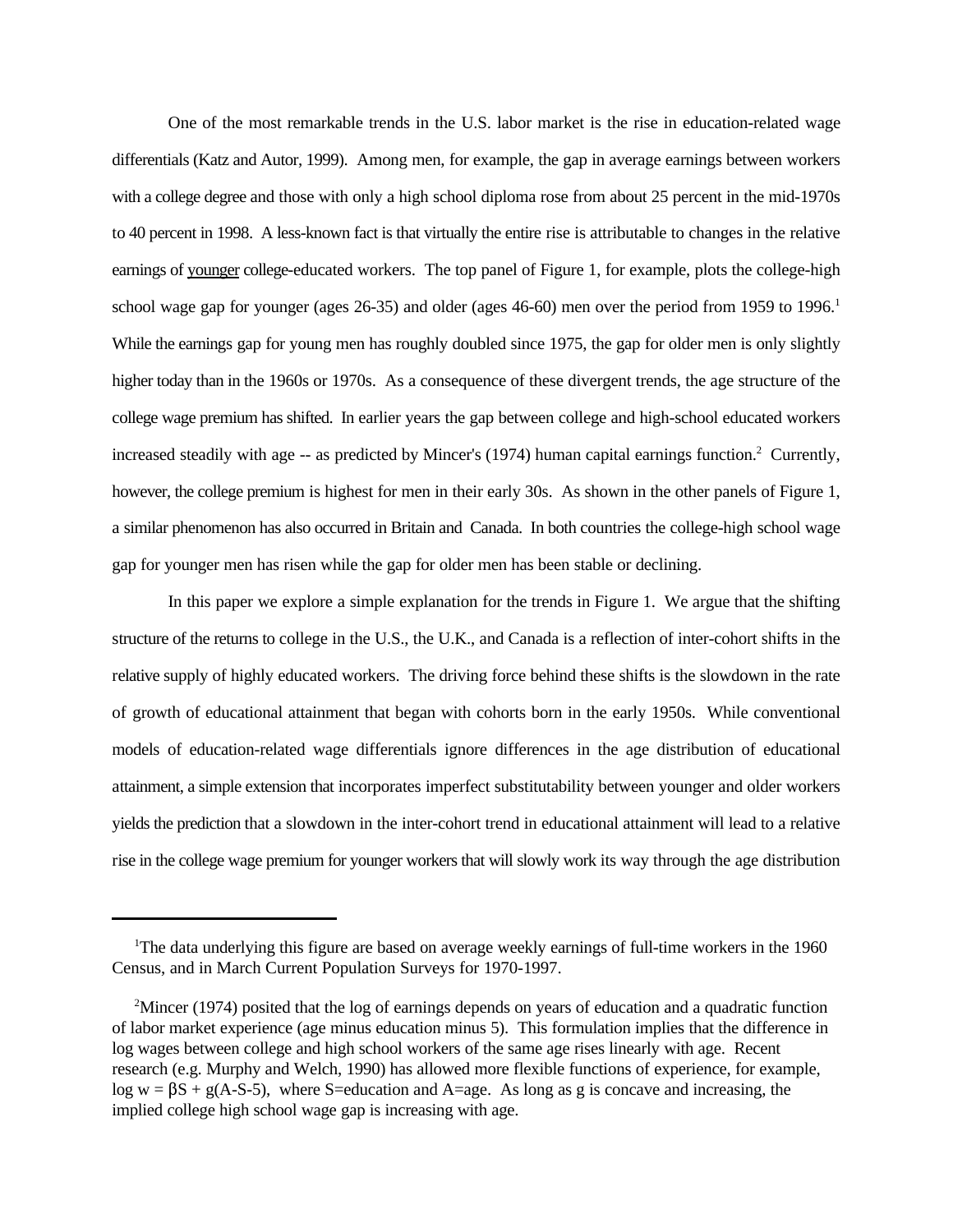as the cohort ages.

We evaluate this hypothesis using U.S. data on the college-high school wage gap for five year birth cohorts over the period from 1959 to 1996. As a check on our findings we also consider similar data from the U.K. over the period 1974-96, and from Canada over the period from 1980 to 1995. Although the three countries have very different levels of average educational attainment, all three show similar inter-cohort trends, with steadily rising educational attainments for cohorts born up to 1950, and relative stagnation for the babyboom cohorts. Moreover, as suggested by the patterns in Figure 1, the age structure of the college wage premium shows similar "twisting" in the three countries. Thus, there is prima facie evidence that the age structure of the college wage gap is related to the changing relative supply of more highly educated workers in different age groups. Indeed, our estimates of the elasticity of substitution between workers with the same education in different age groups are very similar for the three countries. Our findings suggest that shifts in cohort-specific supplies of highly-educated workers, coupled with steadily increasing relative demand for educated workers, provide a unifying explanation for the observed changes in education-related wage differentials in all three countries.

### II. Theoretical Framework

#### a. A Model of Aggregate Production with Age-Group Specific Supplies

Although existing research on the rising return to higher education has emphasized the role of supply variation, most previous studies have focused on the average return to schooling, rather than differences by age or cohort (e.g., Freeman, 1976; Freeman and Needels, 1993; Katz and Murphy, 1992). These studies analyze the evolution of the return to schooling under the assumption that different age groups with the same level of education are perfect substitutes in production. This assumption means that the aggregate supply of each "type" of education can be obtained by simply summing the total numbers of workers in each education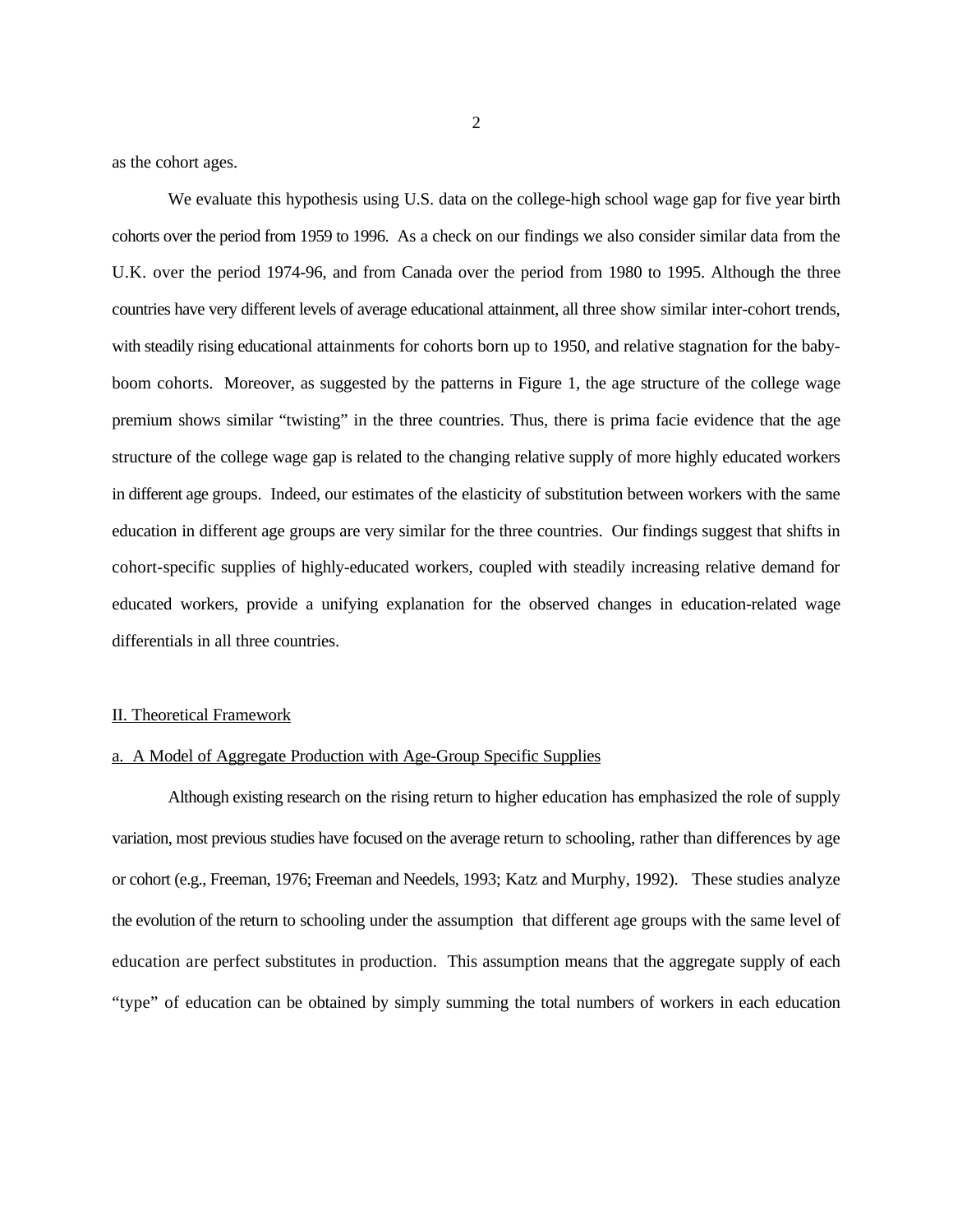category.<sup>3</sup> A further simplification – which we will also invoke – is that there are only two education groups: "college equivalent" workers, and "high school equivalent" workers.<sup>4</sup> Under these assumptions, all educationrelated wage differentials in the labor market in any given year are proportional to the average college-high school wage gap in that year. Moreover, the college wage gaps for different age groups will expand or contract proportionally over time, a prediction that is clearly inconsistent with recent movements in the U.S., the U.K., and Canada (see Figure 1).

A natural way of relaxing the hypothesis of perfect substitution across age groups is to assume that aggregate output depends on two CES sub-aggregates of high-school and college labor:

(1) 
$$
H_t = [\ \Sigma_j \ (\alpha_j H_{jt}^{\ \eta} \ )]^{1/\eta} \ ,
$$

and

$$
(2) \qquad C_t = \left[ \ \Sigma_j \left( \beta_j C_{jt}^{\ \eta} \ \right) \right]^{1/\eta},
$$

where  $-\infty < \eta \le 1$  is a function of the partial elasticity of substitution  $\sigma_A$  between different age groups j with the same level of education ( $\eta = 1-1/\sigma_A$ ), and  $\alpha_j$  and  $\beta_j$  are relative efficiency parameters (assumed to be fixed over time). In principle  $\eta$  could be different for the two education groups, although we ignore this possibility for now to simplify our presentation of the model.<sup>5</sup> We will relax this assumption in Section III.c. In the limiting case of perfect substitutability across age groups,  $\eta$  is equal to 1 and total high-school (or college)

 ${}^{3}$ In practice, different age groups may be allowed to supply different efficiency units of labor, in which case a weighted average of the supply of workers in each age group is appropriate, with a weight equal to the relative wage of the group (Katz and Murphy, 1992).

 $F$ Following the literature (e.g. Johnson, 1997) we assume that workers with exactly a high school degree supply 1 high school equivalent; workers with exactly a college degree supply 1 college equivalent; workers with less than high school education supply some fraction of a high school equivalent; workers with an advanced degree supply more than 1 college equivalent; and workers with education qualifications between a high school and college degree supply  $\alpha$  high school equivalents and (1- $\alpha$ ) college equivalents. See Section II for more details.

<sup>&</sup>lt;sup>5</sup>Welch (1979) relaxes this assumption in his study on the impact of cohort size on the relative wages of different age groups.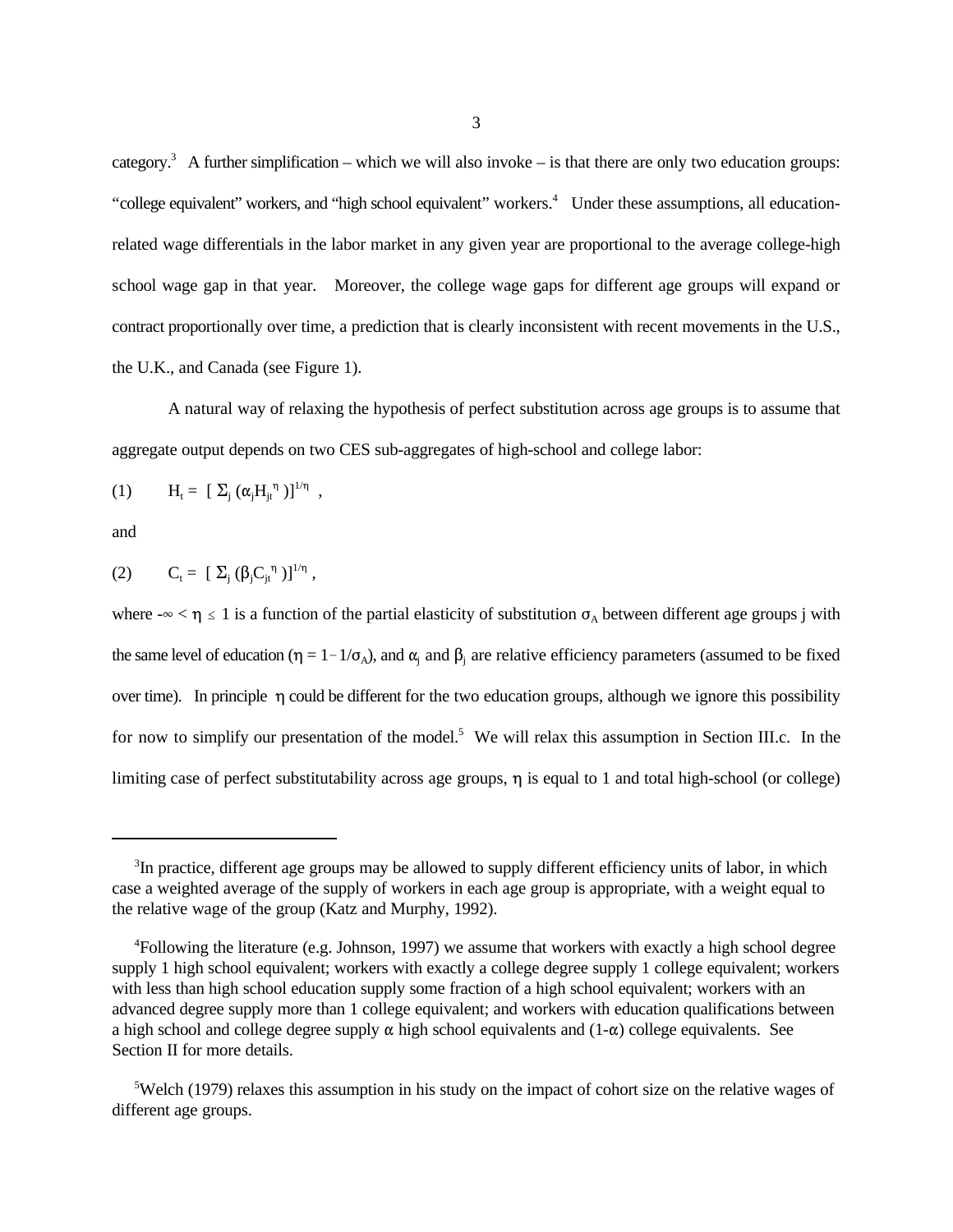labor input is just a weighted sum of the quantity of labor supplied by each age group.

Aggregate output in period t,  $y_t$  is a function of high school labor, college labor, and the technological efficiency parameters  $\theta_{\rm ht}$  and  $\theta_{\rm ct}$ :

(3) 
$$
y_t = f(H_t, C_t; \theta_{ht}, \theta_{ct}).
$$

Following the existing literature, we assume that the aggregate production function is also CES:

(4) 
$$
y_t = (\theta_{ht} H_t^{\rho} + \theta_{ct} C_t^{\rho})^{1/\rho},
$$

where  $-\infty < \rho \le 1$  is a function of the elasticity of substitution  $\sigma_E$  between the two education groups  $(p=1-1/\sigma_E)$ . In this setting, the marginal product of labor for a given age-education group depends on both the group's own supply of labor and the aggregate supply of labor in its education category. In particular, the marginal product of high school workers in age group j is:

(5) 
$$
\partial y_t / \partial H_{jt} = \partial y_t / \partial H_t \times \partial H_t / \partial H_{jt}
$$

$$
= \theta_{ht} H_t^{\rho-1} \Psi_t \times \alpha_j H_{jt}^{\eta-1} H_t^{1-\eta}
$$

$$
= \theta_{ht} H_t^{\rho-\eta} \Psi_t \times \alpha_j H_{jt}^{\eta-1} ,
$$

where

$$
\Psi_t = ( \; \theta_{ht} \; H_t^{\rho} \; + \theta_{ct} \; C_t^{\rho} \; )^{1/\rho - 1} \; .
$$

Similarly, the marginal product of college workers in age group j is:

$$
(6) \qquad \partial y_{t} \, / \, \partial C_{jt} = \, \theta_{ct} \, C_{t}^{\, \rho\text{-}\eta} \, \Psi_{t} \, \times \beta_{j} C_{jt}^{\, \eta\text{-}1}.
$$

Efficient utilization of different skill groups requires that relative wages are equated to relative marginal products. Assuming this is true, equations (5) and (6) imply that the ratio of the wage rate of college workers in age group j (w<sup>c</sup><sub>it</sub>) to the wage of high-school workers in the same age group (w<sup>h</sup><sub>it</sub>) satisfies the following equation:

$$
(7) \qquad \log{(w_{ji}^{c}/w_{ji}^{h})} \;\; = \;\; \log(\theta_{ci}/\theta_{ht}) \; + \; (\rho\text{-}\eta)log(C_{i}/H_{i}) \; + \; log(\beta_{j}/\alpha_{j}) \; + \; (\eta\text{-}1)log(C_{ji}/H_{ji}) \; .
$$

If relative employment ratios are taken as exogenous, equation (7) leads to a simple model for the observed college-high school wage gap of workers in age group j in year t: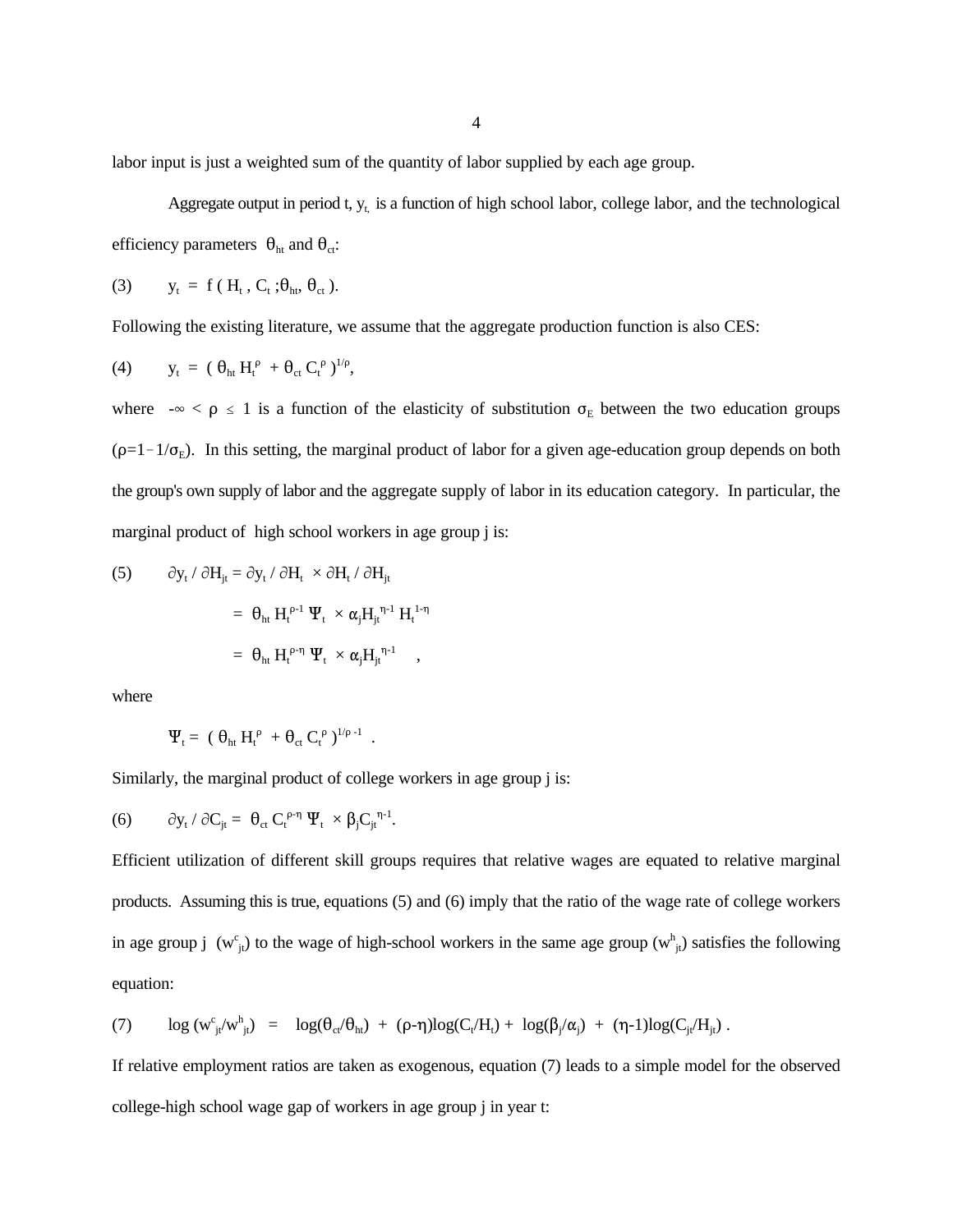(8a)  $r_{jt} \equiv \log(w_{jt}^c/w_{jt}^h) = \log(\theta_{ct}/\theta_{ht}) + \log(\beta_j/\alpha_j) + [(1/\sigma_A) - (1/\sigma_E)]\log(C_t/H_t) - (1/\sigma_A)\log(C_{jt}/H_{jt}) + e_{jt}/(1/\sigma_E)$ where  $e_{it}$  reflects sampling variation in the measured gap and/or any other sources of variation in age-specific

wage premiums. For some purposes it is convenient to rearrange this expression in an alternative form:

$$
(8b) \qquad r_{jt} = log(\theta_{ct}/\theta_{ht}) + log(\beta_j/\alpha_j) - (1/\sigma_E)log(C_t/H_t) - (1/\sigma_A)[log(C_{jt}/H_{jt}) - log(C_t/H_t)] + e_{jt},
$$

According to this model, the college-high school gap for a given age group depends on both the *aggregate* relative supply of college labor (C<sub>t</sub>/H<sub>t</sub>) in period t, and on the *age-group specific* relative supply of college labor ( $C_i/H_i$ ). This nests the more conventional specification (used by Freeman (1976), Katz and Murphy (1992), and others) which assumes perfect substitution across age groups with the same level of education ( $\sigma_A$ = + $\infty$ ). Since  $1/\sigma_A$  = 0 when age groups are perfect substitutes, in the limiting case the collegehigh school wage gap for any specific age group depends only with the aggregate relative supply of college workers and the relative technology shock  $\theta_{cr}/\theta_{ht}$ . More generally, the college-high school wage gap for a given age group also depends on the age group-specific relative supply of college labor. Any change in age-groupspecific relative supplies would be expected to shift the age profile of the college-high school wage gap, with an effect that depends on the size of  $1/\sigma_A$ .

Nevertheless, there is in interesting special case in which the age structure of the college wage gap will be constant over time, even if  $1/\sigma_A > 0$ . Equation (8b) shows that this will happen if  $log(C_{i} / H_{i})$ -log(C<sub>i</sub>/H<sub>i</sub>) is approximately constant over time, which in turn will be true if the relative supplies of college labor in each age group are growing at a constant rate. While at first glance this may seem like a highly restrictive condition, we will show below that it was satisfied during the 1960s and 1970s in the U.S., and during the 1970s in the U.K. and Canada. The source of this constancy was a roughly constant trend in the rate of growth of educational attainment across cohorts which continued until mid-century in all three countries.

A closely related observation is that when  $log(C_{ij}/H_{ii})-log(C_{i}/H_{ii})$  varies over time, observed data on agegroup specific relative returns to education will contain significant *cohort effects*, in addition to components that vary by age and year. This is because the relative supply of highly-educated labor in a cohort is roughly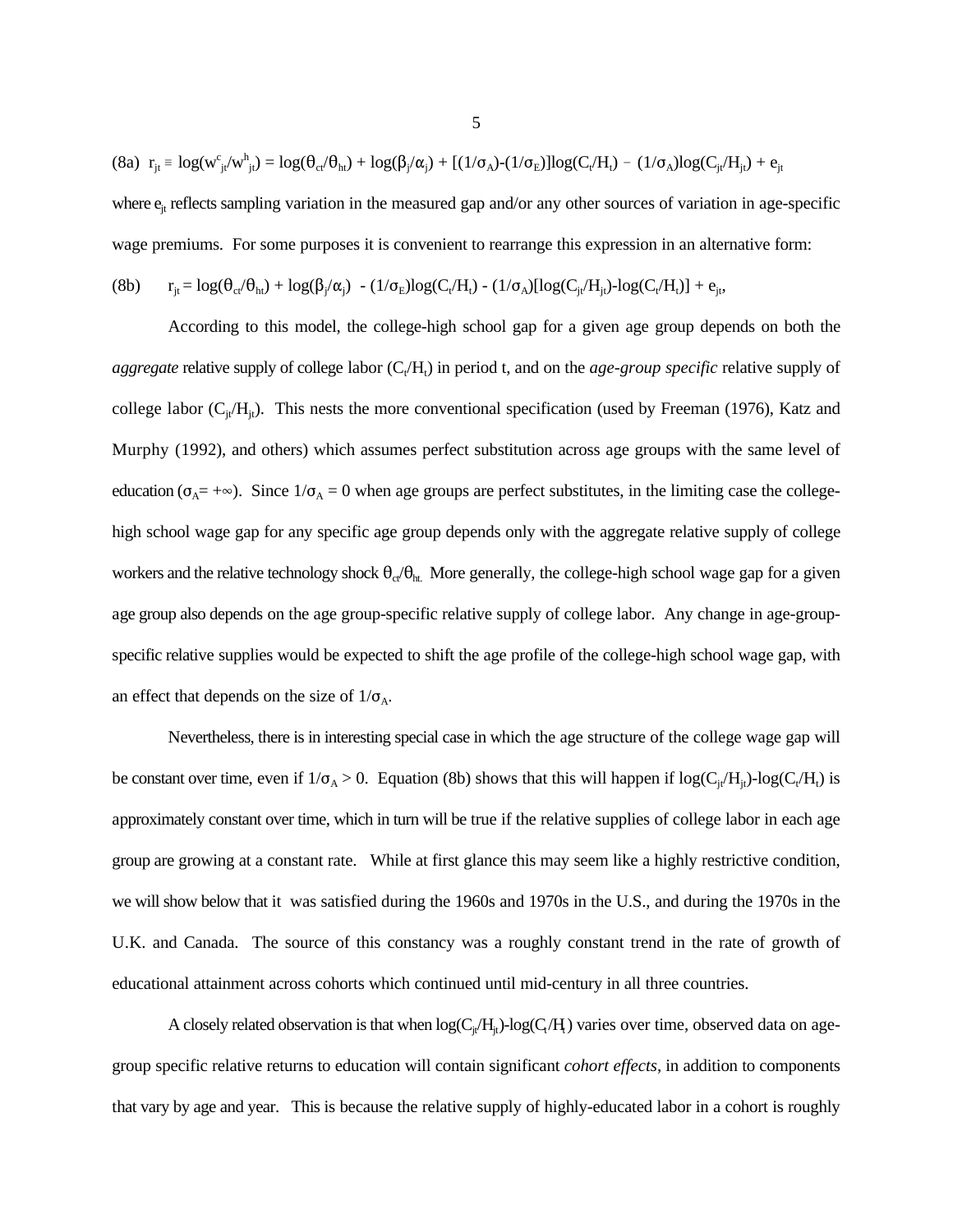constant over time, apart from an age profile that reflects rising educational attainment over the lifecycle. Formally, suppose that the log supply ratio for workers who are age j in year t consists of a cohort effect for the group,  $\lambda_{t-i}$  (dated by their year of birth), and an age effect  $\phi_i$  that is common across cohorts:

(9) 
$$
\log (C_{jt}/H_{jt}) = \lambda_{t-j} + \varphi_j.
$$

In this case equation (8a) implies that

$$
(10) \qquad r_{it} = \log(\theta_{ct}/\theta_{ht}) + \log(\beta_j/\alpha_j) - (1/\sigma_A) \phi_j + [(1/\sigma_A) - (1/\sigma_E)]\log(C_t/H_t) - (1/\sigma_A)\lambda_{t-j} + e_{jt}.
$$

According to this equation, the observed college-high school wage gaps for a set of age groups  $j=1,...J$  in a sample period t=1,...T will depend on a set of year-specific factors that are common across age groups  $(log(\theta_{\rm cr}/\theta_{\rm ht}) + [(1/\sigma_{\rm A})-(1/\sigma_{\rm E})]log(C_{\rm r}/H_{\rm t})$ , a set of age-group specific factors that are common across years  $(log(\beta_j/\alpha_j)-(1/\sigma_A) \phi_j)$ , and a set of cohort-specific constants ( $(1/\sigma_A)\lambda_{t-j}$ ). This implies that the observed college wage premiums will be decomposable into year, age, and cohort effects. The cohort effects will be ignorable if  $(1/\sigma_A)$  is approximately 0 (i.e., if different age groups are perfect substitutes in production) or if  $\lambda_{t-1}$  is a linear function of birth year (in which case the cohort effects can be written as a linear combination of age and year effects).<sup>6</sup>

### b. Implementation

Our primary interest in this paper is in estimating the effect of age-group specific relative supplies of highly educated labor on age-group specific returns to college, and in evaluating the role that changes in agegroup specific supplies have played in explaining the relative rise in returns to college for young workers. Assuming that data on age group-specific wages and supplies of labor for college and high school equivalent workers are available, a problem still arises in attempting to estimate equation (8a) or (8b) because the aggregate supplies of the two types of labor  $(C_t$  and  $H_t$ ) depend on the elasticity of substitution across age

<sup>&</sup>lt;sup>6</sup>The latter condition will also imply that  $log(C_{j} / H_{j} - log(C_{l} / H_{l})$  is approximately constant over time.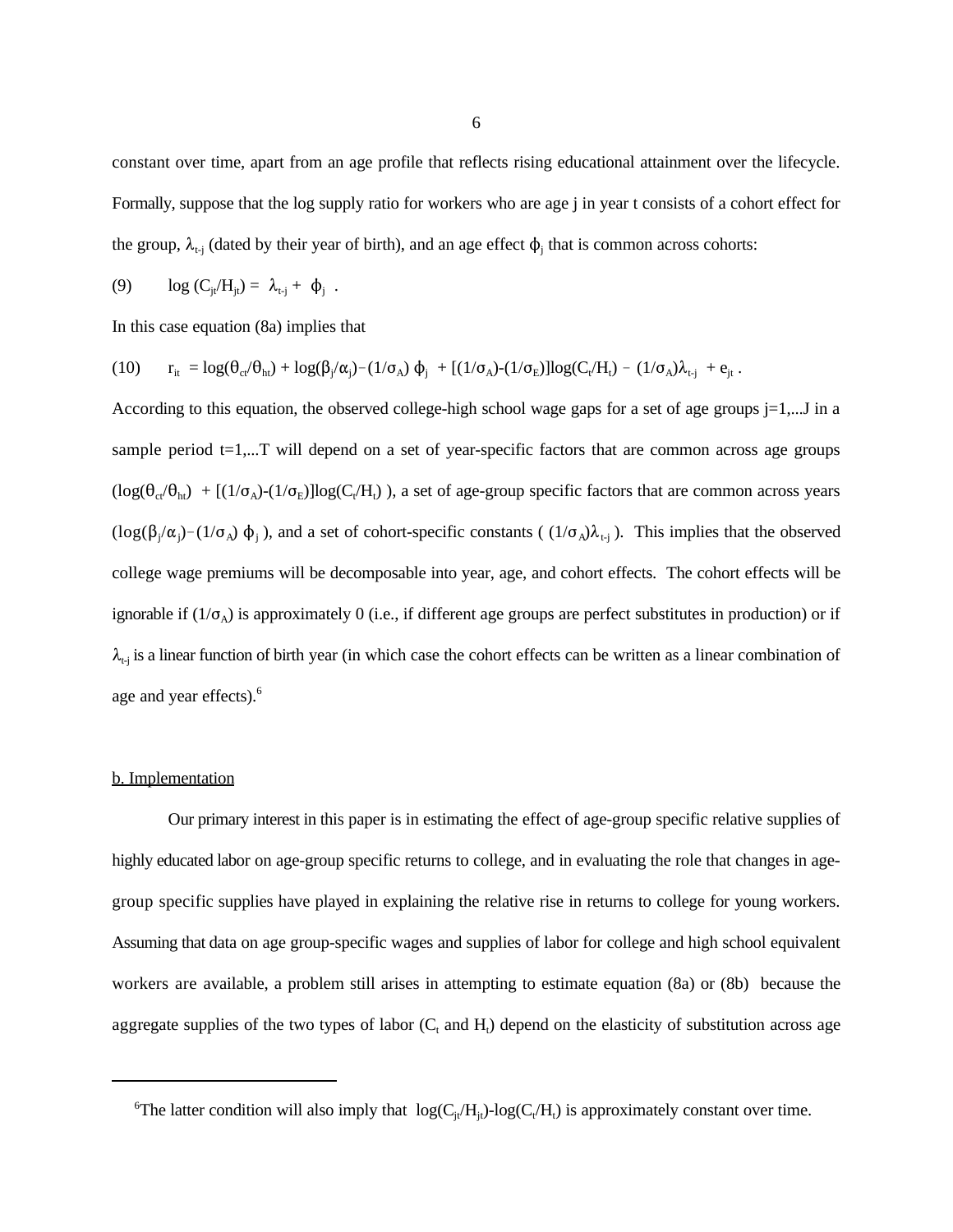groups. Inspection of equation (8a), however, suggests a simple two-step estimation procedure that provides a method for identifying both  $\sigma_A$  and  $\sigma_E$ . In the first step,  $\sigma_A$  is estimated from a regression of age-group specific college wage gaps on age-group specific relative supplies of college educated labor, age effects (which absorb the relative productivity effect  $log(\beta_j/\alpha_j)$ , and time effects (which absorb the combined relative technology shock and any effect of aggregate relative supply):

(11) 
$$
r_{jt} = b_j + d_t - (1/\sigma_A)log(C_{jt}/H_{jt}) + e_{jt}
$$
,

where  $b_j$  and  $d_i$  are the age and year effects, respectively. Given an estimate of  $1/\sigma_A$ , the relative efficiency parameters  $\alpha_i$  and  $\beta_i$  are easily computed by noting that equations (5) and (6):

(12a) 
$$
\log(w_{ji}^h) + 1/\sigma_A H_{ji} = \log(\theta_{ht} H_t^{\rho \cdot \eta} \Psi_t) + \log(\alpha_j)
$$
 and

(12b) 
$$
\log(w_{jl}^c) + 1/\sigma_A C_{jt} = \log(\theta_{ct} C_t^{\rho \cdot \eta} \Psi_t) + \log(\beta_j)
$$
, for all j and t.

The left-hand sides of these equations can be computed directly using the first-step estimate of  $1/\sigma_A$ , while the leading terms on the right-hand sides can be absorbed by a set of year dummies. Thus, the age-group specific productivity factors ( $log(\alpha_j)$  and  $log(\beta_j)$ ) can be estimated as the age effects in a pair of regression models based on equations (12a) and (12b) that also include unrestricted year dummies. Given estimates of the  $\alpha_j$ 's and  $\beta_j$ 's, and of  $\eta$ , it is then straightforward to construct estimates of the aggregate supplies of college and high school labor in each year  $(C_t$  and  $H_t$ ). With these estimates in hand, and some assumption about the time series path of the relative productivity term  $\log(\theta_{\rm cr}/\theta_{\rm ht})$ , equation (8b) can be estimated directly. In our implementation below we follow the existing literature and assume that  $log(\theta_{cr}/\theta_{br})$  can be represented as a linear trend.

The second step of our procedure is directly analogous to the estimation method used by Freeman (1976) and Katz and Murphy (1992) to recover the elasticity of substitution between education groups. The key difference is that our estimates of the aggregate supplies of different education groups incorporate a nonzero estimate of  $1/\sigma_A$ . A less important difference is that we estimate our models over a set of age-group specific college wage premiums, rather than over a set of aggregate premiums for all age groups. Finally, our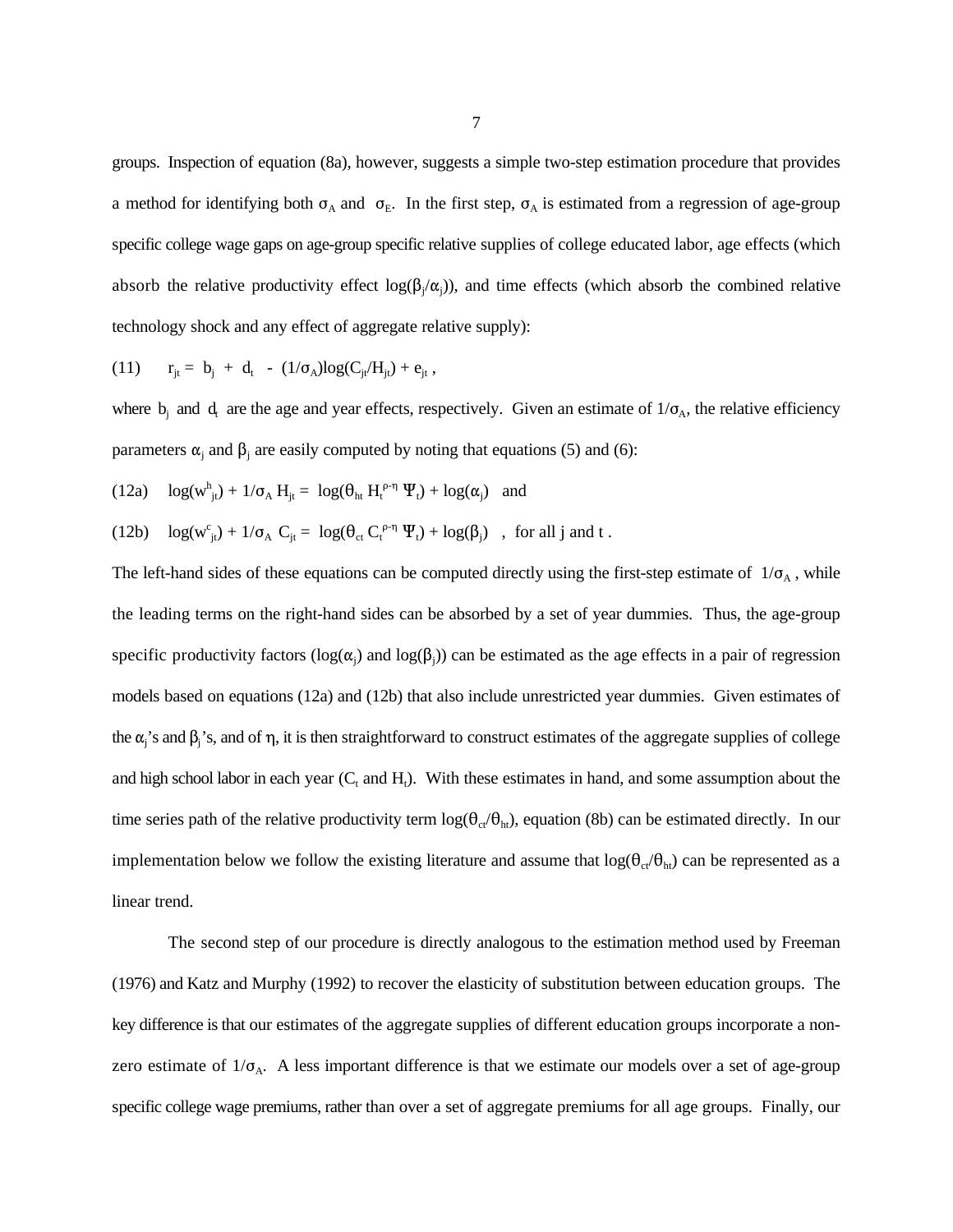second stage models include both the aggregate relative supply index ( $log(C_t/H_t)$ ) and the deviation between the age-group specific relative supply of college workers and the aggregate supply index (i.e.,  $log(C_{\rm it}/H_{\rm it})$  $log(C_t/H_t)$ ). The coefficient associated with this variable provides another estimate of  $1/\sigma_A$ , which in principle should be similar to the estimate obtained from the first stage.

# II. College Wage Premiums and Relative Supplies of College Workers by Age

In this section we present a descriptive overview of trends in the college wage premium for different age groups in the U.S., the U.K., and Canada. We also summarize data on the relative supplies of collegeeducated workers by age group. Our estimated college wage premiums are based on the earnings of men ages 26 to 60, while our data on relative supplies of different education groups are based on data for men and women in all age ranges. Our U.S. data cover the period from 1959 to 1996 and are drawn from the 1960 Census and the March Current Population Surveys (CPS) from 1970 to 1997. Our U.K. data cover a shorter period (1974-1996) and are drawn from the 1974 to 1996 General Household Surveys (GHS). Finally, our Canadian data cover the shortest sample period (1981-1996) and are drawn from the 1981, 1986, 1991, and 1996 Censuses. (Comparable data from earlier Canadian censuses are unavailable).

#### a. Wage Premiums by Age

Table 1 presents our estimates of the "college wage premiums" for 5-year age groups, taken at 5-year time intervals over our sample period (with the exception of the first observation for the  $U.S.$ ).<sup>7</sup> Note that to improve the precision of our estimates we have pooled three CPS samples and five GHS samples for each time

<sup>&</sup>lt;sup>7</sup>Since cohort composition may change over time because of immigration (and mortality), it would be preferable to compute the college wage premium (and the relative supply measures) for native workers only. This is not possible, however, since immigrant status was not identified until recently in the CPS. Fortunately, evidence from the U.S. Census presented in Borjas, Freeman, and Katz (1997) suggests that changes in U.S. educational differentials are similar whether or not immigrants are included.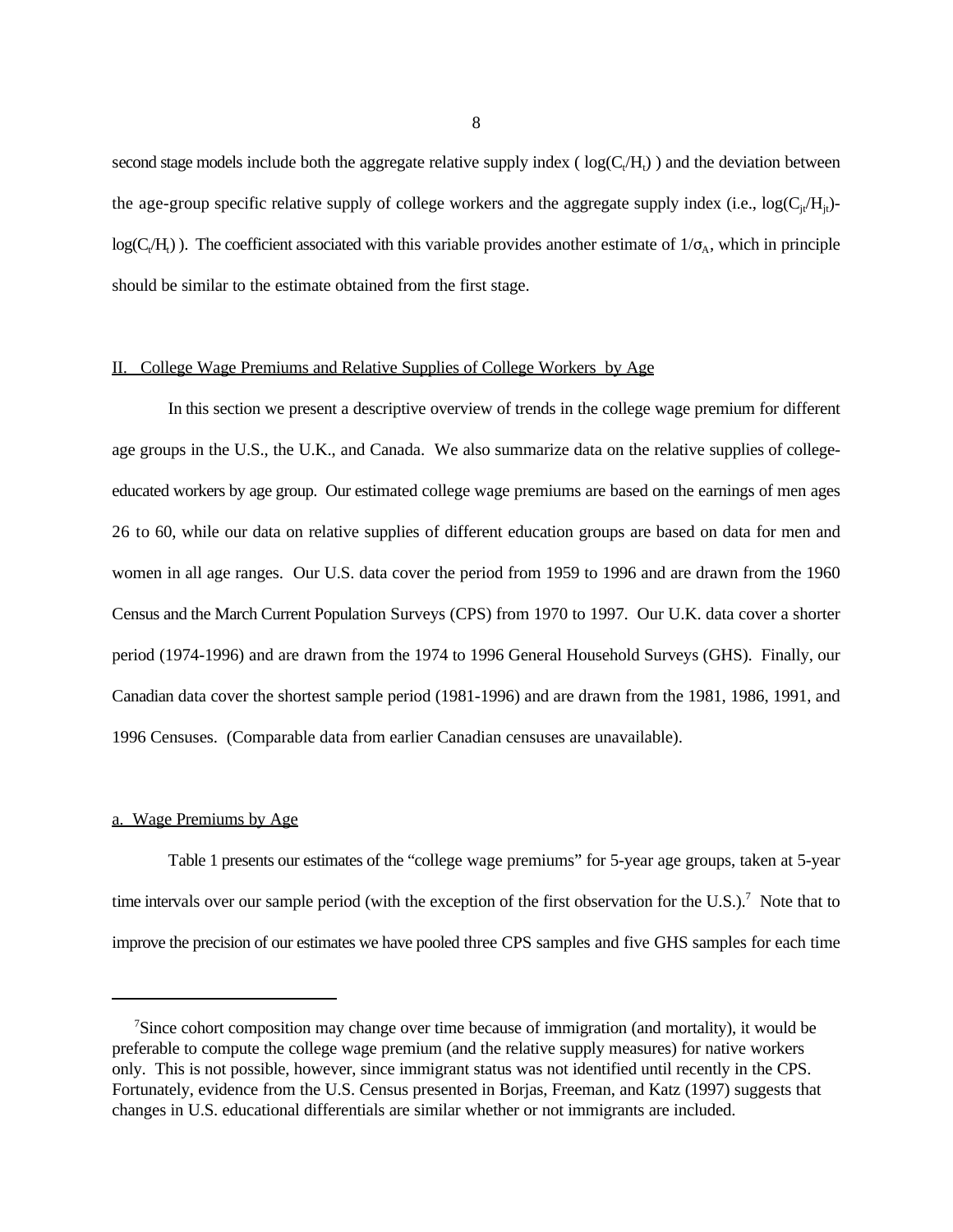period. Our estimates for the U.S. are based on differences in mean log average weekly wages between fulltime workers with exactly a college degree (i.e., 16 years of education) and those with exactly a high school degree (i.e., 12 years of education).<sup>8</sup> Similarly, our estimates for Canada are based on differences in mean log average weekly wages between full-time workers with a university degree and those with a high school diploma.<sup>9</sup> Finally, our estimates for the U.K. represent differences in mean log weekly wages between men with a university degree and those with only A-level or O-level qualifications.<sup>10</sup> The Data Appendix contains more details on the construction of our samples, and the procedures used to obtain the estimated wage gaps.

An important feature of the wage gaps in Table 1 is that they are based on differences in earnings between individuals *of the same age* with a college degree or a high school diploma. An advantage of this measure is that it compares individuals who attended elementary and secondary schooling together, and were subject to the same influences on their decision as to whether to attend college. A potential disadvantage is that it ignores any differences in labor market experience between people of the same age who have different levels of schooling. Under the traditional human capital earnings function, for example, one would expect the collegehigh school earnings gap for people of the same age to rise over the lifecycle. Since our econometric models

 $\delta$ Our use of weekly wages for full-time workers follows Katz and Murphy (1992), and is meant to eliminate variation associated with hours per week or weeks per year. Note that our "college" group excludes those with any post-graduate education. An alternative that is sometimes used in the literature is to compare wages for workers with a college degree or higher to those with a high school degree. We view this as somewhat problematic because the fraction of those with at least a college degree who have a postgraduate degree changes over time, and may lead to spurious changes in the measured wage premium. As discussed in Section III.b, however, our main results are not substantially affected by the choice.

<sup>&</sup>lt;sup>9</sup>In Canada the number of years of schooling required to obtain a high school degree varies from 11 to 13 years depending on the province, while the number of years of schooling required to obtain a bachelor's degree varies from 15 to 17 years.

<sup>&</sup>lt;sup>10</sup>We follow Schmitt (1995) in using average weekly wages from the GHS. We pooled people with Alevel and at least 1 O-level qualification together to form a "high school graduate" group, although only those with A-level qualifications are fully qualified to enter university. This decision was made to increase our sample sizes, since the fraction of people with exactly A-level qualifications is low. Comparisons of wage rates for those with A-level and O-level qualifications showed that the groups move together very closely over our sample period.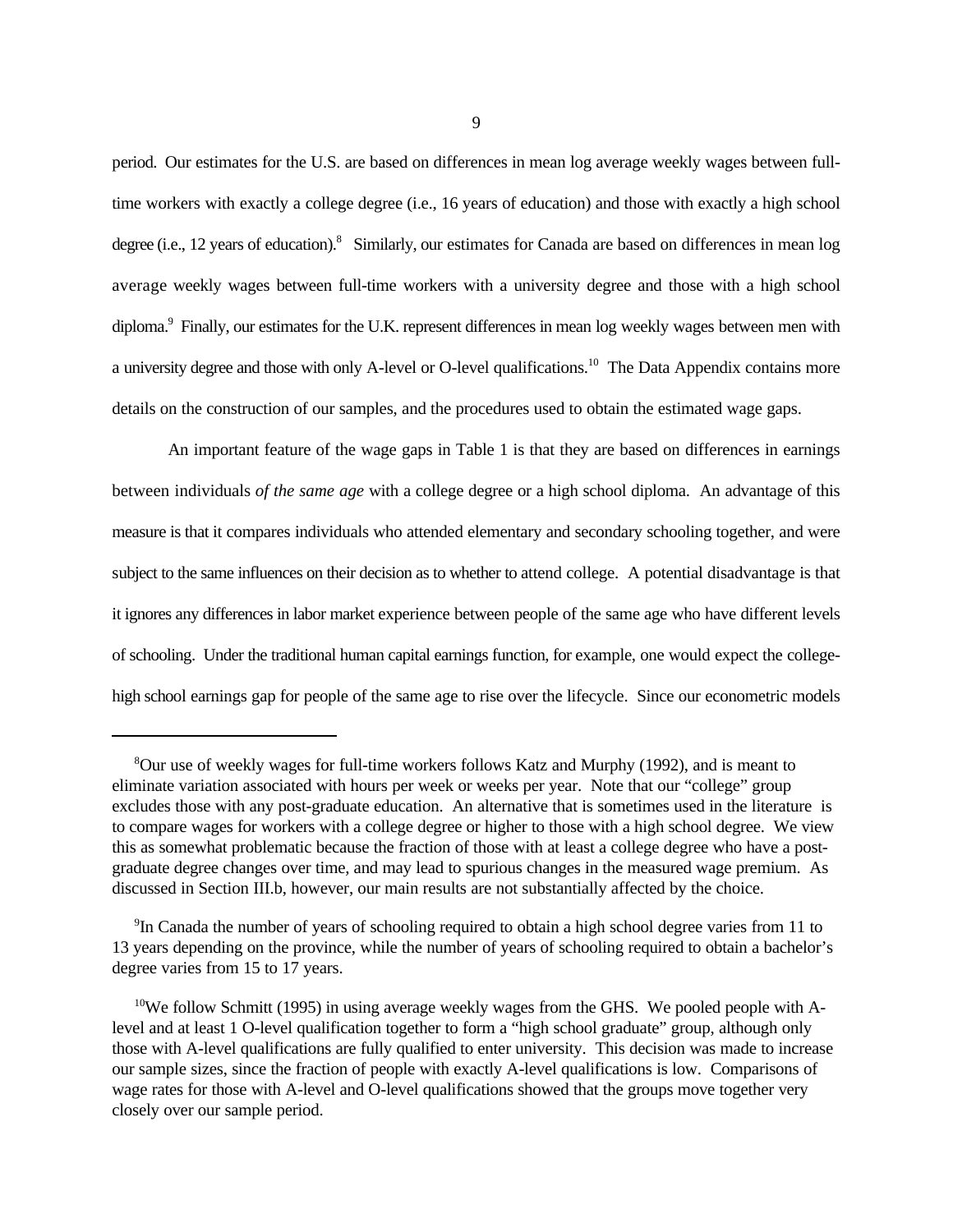will account for systematic age effects in the structure of the college wage premium, and in view of our interest in cohort-based explanations for changes in college wage premiums for different groups, we believe it is appropriate to compare college and high school earnings for men of the same age. As a check on the validity of our conclusions, however, we have conducted many of our analyses using"experience cohorts" (see Section  $III.b$ ).

The entries in Table 1 provide a variety of information on the evolution of the college-high school wage gap. Comparisons down a column of the table show the changing college premium for a specific age group (as in Figure 1). Among 26-30 year olds in the U.S., for example, the college wage gap rose somewhat from 1959 to 1970, fell back to its earlier level by the mid-1970s, and then rose sharply throughout the 1980s. For older men in the U.S. returns also tended to fall in the 1970s and rise in the 1980s, although for groups over age 45 the changes are small.

Comparisons across the rows of Table 1 reveal the age profile of the college-high school wage gap at a point in time. These profiles are graphed in Figure 2, and show a surprising degree of similarity across the three countries.<sup>11</sup> As shown by the averaged profile for 1959, 1969-71, and 1974-76, the college high school wage gap in the U.S. in the 1960s and early 1970s was an increasing and slightly concave function of age. Between 1975 and 1980 the entire profile shifted down, with the exception of the youngest age group, whose gap remained constant. By the mid-1980s the gaps for older workers were back to their levels in the mid-1970s, but the gaps for the *two* youngest age groups were much higher. Moving to 1989-91, the gaps for the *three* youngest age groups were substantially higher than those in the mid-1970s, while those for the older cohorts were not too different. Finally, in 1994-96, the gaps for the *four* youngest age groups were well above the levels of the mid-1970s, but the gaps for older age groups were still comparable to those 20 years earlier. A very similar "twisting" of the age profiles is evident for the U.K., although unlike the U.S. the college wage

 $11$ The profiles graphed in Figure 2 are smoothed using a moving average.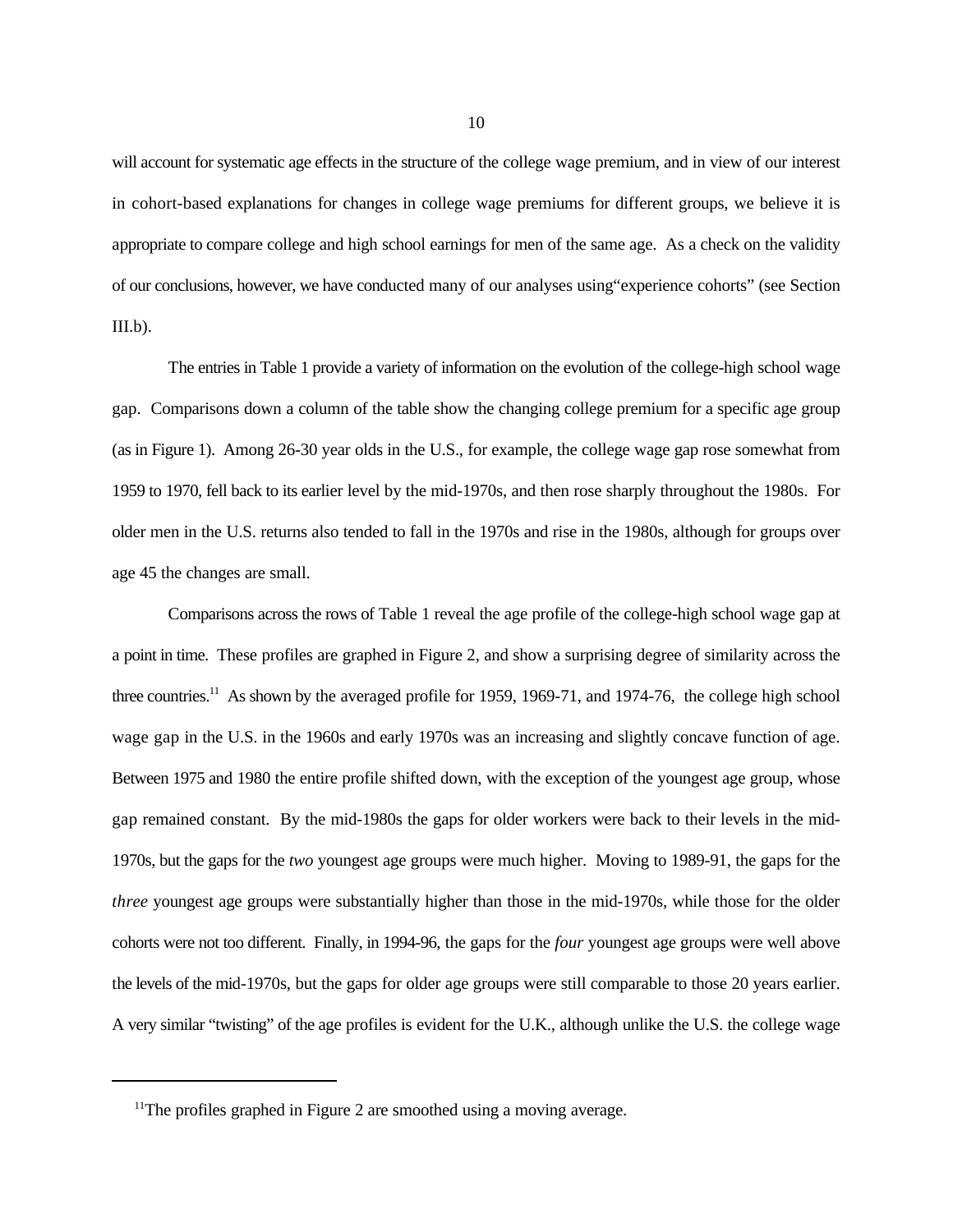premiums for older workers in the U.K. actually fell in the 1990s. Canada also exhibits a twisting age profile, although the changes are smaller than in the U.S. or U.K..

The shifting age profiles in Figure 2 suggest that there are at least two separate forces underlying the evolution of the college wage premium over time. On the one hand, the overall set of wage premiums can rise or fall over time (as they appear to have done in the U.S. and the U.K. between 1975 and 1980). On the other hand the relative wage premiums for specific age groups can rise or fall independently of the wage gaps for other groups. In the U.S. and U.K., the rises in returns for younger workers seem to follow a distinct cohort pattern, with higher returns at each age for the cohorts that entered the U.S. sample after 1980, and for those that entered the U.K. sample after 1985.

## b. Cohort Effects in the College Premium?

As noted in Section I, one potential indicator of the presence of age-group specific supply effects in the structure of the college wage gap is the presence of cohort effects. Under the assumption that different age groups are perfectly substitutable, one would expect the college wage premiums for different age groups to rise and fall proportionally over time, with a structure that is fully captured by age and year effects. Under the alternative assumption that different age groups are imperfect substitutes, and that the relative supplies of different age groups are not all trending at the same rate, however, one would expect cohort effects to play some role in explaining the pattern of wage gaps across age groups and over time.

Table 2 presents a simple investigation of the potential role of cohort effects in explaining the wage gaps shown in Table 1. The regression models presented in Table 2 are of the form

(13) 
$$
r_{jt} = b_j + c_{t-j} + d_t + e_{jt}
$$

where  $r_{it}$  is the estimated college premium for age group j in year t,  $b_i$  represents a set of age effects (for 5-year age bands),  $c_{\rm ti}$  are cohort effects (for 5-year birth cohorts),  $d_{\rm t}$  are year effects (for time periods 5 years apart), and eat represents a combination of sampling error and specification error. Since the sampling variances of the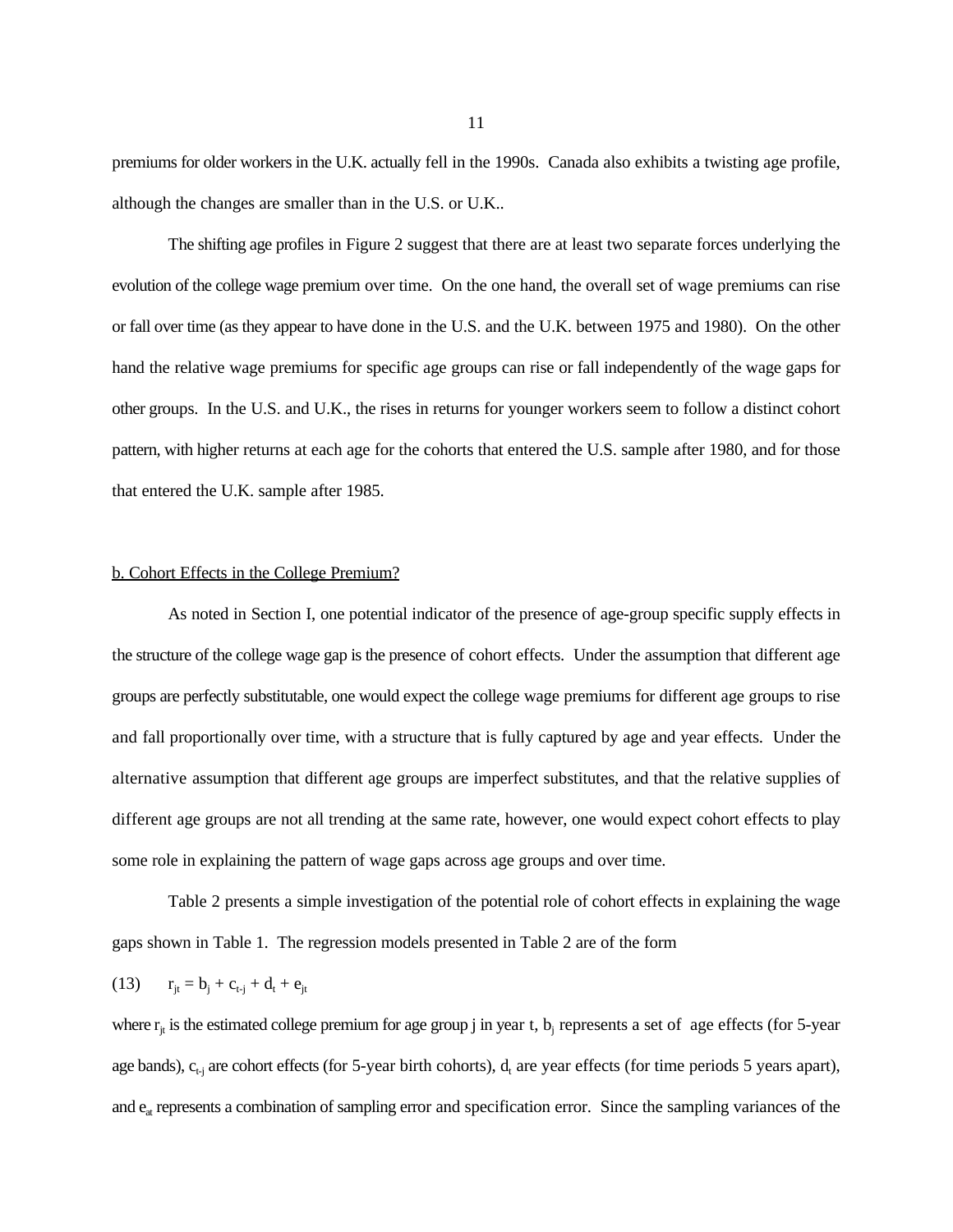estimated  $r_{it}$ 's are known, it is straightforward to construct goodness-of-fit tests for the null hypothesis of no specification error, conditional on the included effects.<sup>12</sup>

The first specification for each country includes only age effects (not reported in the table) and year effects. The estimated year effects show falling wage premiums in the U.S. and U.K. in the 1970s, followed by rises in the college premium for all three countries over the 1980s and 1990s. As might be expected given the patterns in Figure 2, the specifications without cohort effects fit very poorly, as indicated by the chi-squared test statistics at the bottom of the table. The second model for each country reports the same specification, fit to data for only the oldest cohorts in each country (specifically, for cohorts born before 1950). When the models are limited to these older cohorts, the fits improve substantially, and the estimated patterns of year effects are also quite different. In the U.S., the year effects for the oldest cohorts show a larger decline in the college premium over the 1970s, and a much smaller rise during the 1980s and 1990s. For the U.K., the year effects show a decline in the college premium from 1975 to 1980 and relative stability thereafter. For Canada, the year effects show a small decline over the 1980s. Finally, the third model for each country is fit to data for all available cohorts, but includes unrestricted cohort effects for those born after 1950. These models fit relatively well, and yield a set of year effects that are very similar to the year effects from the second specification. Interestingly, for all three countries most of the apparent rise in relative returns to college over the 1980s and 1990s is attributable to the labor market entry of cohorts with permanently higher returns to college, rather than to a general rise in returns for all age groups. These results confirm the impression conveyed by the age profiles in Figure 2, and suggest that cohorts that entered the labor market after the mid-

<sup>&</sup>lt;sup>12</sup>Specifically, let r represent the vector of estimated gaps, and let  $\mu$  represent the true gaps. Given our estimation procedures, r-µ is normally distributed with mean 0 and a diagonal covariance matrix  $\Sigma$ . Let S represent a consistent estimate of  $\Sigma$ . Under the null that  $\mu=f(\pi)$ , where  $\pi$  is a vector of parameters (e.g. cohort, age, and year effects),  $(r-f(\hat{\pi})) S^{-1}(r-f(\hat{\pi}))$  is asymptotically distributed as chi-square with degrees of freedom equal to the number of elements of r minus the number of linearly independent columns of the matrix of derivatives of  $f(\pi)$ . This quadratic form is simply the sum of squared residuals from a weighted regression, where the weights are the inverse sampling variances of the gaps.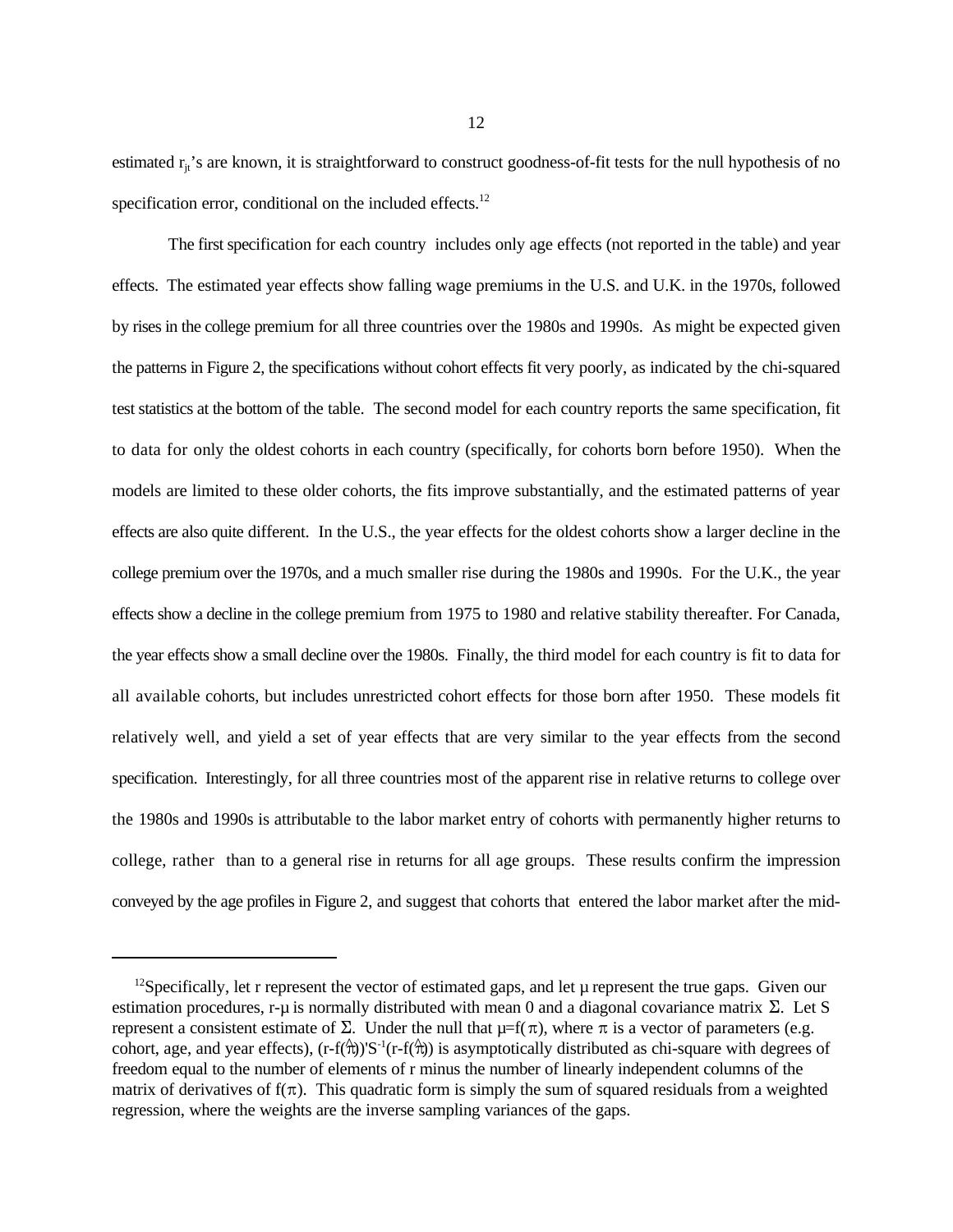1970s had a very different structure of college wage premiums than earlier cohorts.

### c. Relative Supplies

We turn next to an overview of our estimates of the relative supplies of college-educated labor by age group and year. Following Katz and Murphy (1992) we estimate relative supplies from a very broad sample of workers in each year (we including all wage and salary and self-employed workers age 20 to 65). To account for differences in the effective supply of labor by different groups, we count the number of annual hours supplied by each worker and weight these hours by the average wage (over all periods) of his or her education group. We define the amount of "high-school labor" of age group j in year  $t(H<sub>ii</sub>)$  as the total annual hours worked by high school graduates in that age range, plus the total hours of high school dropouts (weighted by their wage relative to high school graduates), plus a share of the hours worked by workers with some college.<sup>13</sup> This share is the wage difference between college graduates and workers with some college, divided by the wage difference between workers with exactly a college degree and those with exactly a high school degree. (For example, if workers with some college earn 10 percent more than those with high school, and those with exactly a college degree earn 30 percent more than those with a high school degree, then the share is 2/3). Similarly, the amount of "college labor" of age group j in year t  $(C_{i}$ ) is defined as the total annual hours worked by college graduates in age group j, plus the total hours of those with over 16 years of education (weighted by their wage relative to college graduates), plus the appropriate share of the hours worked by workers with some college.

 $13$ In the United Kingdom, an important fraction of workers report vocational training as their highest level of education. Since workers with the lowest level of vocational training earn less than high school graduates ("O" or "A" level degrees), we classify them as "high school" and weight them by their average wage. Workers with higher levels of vocational training have wages in between those of high school and college graduates. We treat them like the "some college" group in the United States ( and divide them between high school and college). Workers with vocational training in Canada are also treated like the "some college" group since their wages are in between those of high school and college graduates.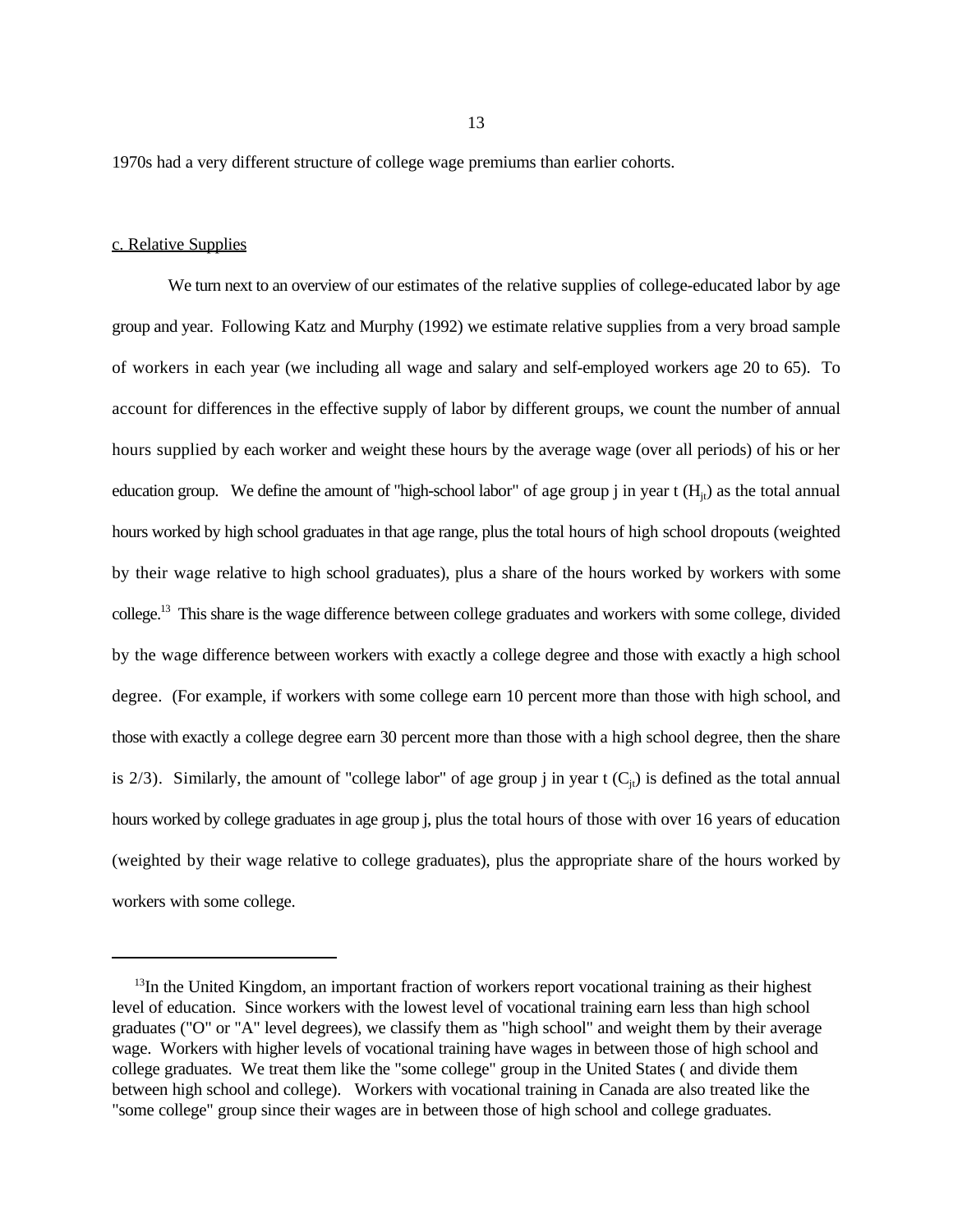Before examining data on the relative shares of college-equivalent workers in different age groups it may be helpful to consider a simpler indicator of relative educational attainment – the fraction of college graduates. Table 3 presents estimates of the fraction of men in each 5-year age group who were college (or university) graduates in the various years of our sample period. The U.S. data in panel A reveal an interesting pattern. From 1959 to 1975 the fraction of college graduates in each age group roughly doubled. After 1975, this rising trend continued for older age groups, but halted for younger groups. Indeed, the fraction of college graduates among 26-30 year olds was about the same in 1994-96 as in 1974-76. These data suggest that there was a sharp slowdown in the rate of growth of college completion across cohorts that began for cohorts entering the labor market in the late 1970s. Similar patterns are true for the U.K. and Canada.

Figure 3 shows the evolution of our estimates of the log of the relative fraction of college versus high school labor in two representative age groups: 26-30 year olds (in Panel A) and 46-50 year olds (in Panel B). As suggested by the data in Table 3, the graphs indicate an important difference between the trends in the relative supply of college labor for younger versus older workers. For older workers, relative supplies trended upward fairly steadily over our entire sample period. For younger workers, however, relative supplies stagnated throughout the 1980s and 1990s.

To further investigate the trends in Figure 3, we fit models with cohort and age effects to data on the relative fraction of college workers by age group and year for each country. Consistent with the hypothesis that educational attainment of a cohort is fixed over time (apart from a common aging effect), these models fit very well, with R-squared coefficients exceeding 98 percent. The estimated cohort effects for the three countries are plotted in Figure  $4<sup>14</sup>$ . In all three countries there was a positive inter-cohort trend in the relative fraction of college educated workers for cohorts born before 1950. After the 1945-49 cohort educational attainments actually declined somewhat in the U.S. and Canada, but continued to rise for five more years in

<sup>&</sup>lt;sup>14</sup>The cohort effects are standardized to age 41-45.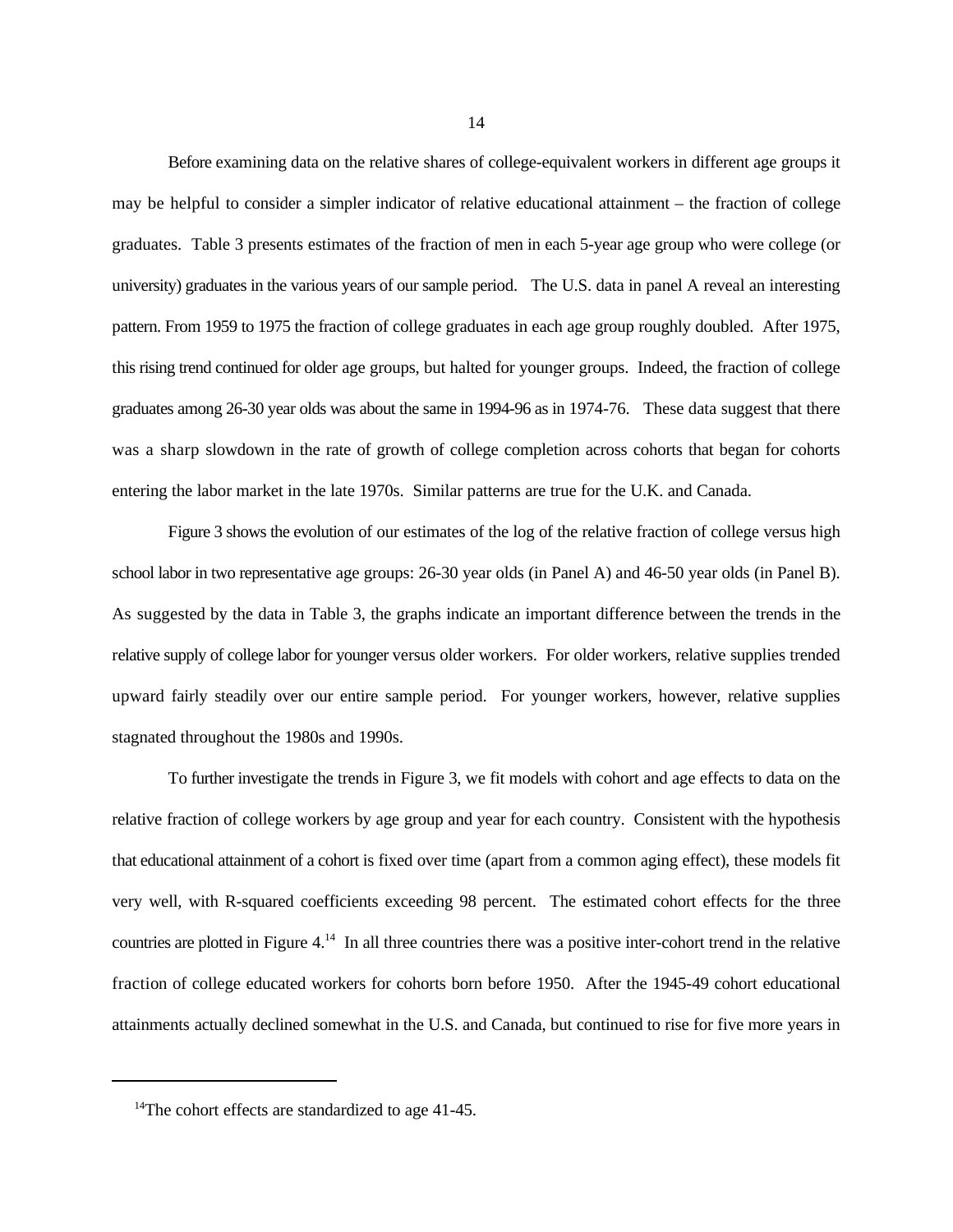the U.K. before leveling off. The parallel movements in the U.S. and Canada are especially striking, and suggest that whatever forces led to the slowdown in the inter-cohort trend in educational attainment were common to the two nations.<sup>15</sup>

An important feature of Figure 4 is that the timing of the break in the inter-cohort trend in the relative supply of college-educated labor coincides with the emergence of rising cohort effects in the college wage premium. Among pre-1950 cohorts in the U.S. and Canada, college completion rates were rising and the wage premium was stable. After the peak 1945-49 cohort, college completion rates stagnated and the wage premium began to rise. The inter-cohort trend in the relative supply of highly-educated labor continued for five years longer in the U.K. than in the U.S. or Canada. Interestingly, the 1950-54 cohort is assigned a negligible cohort effect in the third specification fit to U.K. data in Table 2. Thus the difference in timing in the slowdown in educational attainment between the U.K. and the U.S. (or Canada) is mirrored by the difference in timing of the cohort effects in the simple descriptive models in Table 2. Taken as a whole, we believe that the evidence in Tables 2 and 3 and Figures 2-4 is strongly suggestive of a causal link between shifts in the relative supply of college educated workers in post-1950 cohorts, and the rise in the relative return to a college degree for younger cohorts in the 1980s.

The steady inter-cohort trend in educational attainment for pre-1950 cohorts also potentially explains why earlier studies of the age-structure of the college wage gap have tended to ignore cohort effects. Specifically, Mincer (1974) argued against the inclusion of cohort effects on the basis that the human capital earnings function provided a good fit to the data. His conclusion, based on data from the 1960 and 1970 Censuses, is consistent with the results in Table 2 for pre-1950 birth cohorts (columns 2, 5, and 8) which show that models with only age and time effects provide a relatively good fit. As we noted earlier, equation (8b)

<sup>&</sup>lt;sup>15</sup>The 1945-49 cohort in the U.S. seems to have slightly higher educational attainment than would be predicted given earlier and later cohorts and the pattern in Canada. This may be an effect of draft avoidance behavior by men in this cohort, who entered college to avoid service during the Viet Nam war. See Card and Lemieux (2000) for additional evidence and comparisons between men and women.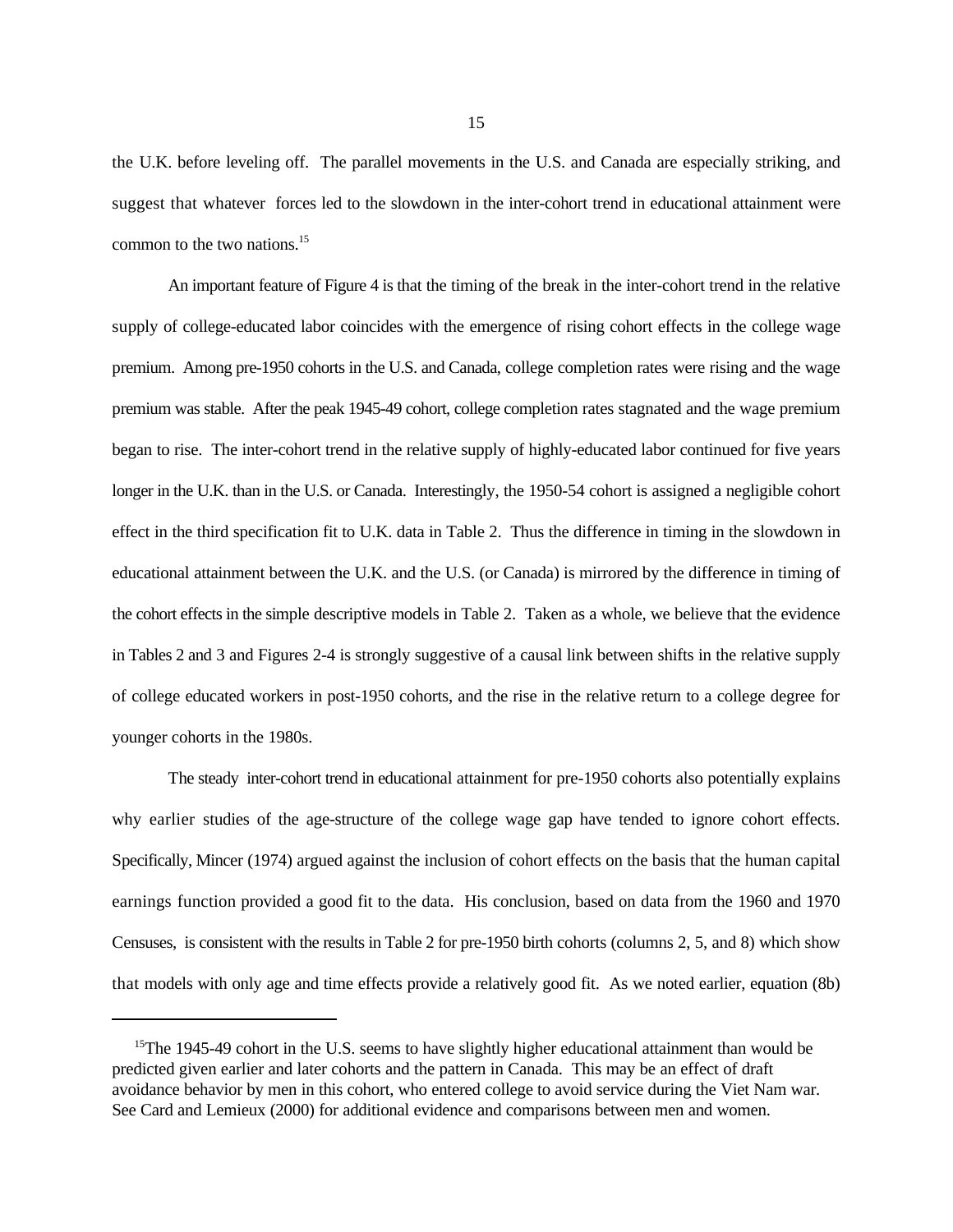implies that the age structure of returns to college will be approximately constant over time if  $[log(C_{ji}/H_{jt})$ -log(C<sub>i</sub>/H<sub>)</sub>] is constant, which in turn will hold if age-group specific supplies of college-educated labor are rising at a constant rate. As shown by Figures 3 and 4, this was roughly true until the late 1970s, when post-1950 cohorts began to enter the labor market, causing a relative slowdown in the relative supply of college labor for the youngest age group. In a model with imperfect substitution across age groups, the empirical success of the human capital earnings model until the mid-1970s can be explained by the roughly constant inter-cohort trend in the relative supply of college educated labor. By the same token, the failure of the model in later data can be explained by the slowdown in educational attainments among post-1950 cohorts.

### III. The Effect of Cohort-Specific Supplies on the College Wage Premium

# a. Basic Estimates

We now turn to the estimation of the effects of the relative supply of college educated workers on the college high school wage gap. Table 4 presents a set of models for the first stage of our two-step estimation procedure. The first specification for each country regresses the age-group specific relative wage premium on age and year effects, and the age-group specific relative supply index. The estimated effects of the relative supply index are very similar across countries (in the range of  $-0.23$  to  $-0.17$ ) and are fairly precise. The estimates imply an elasticity of substitution between different age groups in the range of 4 to 6. Moreover, for the U.K. and Canada the models provide a relatively good fit. The estimated year effects, which absorb both the relative technology shock  $(log(\theta_{cr}/\theta_{bt}))$  and any effect of changing aggregate supply  $([(1/\sigma_A) - (1/\sigma_E)]\log(C_f/H)$ ) show a pattern of steeply rising relative returns in all three countries. The second specification for each country takes out the unrestricted year effects and replaces them with a linear trend. Though the models with a linear trend term do not fit the data as well as the models with unrestricted year effects, the estimates of the critical coefficient relating age-group specific relative supplies to age-group specific college wage premiums remain relatively unchanged.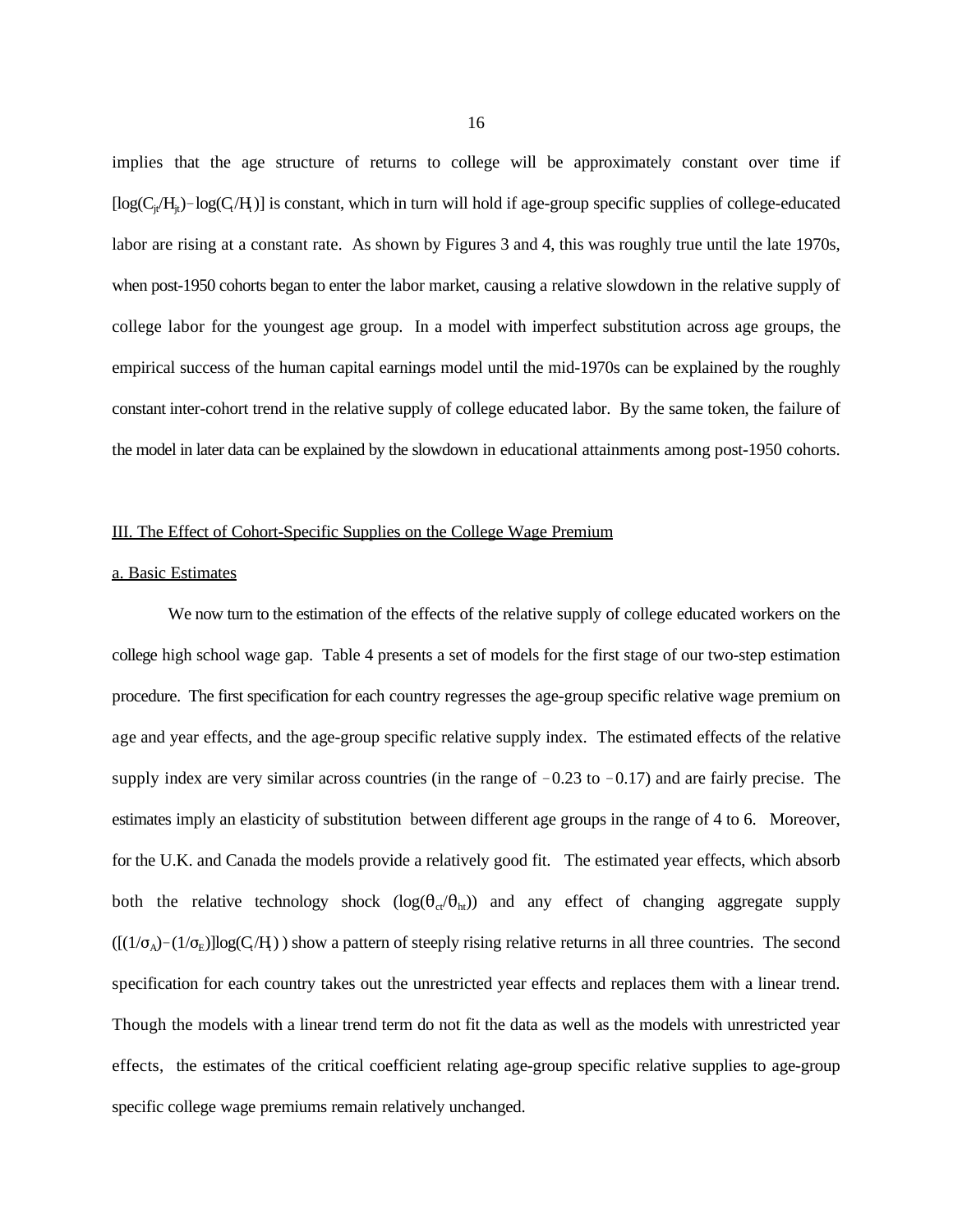Table 5 presents estimates of the second stage models (based on equation (8b)) that include both agegroup specific relative supplies of college labor, and the aggregate relative supply index. The first specification for each country ignores imperfect substitutability across age groups in the construction of the aggregate supply index, and simply uses the weighted hours index developed by Katz and Murphy (1992), including both men and women in the construction of the index.<sup>16</sup> The relative technology shock variable  $(log(\theta_{\rm cr}/\theta_{\rm ht}))$  is assumed to follow a linear trend. The results from this specification are very similar for the United States and United Kingdom, and suggest that the elasticity of substitution between college and high school labor equivalents is in the range of 2 to 2.5.<sup>17</sup> For Canada, on the other hand, the aggregate supply variable has no significant effect. It is also interesting to note that the estimates of  $1/\sigma_A$  from the second stage procedure are very close to the first stage estimates. The second specification for each country uses an aggregate relative supply index that assumes imperfect substitution across age groups.<sup>18</sup> Perhaps because the estimated elasticities of substitution across age groups are relatively high, results based on this index are very similar to results based on a simpler aggregate index that assumes perfect substitutability.

Although the estimates of  $1/\sigma_A$  from the second stage procedure are very close to the first stage estimates shown in Table 4, the fit of the second stage models is relatively poor, especially for the U.S. and U.K. Inspection of the year effects in the unrestricted models in columns 1 and 3 of Table 4 hints at the source of the difficulty: controlling for age-group relative supplies and age effects, aggregate returns to college in the U.S. increased by about 1 percentage point a year between 1959 and 1975, stagnated between 1975 and 1980, and jumped by 12 percentage points between 1980 and 1985 before returning to a steady growth rate of 1 percent a year after 1985. The evidence for the United Kingdom (column 3 of Table 4) is even more telling:

 $16$ We obtain similar results when the index is constructed using men only.

<sup>&</sup>lt;sup>17</sup>By comparison, Katz and Murphy (1992) report an estimate of  $1/\sigma_E$  equal to 0.71, implying  $\sigma_E = 1.4$ .

 $18$ This supply index includes men only. We present results for men and women combined in the next section. The estimates of  $1/\sigma_A$  are taken from the first specification for each country reported in Table 4.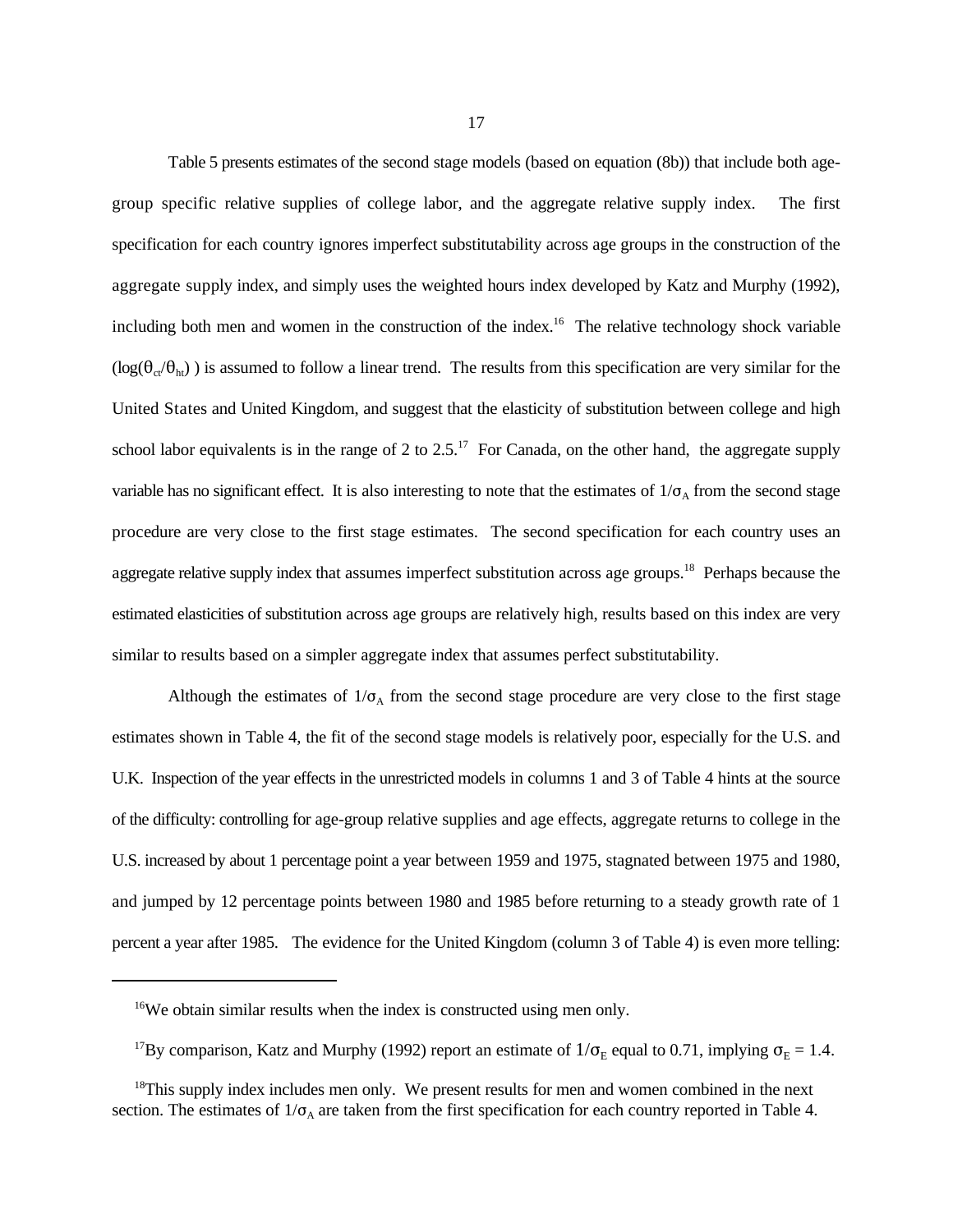controlling for age-group relative supplies and age effects, aggregate returns to college dropped between 1975 and 1980 before increasing sharply between 1980 and 1985. Thus, in both the U.S. and the U.K., returns to college were sharply lower in 1980 than would be predicted by a smooth upward trend, controlling for agegroup-specific relative supplies of college labor. Unless the aggregate supply variable exhibits a sharp surge in 1980 relative to its trend, the second stage model cannot account for the relative dip in returns to college in 1980.

Figure 5 plots the aggregate relative supply indexes for the three countries used in the second stage models. While the U.S. aggregate supply index grew at a relatively faster pace between 1970 and 1975, the growth between 1975 and 1980 is close to the average growth rate from 1959 to 1995. In the United Kingdom, the relative supply index grew relatively quickly between 1975 and 1980, but even more quickly between 1980 and 1985. Thus, there is no indication of an unusual surge in the aggregate supply of college labor in the late 1970s in either country. Based on this evidence, we conclude that shifts in the aggregate supply of college workers cannot fully account for the dip in returns to college in 1980 in the U.S. and the U.K., explaining some of the poor fit of the models in columns 2 and 5 of Table 5.

The third set of models in Table 5 (columns 3, 6 and 9) addresses the goodness of fit of the 1980 data more directly by including a dummy variable for this year. The addition of a 1980 year effect improves the fit of the U.S. model, but also reduces the estimated effect of the aggregate supply index by 30 percent. For the U.K., the model with a 1980 year effect passes the goodness-of-fit test at standard significance levels and yields a slightly larger estimate of the effect of the aggregate supply index. Overall, however, the estimated elasticities of substitution between age and education groups are surprisingly stable across countries and across specifications, with the exception of the estimate of  $1/\sigma_E$  for Canada, which is very imprecisely estimated.<sup>19</sup>

<sup>&</sup>lt;sup>19</sup>Since aggregate relative supply essentially follows a linear trend in Canada (see Figure 5), its effect cannot separately be identified from the effect of the linear time trend. The large standard errors reflect this identification problem.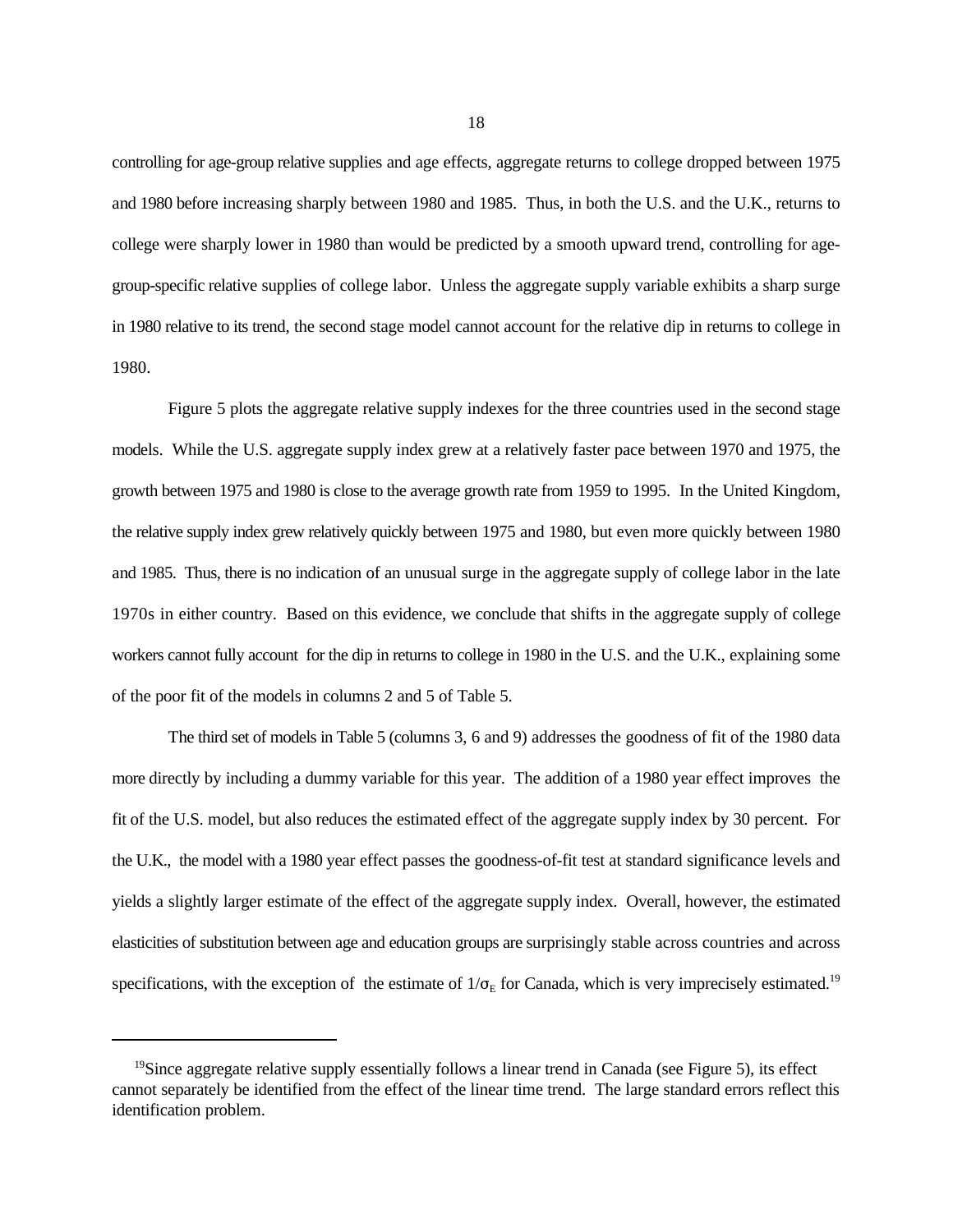#### b. Alternative Specifications

We have investigated the robustness of the findings in Tables 4 and 5 to several specification choices. For the sake of brevity, we only present the results of these specification checks for the United States.

A first specification issue is the definition of the education groups used to compute the college-high school wage gap. We believe that the earnings gap between workers with exactly a college degree and those with exactly a high school degree is a relatively accurate gauge of the college premium because these two groups have a fixed 4-year difference in schooling. An alternative measure that is sometimes used in the literature is the wage gap between workers with 16 or more years of education and those with exactly a high school degree. A potential advantage of this alternative measure is that it includes all college graduates, and not just those who obtained exactly a bachelor's degree. A disadvantage is that the mean level of schooling among those with 16 or more years of education varies over time: this introduces an added source of variation in the measured college wage gap. $20$ 

An even broader measure of the college-high school wage gap is obtained by computing average wages for standardized units of "college labor" and "high school labor." In Section II.c we estimated the supplies of the two education groups by combining weighted sums of the hours worked by different education groups. Corresponding wage indexes can be obtained by dividing the total "high school wage bill" (the earnings of high school graduates, high school dropouts, and an appropriate fraction of workers with some college) by the total number of units of "high school labor," and the total college wage bill by the number of units of "college labor."

Columns 1 to 3 of Table 6 show second-stage estimation results for our models using these alternative measures of the college high-school wage gap. The estimated effects of age group relative supplies are

<sup>&</sup>lt;sup>20</sup>See Card-Lemieux (1999) for evidence that the fraction of college graduates who hold a post-graduate degree has changed dramatically over time. For example, 41 percent of college graduates age 26 to 30 had post-graduate training in 1975. By 1995, this fraction had fallen to 22 percent for the same age group.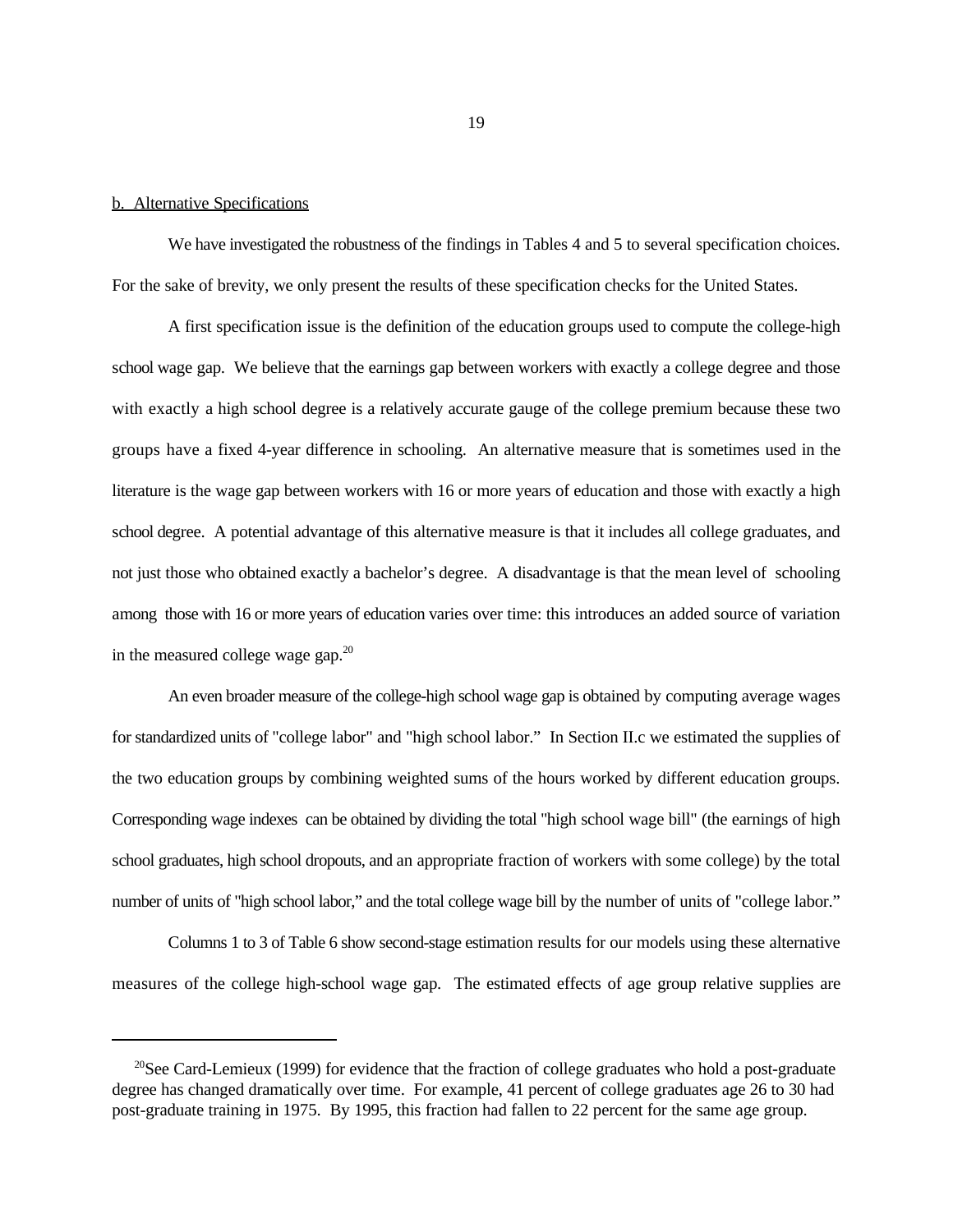somewhat smaller when the wage gap is defined more broadly (columns 2 and 3) than when we use the narrower definition based on exactly college and exactly high school workers (column 1). In all cases, however, the estimated effect is negative and highly significant.

A second specification issue is the choice of sample period. Since our U.S. sample period is so much longer, the results may not be comparable to those based on shorter sample periods for the United Kingdom and Canada. We investigate this issue in columns 4,5, and 6 of Table 6, which present some alternative specifications fit to U.S. data for 1975-96. Column 4 shows estimates for the base specification reported in column 1, but restricted to the 1975-95 period. The estimated effect of age-group specific relative supplies is similar in the two sample periods (-0.209 for 1959-95 vs -0.237 for 1975-95).

Limiting the analysis to the 1975-95 has another advantage. Starting with the March 1976 survey (earnings for 1975), the CPS collected information on weeks worked and usual hours per week during the previous year. This information can be used to compute average hourly earnings for all workers (not just fulltime workers), providing a broader wage index. Columns 5 and 6 report estimated models fit to the college high school wage gaps in hourly wages for all male workers. A comparison to the results in column 4 shows very similar estimates of the substitution elasticities. Moreover, the model in column 6 (which includes a 1980 year effect) actually provides a statistically acceptable fit. Note that the effect of the aggregate relative supply variable is relatively small for this last model. The reliability of this estimate is questionable, however, given the difficulty of identifying an aggregate effect with only five time periods and a year effect for 1980.

A third specification issue is the use of age, rather than potential labor market experience, to define cohorts. To investigate the effect of this choice, we re-estimated the college-high school wage gaps by experience cohort, assuming that college-educated men enter the labor market on average about five years later than men with only a high school degree.<sup>21</sup> The resulting wage gaps are presented in Appendix Table 1. Until

 $^{21}$ Thus, college educated men age 26-30 are in the same experience cohort as high school educated men age 21-25. The assumption of a 5-year gap was made mainly for convenience, to correspond to the 5-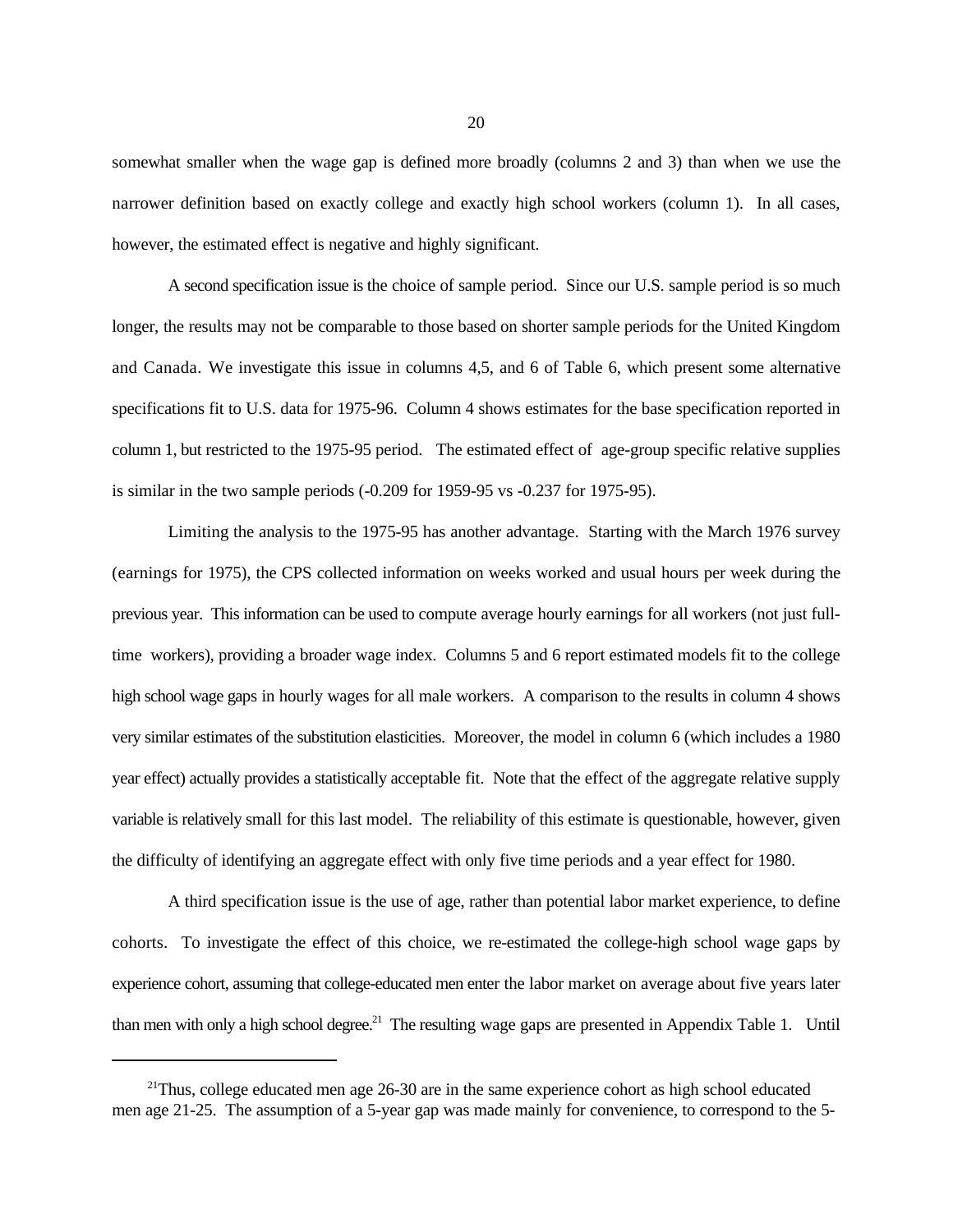the mid-1970s, the college wage premium was relatively constant across experience cohorts, as is assumed in the specification of a conventional human capital earnings function. Over the 1980s, however, the premium for newly entering workers rose quickly, while the premium for older cohorts remained relatively constant. By the mid-1990s, the college premium for men with 1-10 years of experience was 58 percent (versus 34 percent in 1975), while the premium for men with 26-35 years of experience was 43 percent (versus 35 percent in 1975).

Columns 7 and 8 report estimates of second step models in which the dependent variable is the collegehigh school wage gap for workers in different experience groups (relative supplies are defined accordingly). These models are estimated for workers with 3 to 37 years of potential experience (ages 21 to 55 for high school graduates and 26 to 60 for college graduates). For the 1959-95 period (column 7) the estimated effect of experience-group specific supplies of college-educated labor is rather small and only marginally significant. For the 1975-1995 period, however, the estimated inverse substitution elasticity is very similar, whether groups are defined by experience (column 8) or age (column 4). Note, however, that the statistical fit of the "experience" models is considerably worse than for the age models, and that the main parameters are less precisely estimated.

An important feature of the parameter estimates in Table 6 is the relatively narrow range of estimates for the effect of group-specific relative supplies. The inverse elasticity of substitution across age (or experience) groups ranges from -0.13 to -0.24, which is very similar the range of estimates for the United States, United Kingdom, and Canada reported in Table 5 (-0.17 to -0.23). The specification checks in Table 6 give us reasonable confidence that the elasticity of substitution across age groups is in the range from 4 to 6.

Up to this point, we have focused exclusively on the evolution of the college wage gap for men. On

year observation intervals we use throughout this paper.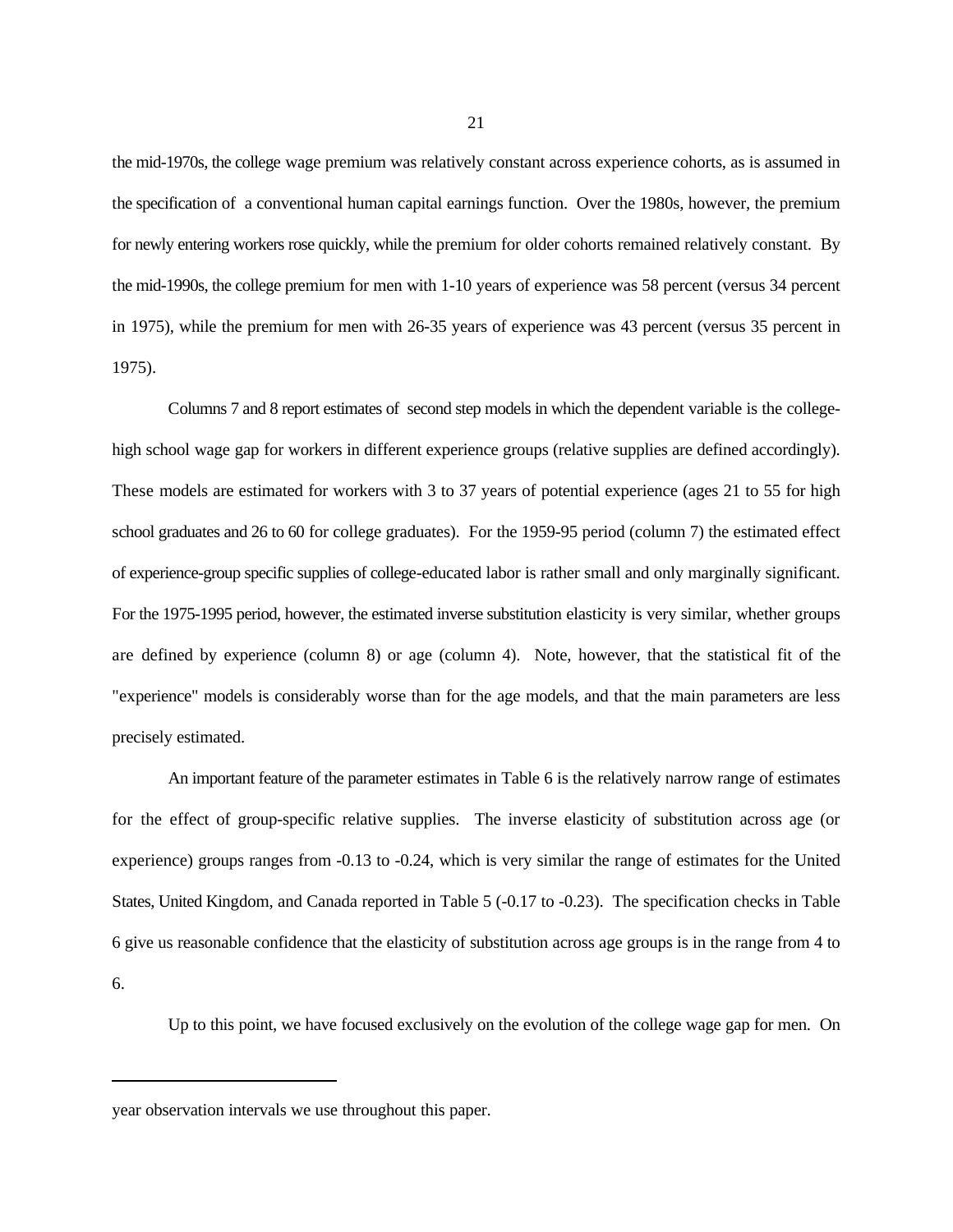the one hand, we believe that this focus is appropriate, given inter-cohort changes in female labor supply that have presumably affected the age profiles of earnings for women in different education groups over the past 30 years. In the standard human capital earnings model, the college-high school wage gap at a given age is equal to the true college premium plus the effect of the difference in labor market experience between high school and college graduates of the same age. If women in younger cohorts accumulate more actual experience per year of potential experience than older cohorts, this will increase the measured college-high school wage even if the true college premium is fixed. Secular changes in the age profile of the college-high school wage gap may, therefore, be contaminated by these composition effects.

On the other hand, our focus on men only is only valid if men and women with similar age and education are not substitutes in production. This is clearly a very strong assumption that warrants further investigation, especially in light of the relative rise in the educational attainments of women over the 1980s. A natural check on the robustness of the results is to re-estimate the models under the polar assumption that men and women with similar age and education are *perfect* substitutes in production.

Table 7 presents the results from a few key models in which both male and female workers are used to construct the college-high school wage gaps and the relative supply measures.<sup>22</sup> Column 1 presents a model that includes only age and year effects. As in the case for a similar specification fit to data for men only (column 1 of Table 2), the fit of this model is poor. The fit improves substantially when cohort dummies (for post-1950 cohorts) are included in column 2. The addition of these cohort dummies also reduces by about onehalf the estimated upward trend in the average college-high school wage gap captured by the year effects.

The results from models that include relative supply variables are reported in columns  $3$  to  $5.^{23}$ . The

 $^{22}$ Katz and Murphy (1992) also rely implicitly on the assumption of perfect substitution to pool men and women together in their analysis of the effect of aggregate relative supply on the college-high school wage gap.

 $^{23}$ In all three models, age group-specific relative supply is expressed in deviations relative to aggregate relative supply, as in equation (8b).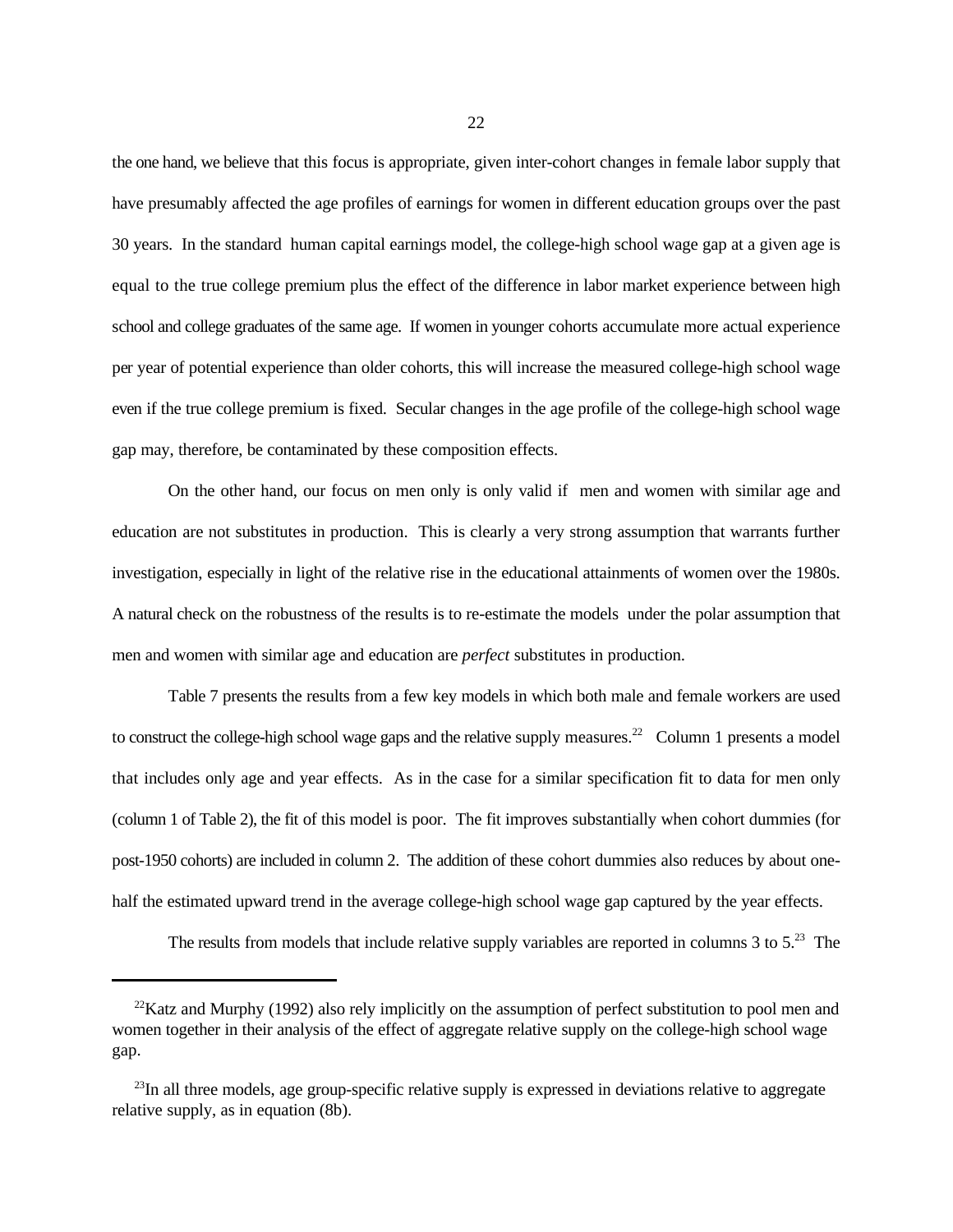estimated effect of the age-group specific relative supply variable is stable at around -0.22 in all three models, very close to the estimated effects for men only. The only substantial difference between these results and those for men is that the effect of the aggregate relative supply index is larger for men and women (in the -0.6 to -0.9 range) than for men only (range of -0.3 to -0.5 in Table 5). The results for a combined sample of men and women suggest an elasticity of substitution between college and high school graduates in the range of 1.1 to 1.6, which is similar to the estimate reported by Katz and Murphy (1992) who also pool men and women together.

We have performed several other specification checks that are not reported in the tables for sake of brevity. In one set of results we examined the effect of changing unionization on measured wage differentials between college and high school workers.<sup>24</sup> Historically, trade unions have exerted an important influence on the wage structure of adult male workers.<sup>25</sup> Over the past two decades union coverage rates  $-$  especially for younger, less well-educated men -- have fallen sharply in the United States (see, e.g., Card, 1998). Since union coverage is typically associated with a 15-20 percent wage premium for less well-educated men, recent shifts in unionization may have raised the college-high school wage gap among younger workers.

Consistent with this prediction, we find that the college-high school differential in union coverage has a positive effect on the college-high school wage gap (see Card and Lemieux (1999) for more details). We also find, however, that including this variable in specifications like those in Table 5 only marginally changes the estimated effect of age-group specific relative supplies on the college-high school wage gap. Interestingly, the same pattern of de-unionization among young and less-educated men holds in Canada, despite the fact that the overall unionization rate has declined much more slowly than in the United States (see DiNardo and Lemieux,

<sup>&</sup>lt;sup>24</sup>See Fortin and Lemieux (1997) for a review of the effect of labor market institutions on the wage structure.

 $25$ Another potentially important labor market institution  $-$  the minimum wage  $-$  has relatively little impact on male workers over age 25 with at least 12 years of education.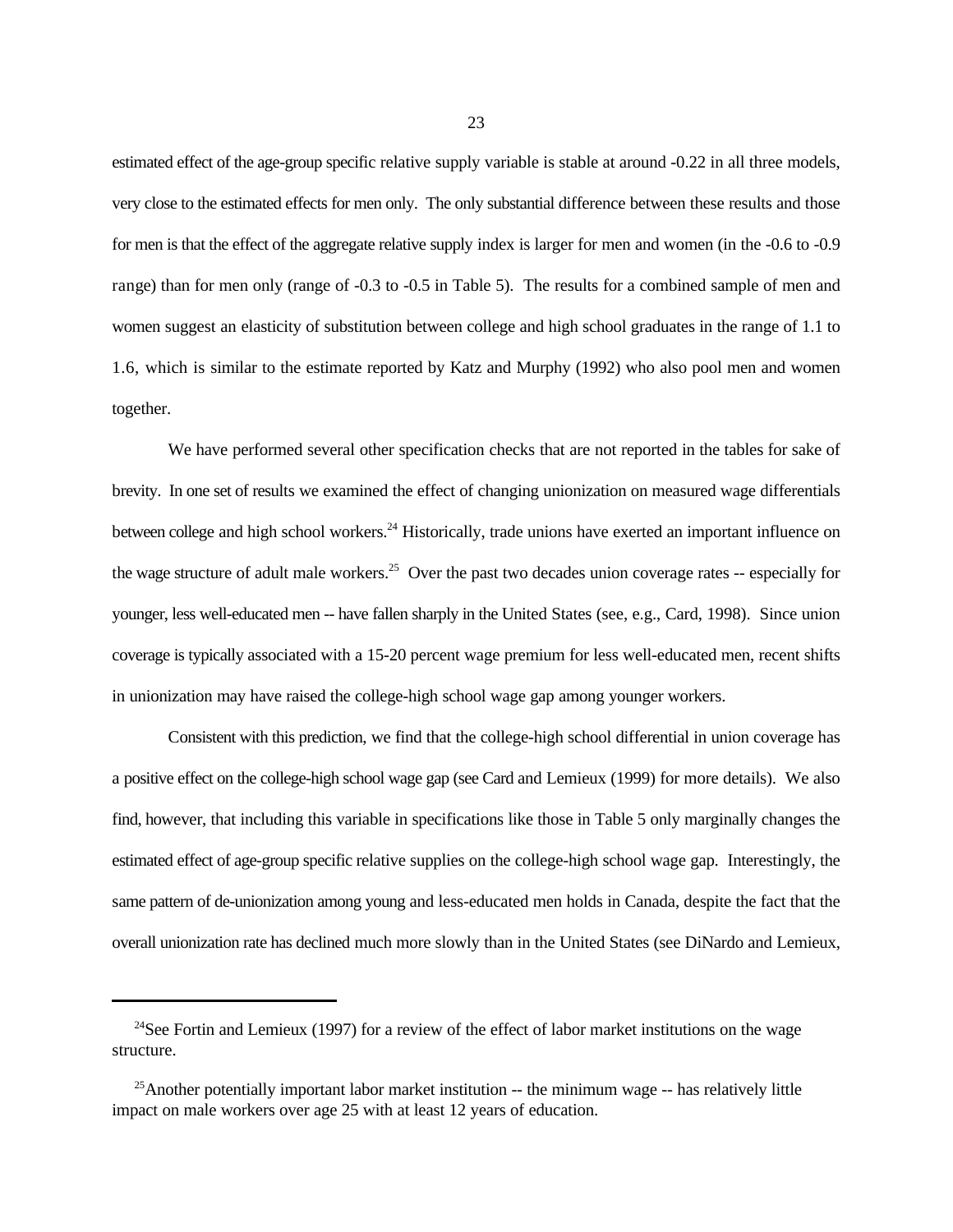1997 and Riddell, 1993). Because of data limitations, however, it is difficult to estimate precisely the effect of changes in union coverage on the college-high school wage gap in Canada.<sup>26</sup>

# c. Freeing-up the elasticity of substitution by education groups

A limitation of the model of section II.a is that the elasticity of substitution across age groups ( $\sigma_A$ ) is assumed to be the same for college and high school workers. The model is easily generalized by introducing separate elasticities of substitution  $\sigma_{AH}$  and  $\sigma_{AC}$  for high school and college workers, respectively. Under the assumption that relative wages are equated to relative marginal products, equations (5) and (6) can be used to derive a pair of wage determination equations:

$$
(14a)\quad \log(w_{ji}^h) = \log(\theta_{ht}) + \log(\alpha_j) + [(1/\sigma_{AH}) - (1/\sigma_E)]\log(H_i^{\star}) - (1/\sigma_{AH})\log(H_{jt}) + e_{ji}^h,\text{ and}
$$

$$
(14b)\quad log(w_{ji}^{c}) = log(\theta_{ci}) + log(\beta_{j}) + [(1/\sigma_{AC})-(1/\sigma_{E})]log(C_{t}^{c}) - (1/\sigma_{AC})log(C_{jt}) + e_{jt}^{c},
$$

where  $H_t$  and  $C_t$  are the same labor aggregates as in equations (1) and (2) except that the parameter  $\eta$  is now specific to each education group, and  $e_{j}^{h}$  and  $e_{j}^{c}$  are error terms that reflect specification and/or sampling errors.

Equations (14a) and (14b) can be estimated separately to test whether the effect of the age-group specific supplies  $(H_{it}$  and  $C_{it}$ ) are the same for college and high school graduates. The test is easily implemented by noting that age and year effects absorb all the terms in these equations except the final ones. OLS estimates of equations (14a) and (14b) based on this idea are reported in column 1 of Table 8. As expected, age group-specific supplies have a negative and significant effect of the level of both high school and college wages. The inverse elasticity of substitution across age groups is smaller for college than high school graduates (implying a higher degree of substitution across age groups for more highly educated workers),

 $26$ Micro data on union coverage is only available in few special surveys that provide only coarse information on the age of individuals (10 year brackets). Therefore, it is not possible to construct precise measure of unionization by 5-year age cohorts in Canada.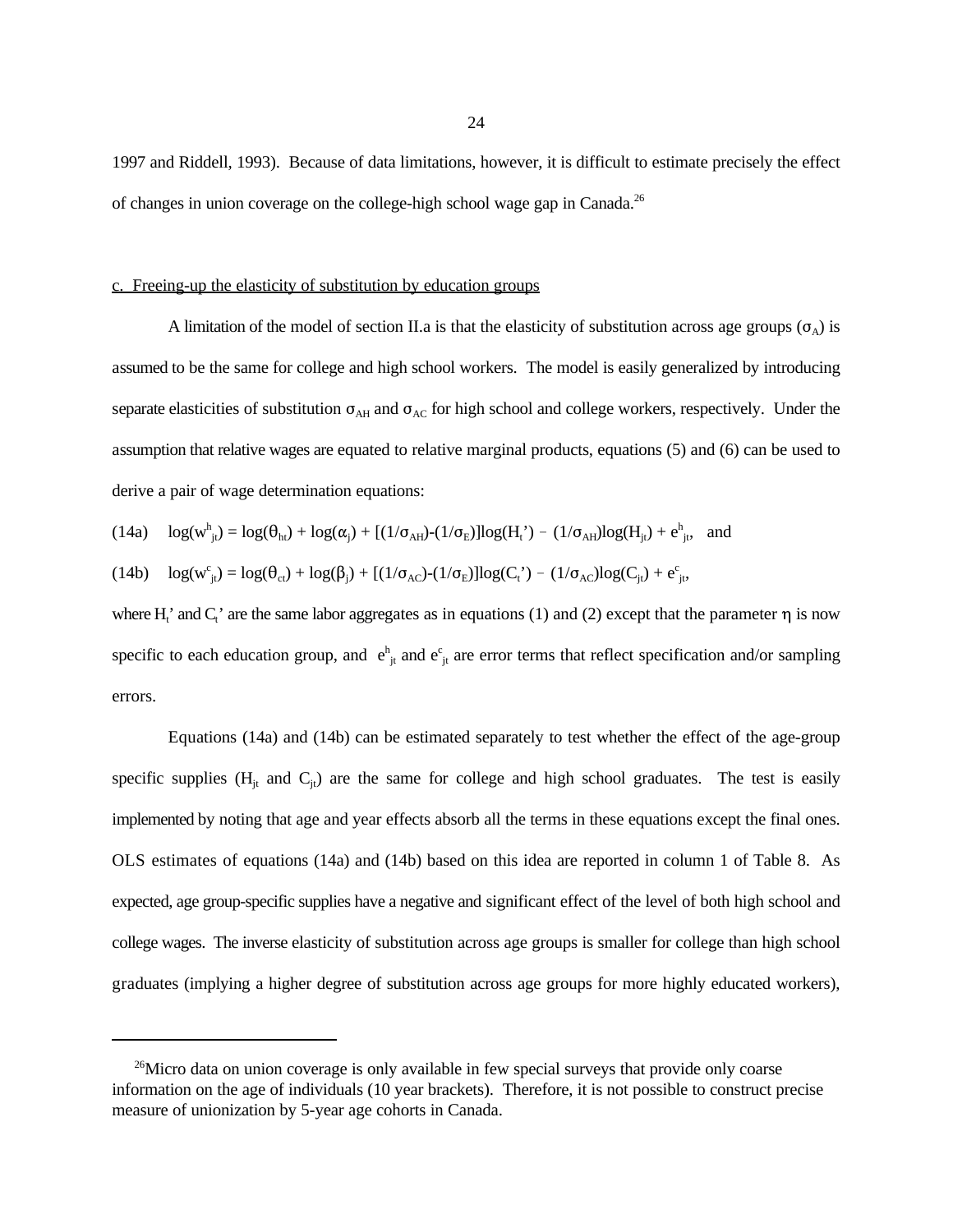although the difference is not statistically significant.

More efficient estimates are obtained by allowing for a possible correlation between the error terms  $e^{h}_{j}$  and  $e^{f}_{jt}$ . The resulting generalized least squares (GLS) estimates are reported in column 2 of Table 8. As in column 1, the estimates are negative and significant. Unlike the results in column 1, however, the implied elasticities are quite close, and both in the 5-6 range. Interestingly, the magnitude of these estimates is fairly similar to estimates obtained by Welch (1979) who finds that the effect of age-group specific supplies on wages is  $-0.10$  and  $-0.22$  for high school and college graduates, respectively.<sup>27</sup> More recent work by Juhn, Kim and Vella (1999) also finds that the age group-specific relative supply of college educated workers has a negative effect on college wages.<sup>28</sup>

Column 3 presents the results from another specification that includes age×year fixed effects. These are introduced to control for unobserved factors that are common to both high school and college graduates in the same year, and may be correlated with the age-specific supplies. For example, cohorts born after 1950 may have experienced unusually low levels of earnings even after controlling for other factors. If these cohort effects in the level of wages are correlated with supplies, the OLS and GLS estimates will be inconsistent.

The fixed effects estimates of the inverse substitution elasticity reported in column 3 are almost identical for college and high school graduates, with implied elasticities of substitution around 5. Note that these estimates are equivalent to the estimates that would be obtained by running OLS on the difference

<sup>&</sup>lt;sup>27</sup>These estimates are the "persistent" effects (Welch finds larger effects for entry cohorts) of cohort size on weekly earnings of white males, controlling for part-time status. See Table 8 in Welch (1979).

<sup>&</sup>lt;sup>28</sup>It is difficult to compare our estimated elasticities to those of Juhn, Kim, and Vella (1999) since, for each cohort, they include both the relative supply of college workers and the share of the population that has a college degree in their wage equations. The latter variable is included in an attempt to control for changes in the "quality" of college workers induced by changes in the proportion of the population that holds a college degree. In a related paper, Rosenbaum (2000) concludes that part of the increase in the college premium is attributable to changes in the skill composition of educational groups across cohorts. These composition effects cannot explain, however, why the college premium increased faster for younger than older workers, which is the main focus of our paper (see Appendix Tables 1 and 2 in Rosenbaum  $(2000)$ ).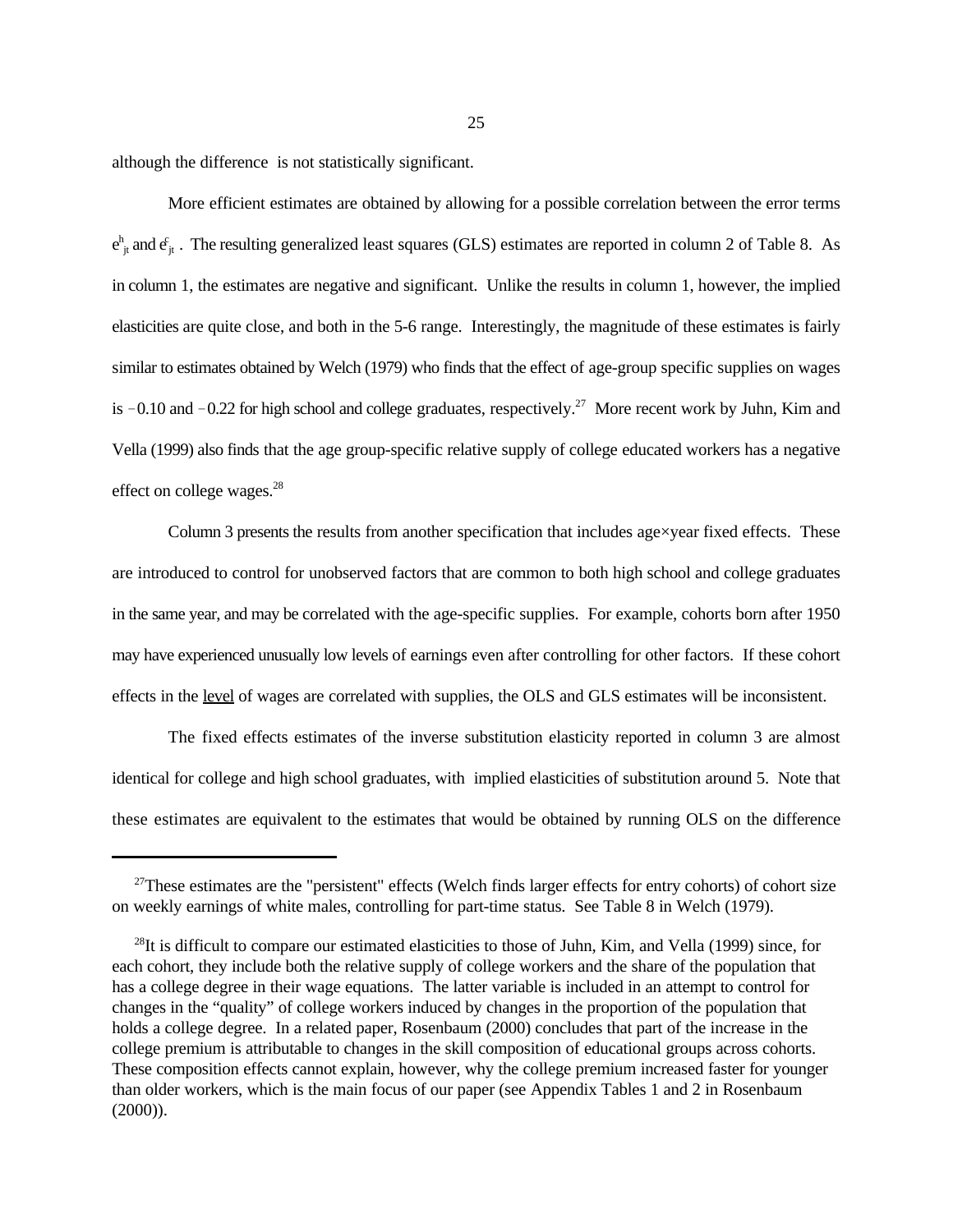between equations (14a) and (14b):

(15) 
$$
r_{jt} = b_j + d_t - (1/\sigma_{AC})log(C_{jt}) + (1/\sigma_{AH})log(H_{jt}) + e_{jt}^c - e_{jt}^h
$$

where the terms other than age-group specific supplies are absorbed by the age  $(b_j)$  and year  $(d_t)$  dummies. The models that we reported in Sections III.a and III.b can, therefore, be interpreted as fixed effects models for the wage levels. In our earlier estimates we used the inverse sampling variances of the estimated returns as weights. When we use a similar weighting procedure for a model that allows different coefficients on the relative supplies of college and high school labor we obtain the results reported in column 4 of Table 8. Once again, the estimated substitution effects are almost identical for college and high school workers. The results also show that weighting has little effect on our estimates. In summary, we believe that there is compelling evidence that the elasticity of substitution across age groups is about 5 for both college and high school workers.

#### IV. What caused the slowdown in the inter-cohort trend in educational attainment?

An important question raised by our findings is what caused the slowdown in the inter-cohort trend in college graduation rates that seems to have affected all three countries in our analysis? One possible explanation that is suggested by the timing of the slowdown is that cohorts at the peak of the baby boom were "crowded out" of college. Figure 6 presents data on the relative numbers of births by 5-year age cohort for the three countries. In the United States, for example, the 1950-54 cohort was about 13 percent bigger than the 1945-49 cohort, while the 1955-59 cohort was 27 percent bigger. These comparisons suggest that the U.S. college system would have had to continue expanding in the early 1970s if the peak baby boom cohorts were to attend college at higher rates than the 1945-49 cohort (and maintain the rising trend set by earlier cohorts). Moreover, female college attendance rates were rising, leading to even greater competition for college slots in the 1970s. A potentially attractive feature of the "cohort crowding" hypothesis is that the United States, Canada, and the United Kingdom all experienced baby booms in the 1950s – thus, this hypothesis may be able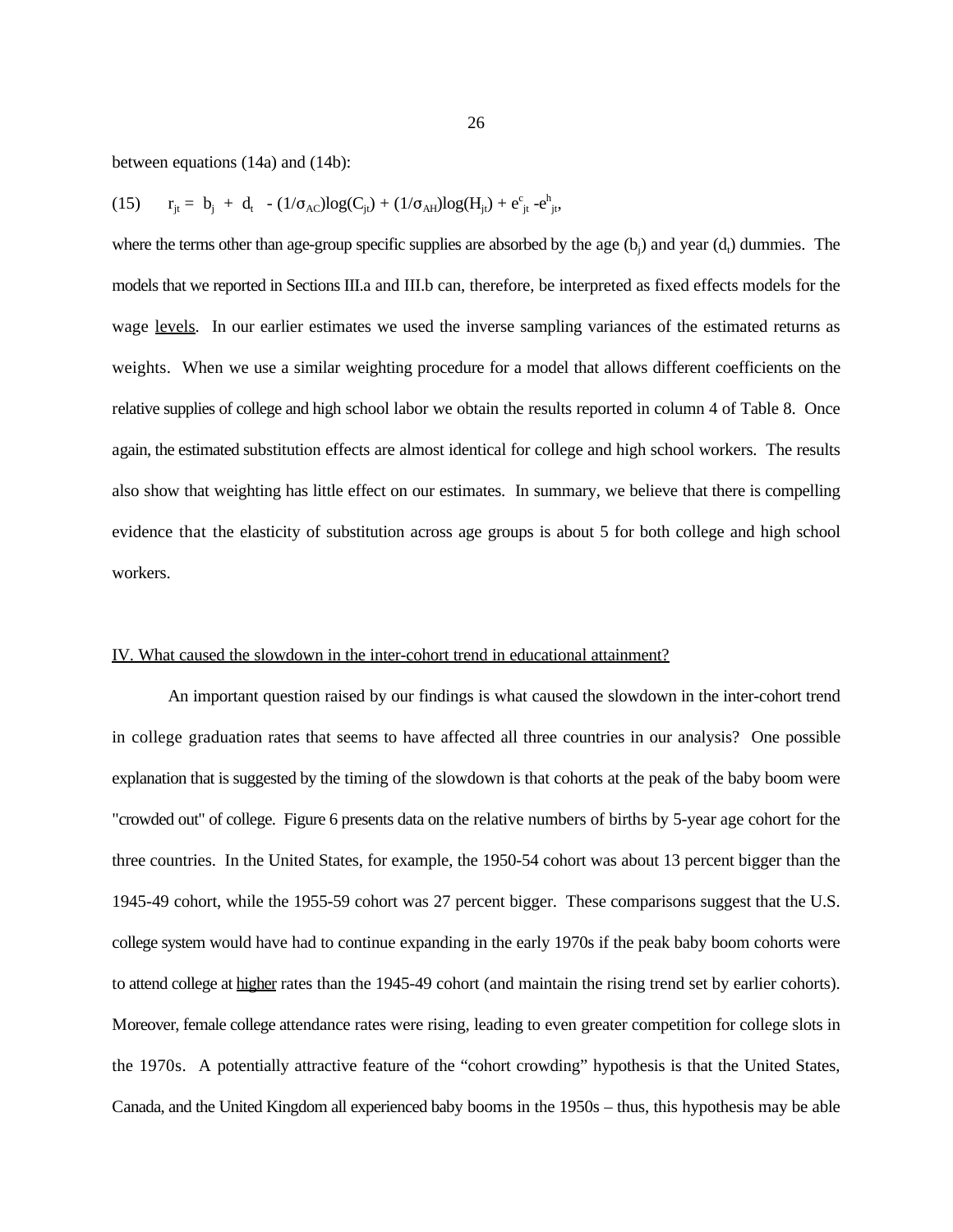to explain the similarity of the slowdowns in all three countries.

A closer look at the data in Figure 6, however shows that the baby booms were not exactly the same in the three countries. In particular, although the patterns of births were very similar in the U.S. and Canada., the U.K., had a bigger surge in births right after World War II. Moreover, compared to Canada and the United States, the baby boom peaked five years later in the U.K., and the "baby bust" arrived about five years later. Interestingly, the slowdown in educational attainment occurred five years later in the U.K. too (see Figure 4). The coincidence of timing between the peak of the baby boom and the break in the inter-cohort trend in educational attainment highlights the potential role of cohort size as an explanation for inter-cohort trends in relative supply.

We have explored this explanation in more detail for the United States in Card and Lemieux (2000). Using interstate variation in the growth rates of the population of different age groups, we find that the cohort size effects can explain as much as one-quarter of the inter-cohort slowdown in educational attainment. We have also explored the role of other factors linked to family background such as inter-cohort changes in parents' education but found that these factors cannot explain much of the slowdown.

Another possible explanation for the slowdown in the educational attainment of post-1950 U.S. cohorts is that the return to college was low in the 1970s when these cohorts had to decide whether to attend college (see Freeman, 1976). The problem with this explanation is that, in light of the extremely high returns to college of the late 1980s, college attendance rates should have increased dramatically for cohorts born in the late 1960s. Figure 4 shows, however, that the education attainment for this cohort is the same as for men born 20 years earlier.<sup>29</sup> The prolonged stagnation in the educational attainment of U.S. men remains a puzzle in light of the dramatic rise in returns to college for young men in the 1980s and 1990s.

 $^{29}$ In Card and Lemieux (2000) we show that college entry rates among male high school seniors are about the same today as in the late 1960s.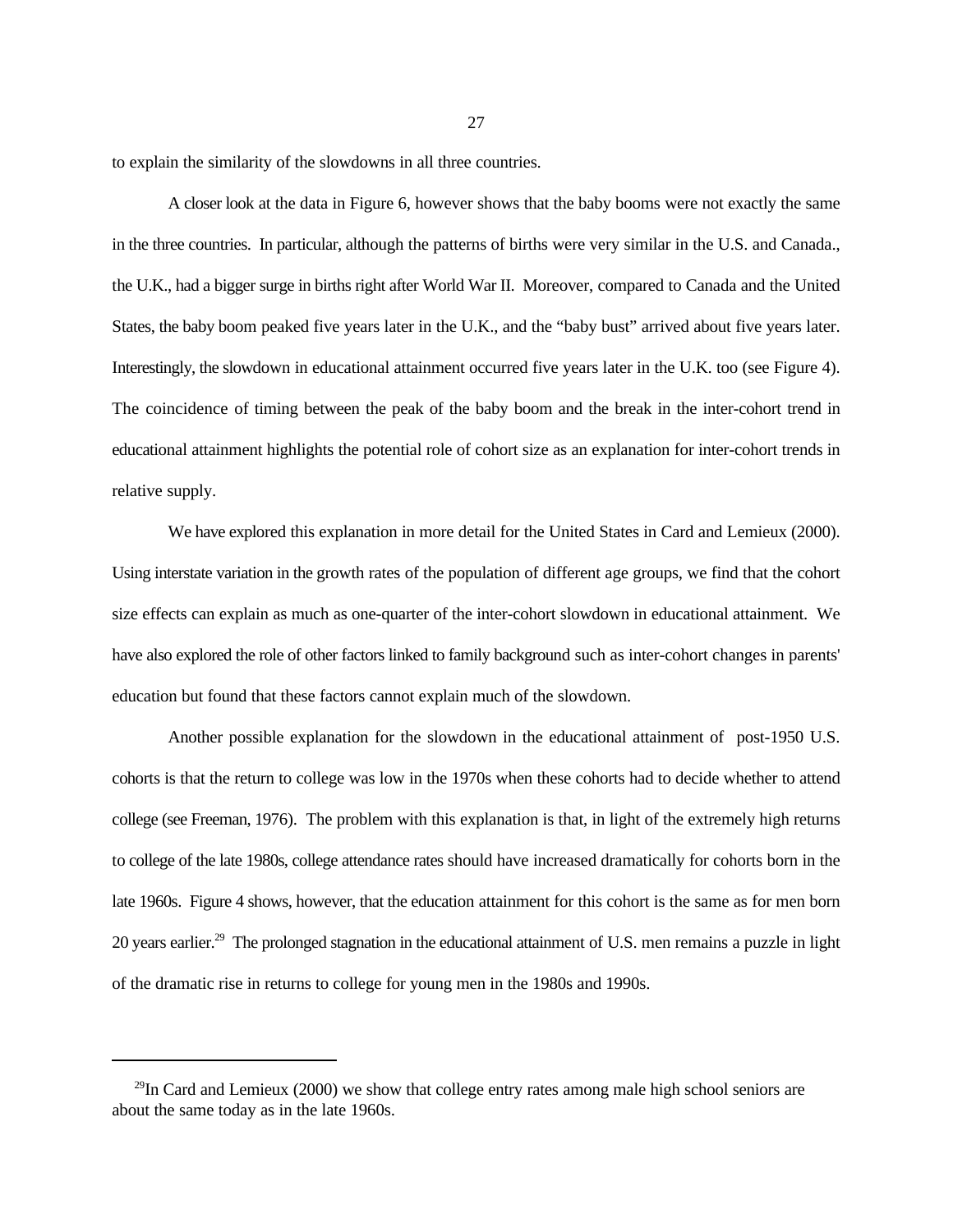# Concluding Comments:

This paper is motivated by the observation that the college-high school wage gaps of different age groups have not moved together over the past two decades. In particular, the college premium for younger workers in the United States and the United Kingdom has risen substantially, while the premium for older workers is about the same today as it was in the mid-1970s. The college high school wage gap for young workers did not rise as dramatically in Canada, but the gap for older Canadian men declined substantially over the 1980s. In all three countries, the relative age structure of the college premium has thus shifted in the same direction.

Using a model that incorporates imperfect substitution between similarly educated workers in different age groups, we argue that this shifting structure can be largely explained by a combination of cohort-specific relative supplies of college-equivalent labor and steady rises in the relative productivity of college workers (i.e., a constant rate of skill-biased technical change). Within this framework, the increase in the college-high school wage gap over the past two decades is attributable to steadily rising relative demand for college-educated labor, coupled with a dramatic slowdown in the rate of growth of the relative supply of college educated workers. This very simple model provides a unifying explanation for the observed changes in the college wage premium in all three countries. Moreover, estimates of the underlying technology parameters for the three countries are generally similar. The success of this explanation is remarkable in view of the very different levels of educational attainment in the three countries, and the fact that the average college wage premium has trended differently in the U.S., Canada, and the U.K.

A key issue for future research is to understand the sources of the slowdown in the inter-cohort trend in educational attainment that has affected the post-1950 cohorts in all three countries. Our results suggest that if cohorts born after 1950 had been able to maintain the trend set by earlier cohorts, educational levels would be higher today, and the college wage premium would be lower.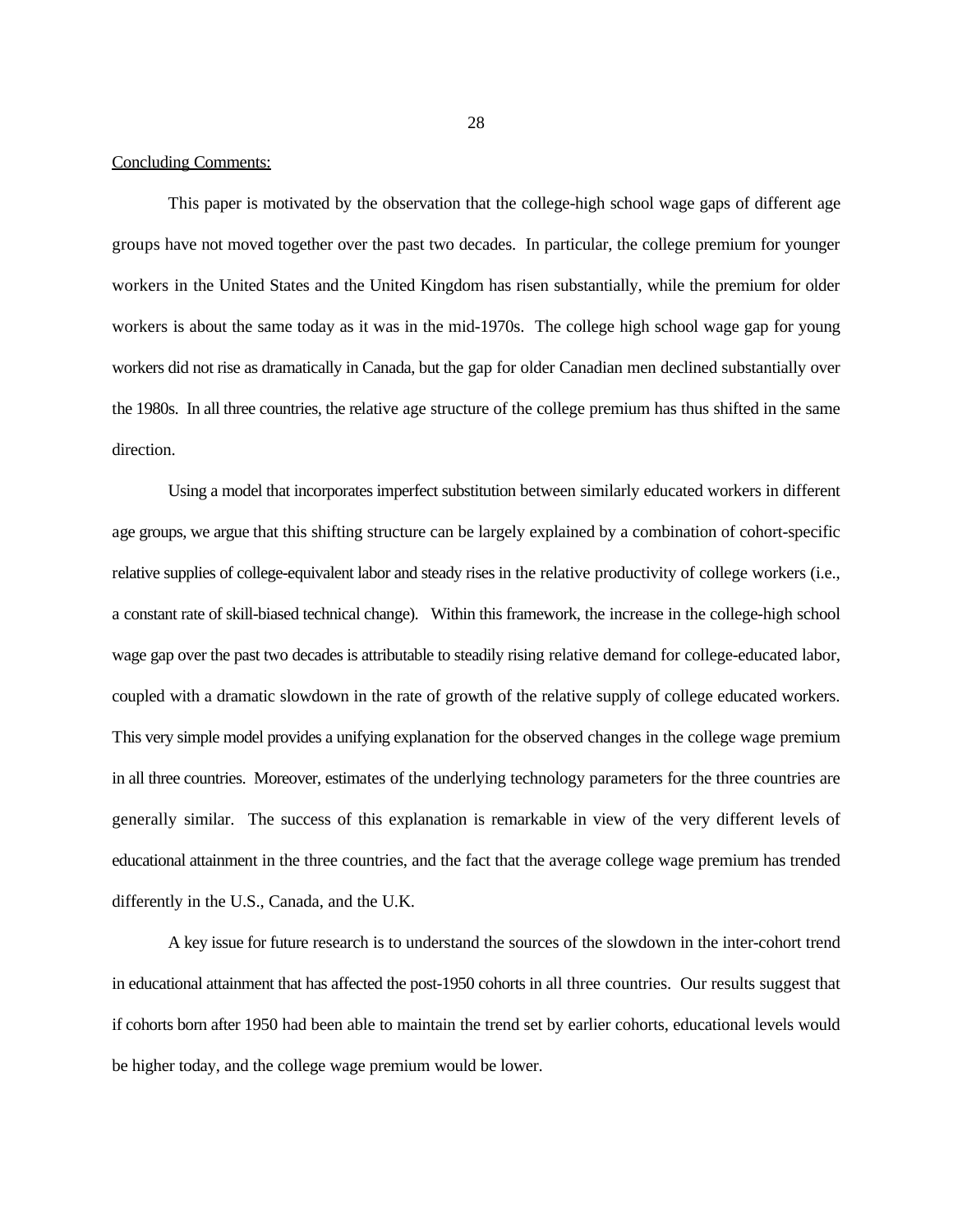### References

Borjas, George, Richard B. Freeman, and Lawrence H. Katz (1997), "How Much Do Immigration and Trade Affect Labor Market Outcomes," *Brookings Papers on Economic Activity* (1); 1-67.

Card, David (1998), "Falling Union Membership and Rising Wage Inequality: What's the Connection?" NBER Working Paper #6520.

Card, David (1999), "The Causal Effect of Education on Earnings," in Orley Ashenfelter and David Card, editors, *Handbook of Labor Economics*, (North Holland, Amsterdam and New York), forthcoming.

Card, David, and Thomas Lemieux (1999), "Can Falling Supply Explain the Rising Return to College for Younger Men? A Cohort-Based Analysis," Center for Labor Economics UC Berkeley Working Paper No. 13.

Card, David, and Thomas Lemieux (2000), "What Went Wrong? Explaining Post-war Trends in Enrollment and Schooling Attainment," unpublished manuscript, UC Berkeley and UBC, March 2000.

DiNardo, John, and Thomas Lemieux (1997), "Changing Male Wage Inequality in Canada and the United States: Do Institutions Explain the Difference?," *Industrial and Labor Relations Review* 50 (4): 629-651

Fortin, Nicole M. and Thomas Lemieux (1997), "Institutional Changes and Rising Wage Inequality: Is there a Linkage?" *Journal of Economic Perspectives* 11 (2): 75-96.

Freeman, Richard B. (1976), *The Overeducated American*, San Diego: Academic Press.

Freeman, Richard B. and Karen Needels (1993), "Skill Differentials in Canada in an Era of Rising Labor Market Inequality," in David Card and Richard B. Freeman, editors, *Small Differences that Matter*, Chicago: University of Chicago Press.

Johnson, George (1997), "Changes in Earnings Inequality: The Role of Demand Shifts," *Journal of Economic Perspectives* 11 (2): 41-54.

Juhn, Chinhui, Dae-Il Kim, and Francis Vella (1999), "The Expansion of College Education in the U.S. 1940- 1990: Is There Evidence of Declining Cohort Quality?," Unpublished manuscript, University of Houston.

Katz, Lawrence F. and David H. Autor (1999), "Inequality in the Labor Market," in Orley Ashenfelter and David Card, editors, *Handbook of Labour Economics*, (North Holland, Amsterdam and New York), forthcoming.

Katz. Lawrence F. and Kevin M. Murphy (1992), "Changes in Relative Wages, 1963-1987: Supply and Demand Factors," *Quarterly Journal of Economics* 107: 35-78.

Mincer, Jacob (1974), *Schooling, Experience and Earnings* (Columbia University Press, New York).

Murphy, Kevin M. and Finis Welch (1990), "Empirical Age-Earnings Profiles," *Journal of Labor Economics* 8: 202-229.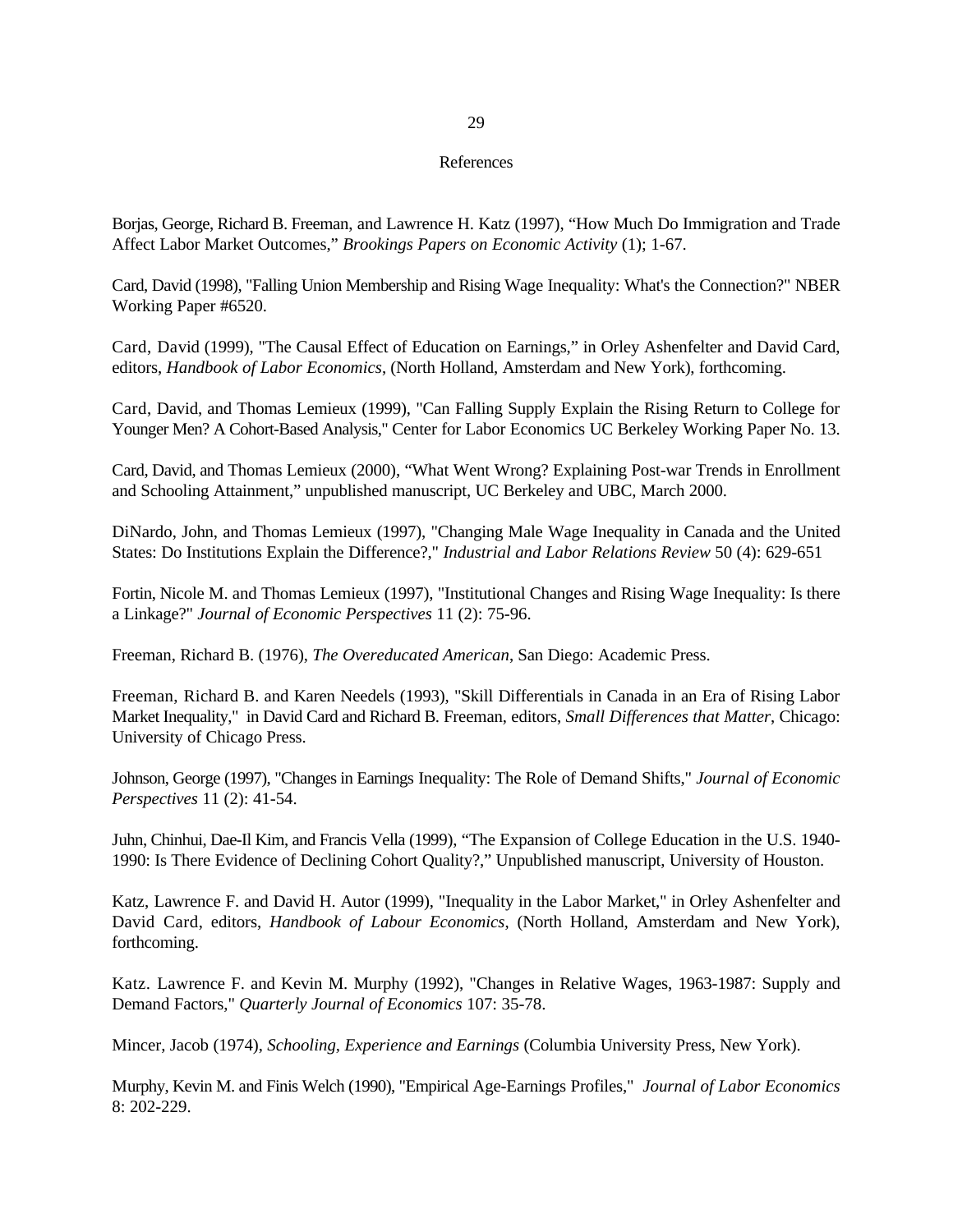United States Department of Education (1997), *Digest of Education Statistics*, Washington DC: USGPO.

Schmitt, John (1995), "The Changing Structure of Male Earnings in Britain, 1974-88," in Richard B. Freeman and Lawrence H. Katz, editors, *Differences and Changes in Wage Structures*, Chicago: University of Chicago Press.

Riddell, W. Craig (1993), "Unionization in Canada and the United States: A Tale of Two Countries," in David Card and Richard B. Freeman, editors, *Small Differences that Matter*, Chicago: University of Chicago Press.

Rosenbaum, Dan T. (2000) "Ability, Educational Ranks, and Labor Market Trends: The Effect of Shifts in the Skill Composition of Educational Groups," Unpublished manuscript, University of North Carolina at Greensboro.

Welch, Finis (1979), "Effects of Cohort Size on Earnings: The Baby Boom Babies' Financial Bust," *Journal of Political Economy 87*, S65-S98.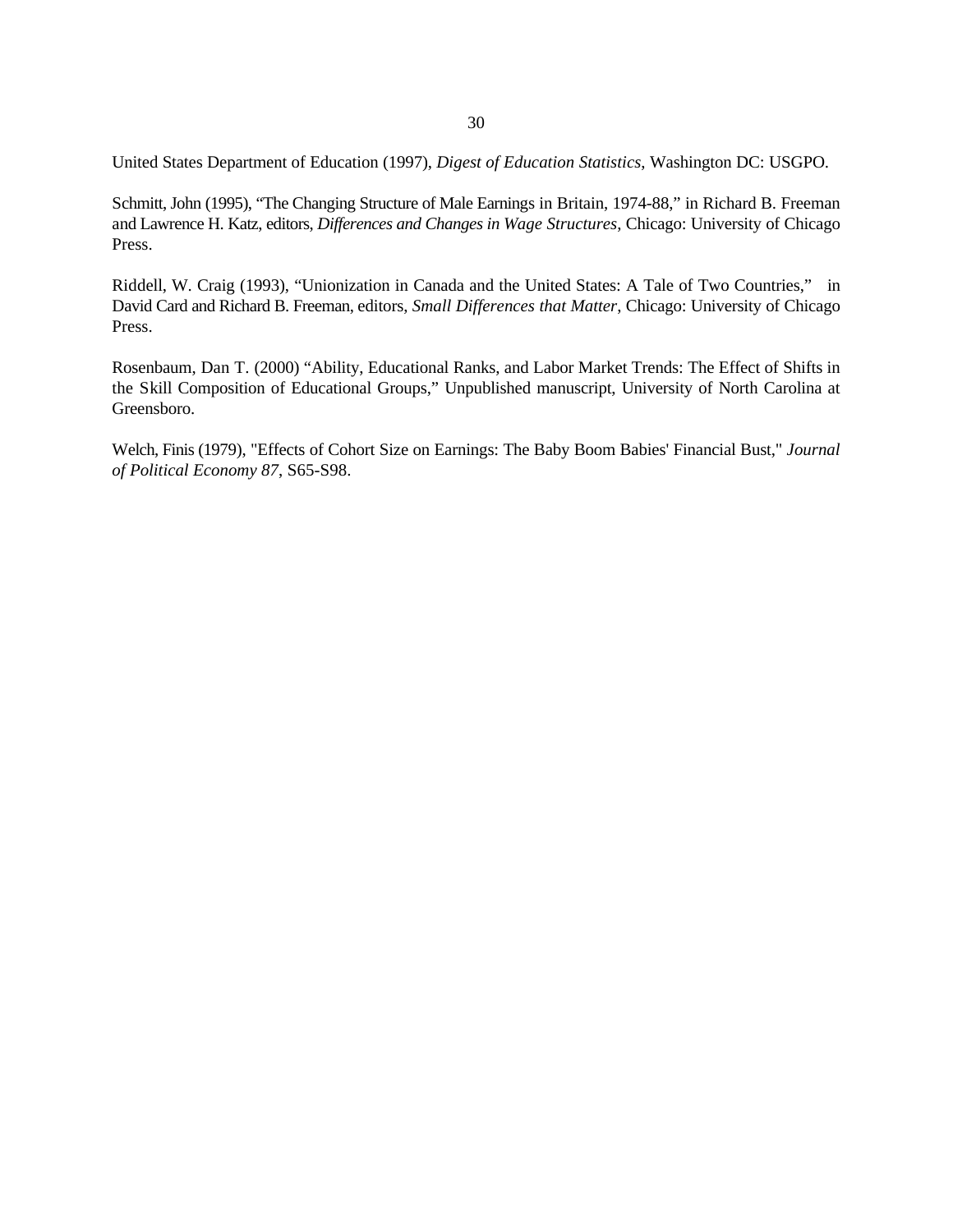# Data Appendix

### a. Wage Data

#### *United States*

The wage gaps in Table 1 are based on samples of men in the 1960 Census and the March CPS. The 1959 data are drawn from the 1960 Census; the 1969-71 data are drawn from the March 1970-72 CPS; the 1974-76 data are drawn from the March 1975-77 CPS; the 1979-81 data are drawn from the March 1980-82 CPS; the 1984-86 data and drawn from the 1985-87 CPS; the 1989-91 data are drawn from the March 1990-92 CPS; and the 1994-96 data are drawn from the 1995-97 CPS. The CPS samples for "year t" (t=1970, 1975, 1980, 1985, 1990, 1995) include men who were age 26-60 in t, plus men who were 25 to 59 in t-1; plus men who were 27 to 61 in t+1. Weekly wages of full-time workers are formed by dividing annual wage and salary earnings by an imputed measure of weeks worked during the previous years for individuals who worked full-time in the week prior to the survey (or census) week.

This choice of a wage measure is dictated by the need to have a measure as close as possible to an hourly price of labor that is consistently measured between 1959 and 1996. We use an imputed measure of weeks worked (10 for 1-13 weeks category; 22 for 14-22 weeks category; 35 for 27-39 weeks category; 45 for 40-47 weeks category; 48.5 for 48-49 weeks category; 52 for 50-52 weeks category) since the exact number of weeks worked is not available in the 1960 Census or in the CPS prior to 1976. We use hours worked in the week prior to the survey (or census) week as a filter for full-time work in the previous year because the 1960 Census does not contain information on hours of work (or full-time status) during the previous year. We use the CPI to deflate all wages to 1989 dollars. Individuals whose earnings are less than \$50.00 per week in 1989 dollars are excluded.

 The wage gaps are estimated in separate regression models for each cohort in each "year", using samples of men with exactly a high school or exactly a college degree. For the 1960 Census and the CPS prior to 1992, workers with 12 years of completed education are classified as high school graduates, while workers with exactly 16 years of completed education are classified as college graduates. For the 1992 and 1995-97 CPS samples, workers with either a  $12<sup>th</sup>$  grade and no diploma, or a high school diploma or equivalent (GED) are classified as high school graduates; workers with a bachelor's degree are classified as college graduates. Each model includes a dummy for college graduates, a linear age term, an indicator for nonwhite race, and dummies for which CPS sample the observation was drawn from. For the 1960 Census sample, each model includes a dummy for college graduates, a linear age term, and an indicator for nonwhite race. The inverse of the estimated variance of the coefficient on the dummy for college graduates is used as weight in the models reported in the paper. An identical procedure is used to compute the wage gaps for women. The wage gaps for men and women together (used in Table 8) are weighted averages of the gaps for men and for women, where the weights used are the inverse of the estimated variances.

A similar procedure is used to compute the wage gaps by experience groups reported in Appendix Table 1, except that the regression models for each experience group include a linear experience instead of a linear age term. In the case where hourly wages are used (Table 6), hourly wages are formed by dividing annual wage and salary earnings by the product of weeks worked during the year and usual hours per week. Individuals whose wages are less than \$2.00 per hour or more than \$150 per hour in 1989 dollars are excluded.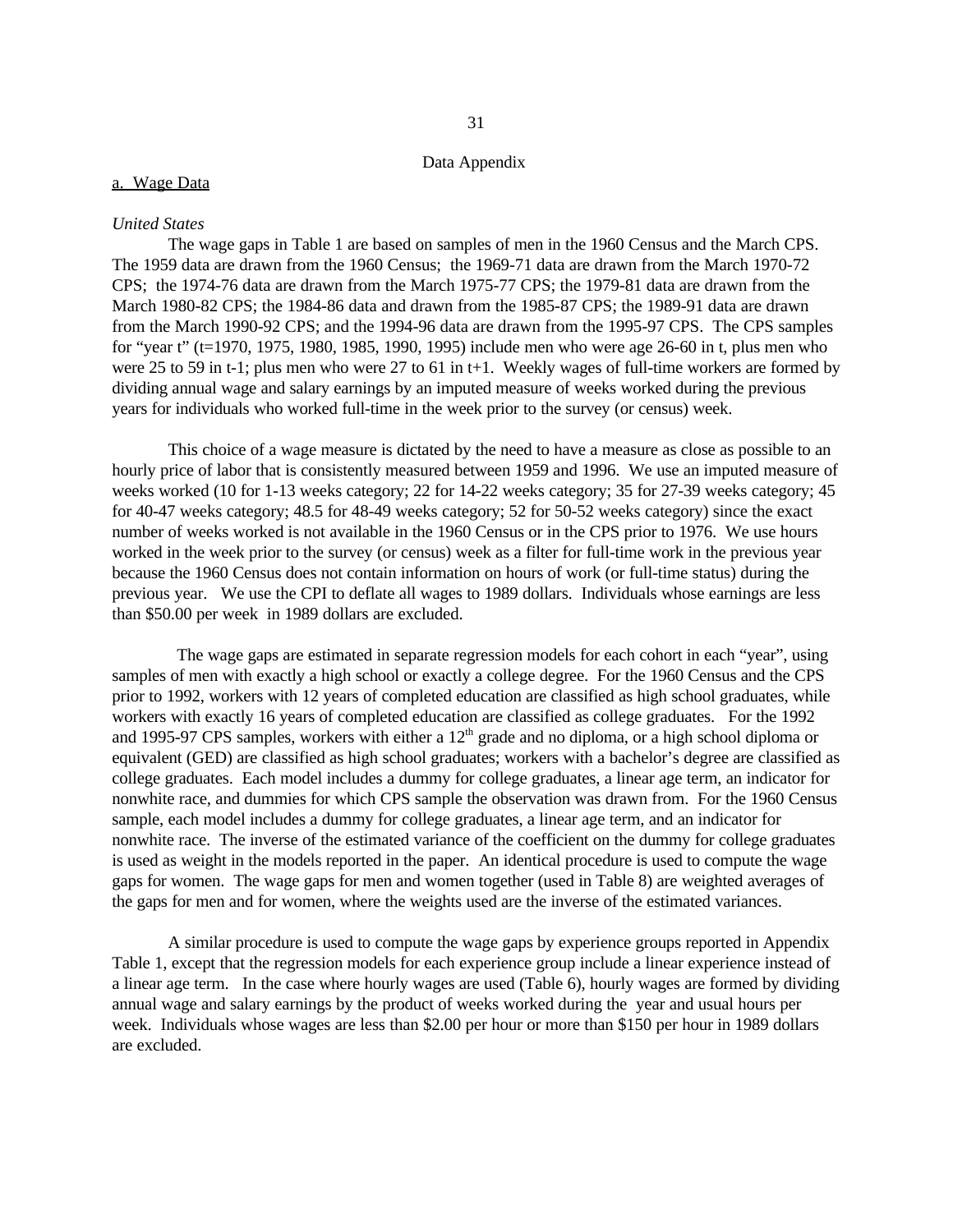#### *Canada*

The wage gaps in Table 1 are based on samples of men in the 1981, 1986, 1991, and 1996 Censuses. The Census samples for "year t"  $(t=1980, 1985, 1990, 1995)$  include men who were age 26-60 in that year. Weekly wages of full-time workers are formed by dividing annual wage and salary earnings by weeks worked during the previous year for individuals who worked full-time in the previous year. This is a slightly more precise measure of wages than in United States since we are using the actual number of weeks (as opposed to an imputed measure) and part-time status during the previous year (as opposed to a filter based on hours worked in the previous week). We obtain very similar results, however, when we construct a measure of weekly wages for full-time workers more directly comparable to the one used for the United States. We use the Canadian CPI to deflate all wages to 1989 dollars. Individuals whose earnings are less than CAN\$50.00 per week in 1989 dollars are excluded.

 The wage gaps are estimated in separate regression models for each cohort in each "year", using samples of men with exactly a "high school degree" or exactly a university bachelor's degree (equivalent of U.S. workers with exactly a college degree). Each model includes a dummy for a "college graduates" and a linear age term. The inverse of the estimated variance of the coefficient on the dummy for college graduates is used as weight in the models reported in the paper.

### *United Kingdom*

The wage gaps in Table 1 are based on samples of men in the 1974-96 GHS. Because of the relatively small size of the GHS samples (compared to the CPS or the U.S. and Canadian censuses), all the years of data are used to increase the precision of the estimates. The samples used for the five time periods are the 1974-77, 1978-82, 1983-87, 1988-92, and 1993-96 GHS. The GHS samples for "year t" (t=1975, 1980, 1985, 1990, 1995) include men who were age 26-60 in t, plus men who were 25 to 59 in t-1; plus men who were 24 to 58 in t-2; plus men who were 27 to 61 in t+1; plus men who were 28 to 62 in t+2. We use average weekly wages reported in the GHS as our measure of earnings. We use the CPI for the United Kingdom to deflate all wages to 1989 pounds. Individuals whose earnings are less than £15.00 per week in 1989 pounds are excluded.

 The wage gaps are estimated in separate regression models for each cohort in each "year", using samples of men with a university degree (equivalent of U.S. college graduates) and a A- or O-level degree. We include as O-level qualifications those with 5 or more O-level exams, plus those with 1-4 O-level exams. Unlike the case of the United States and Canada, we pool all university graduates together (those with exactly or more than a university degree) to get larger samples. Sample size is a critical issue in the U.K. given the small fraction of university graduates (see Table 3) and the relative small size of the GHS samples. Each model includes a dummy for university graduates, a linear age term, and dummies for which GHS sample the observation was drawn from. The inverse of the estimated variance of the coefficient on the dummy for college graduates is used as weight in the models reported in the paper.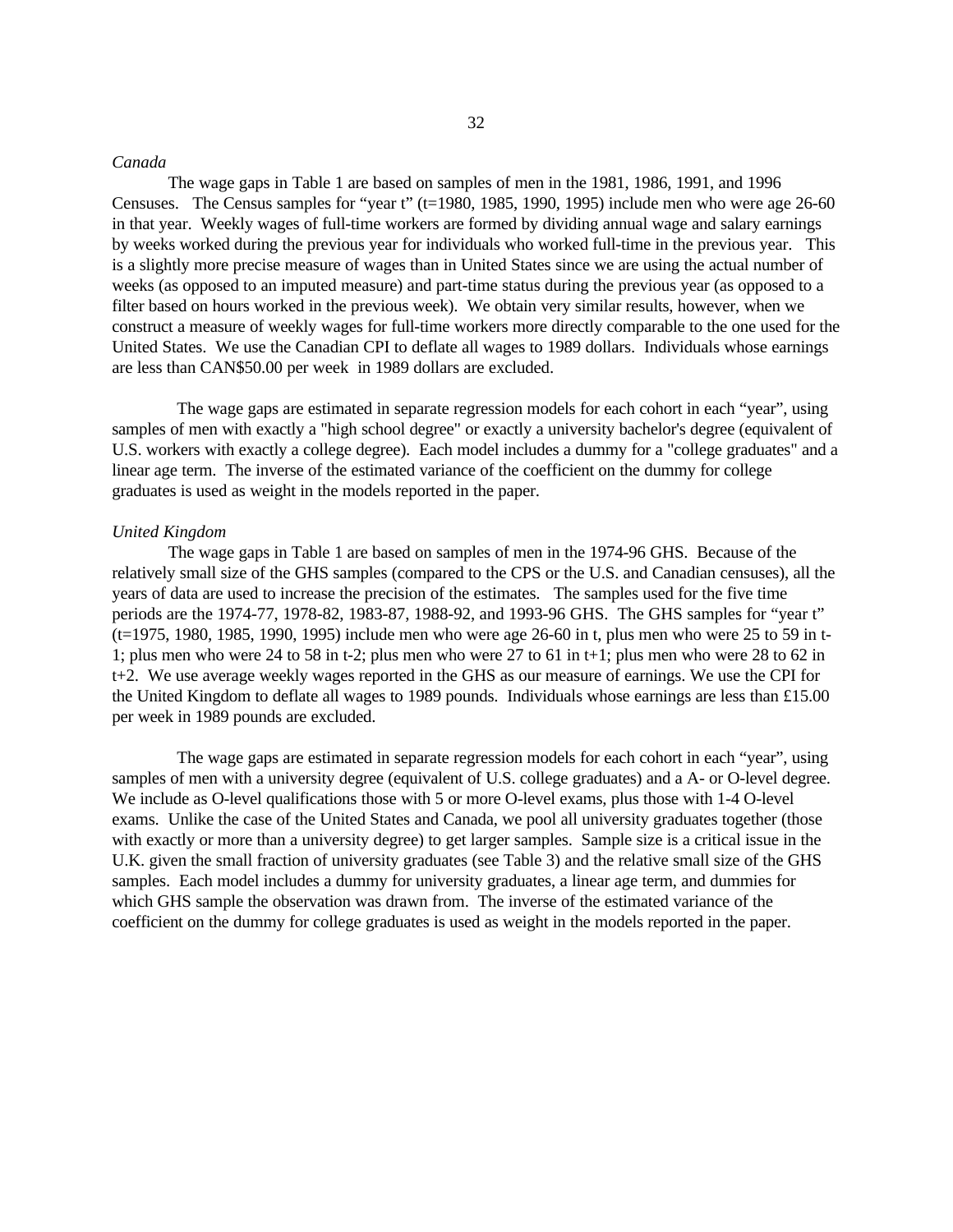### b. Relative supply measures

#### *United States*

U.S. workers are divided in five education groups for the purpose of computing the relative supply measures: high school dropouts, high school graduates, workers with some college, college graduates, and workers with a post-graduate degree. The definition of high school and college graduates are the same as in the case of the wage gaps above. In the 1960 Census and the CPS before 1992,workers with 11 years or less of completed education are classified as "high school dropouts"; workers with 13 to 15 years of completed education are classified as "some college"; workers with 17 years or more of education are classified as "college post-graduates". In the CPS after 1991, workers with an  $11<sup>th</sup>$  grade completed or less are classified as "high school dropouts"; workers with some college and no degree, or with an associate degree (occupational/vocational or academic program) are classified as "some college"; workers with master's, professional school, or doctorate degrees are classified as "college post-graduates".

As mentioned in the text, we construct the relative supplies by summing up yearly hours of work of all workers (self-employed and wage and salary earners). Yearly hours of work are obtained by multiplying (imputed) weeks of work by 40 for full-time workers, and by 20 for part-time workers. Total supply of high-school and college labor are weighted sums of hours worked by the different groups. Workers with "some college" are split between the "high school" and "college" categories on the basis of their relative wages, while "high school dropouts" are included in the "high school" category (with their hours weighted by their wage relative to high school graduates), and "college postgraduates" are included in the "college" category (with their hours weighted by their wage relative to college graduates).

### *Canada*

Canadian workers are divided in six education groups for the purpose of computing the relative supply measures. The four education groups other than "high school" and "college" graduates defined above are: workers who report no degree, certificate or diploma in the Census (classified as "high school dropouts"); workers with a trade certificate or diploma (classified as "vocational degree"); workers with a university certificate or diploma below bachelor level or workers with non-university certificate or diploma other than trade (classified as "some college"); workers with any university degree, certificate, or diploma above bachelor level (classified as "college post-graduates"). As in the U.S., relative supplies are obtained by summing up yearly hours of work of all workers (self-employed and wage and salary earners). Yearly hours of work are obtained by multiplying (imputed) weeks of work by 40 for full-time workers, and by 20 for part-time workers. Total supply of high-school and college labor are weighted sums of hours worked by the different groups. Workers with "some college" or with a "vocational degree" are split between the "high school" and "college" categories on the basis of their relative wages, while "high school dropouts" are included in the "high school" category (with their hours weighted by their wage relative to high school graduates), and "college postgraduates" are included in the "college" category (with their hours weighted by their wage relative to college graduates).

### *United Kingdom*

U.K. workers are divided in six education groups for the purpose of computing the relative supply measures. In additional to the "high school" and "college" graduates defined above, we classify workers with no degree as "high school dropouts". We also classify workers with vocational training into three education groups: those with "higher", "medium" and "lower" level vocational training.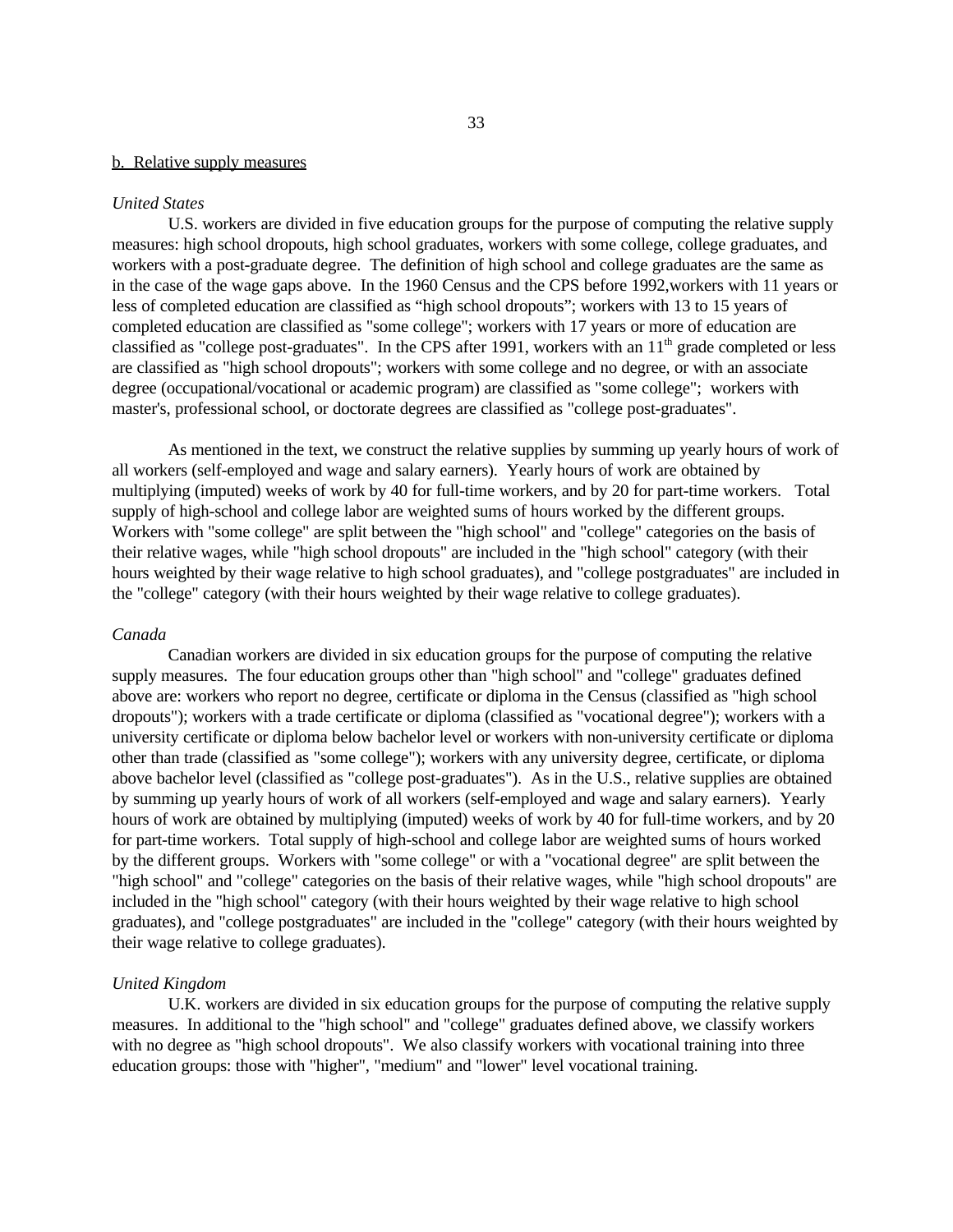Since the GHS is a "point-in-time" survey, we construct the relative supplies by summing up weekly hours of work of all workers (self-employed and wage and salary earners). Total supply of "highschool" and "college" labor are weighted sums of hours worked by the different groups. Workers with "higher" level vocational training are split between the "high school" and "college" categories on the basis of their relative wages, while "high school dropouts" and workers with lower and medium levels of vocational training are treated as "high school graduates" (with their hours weighted by their wage relative to high school graduates).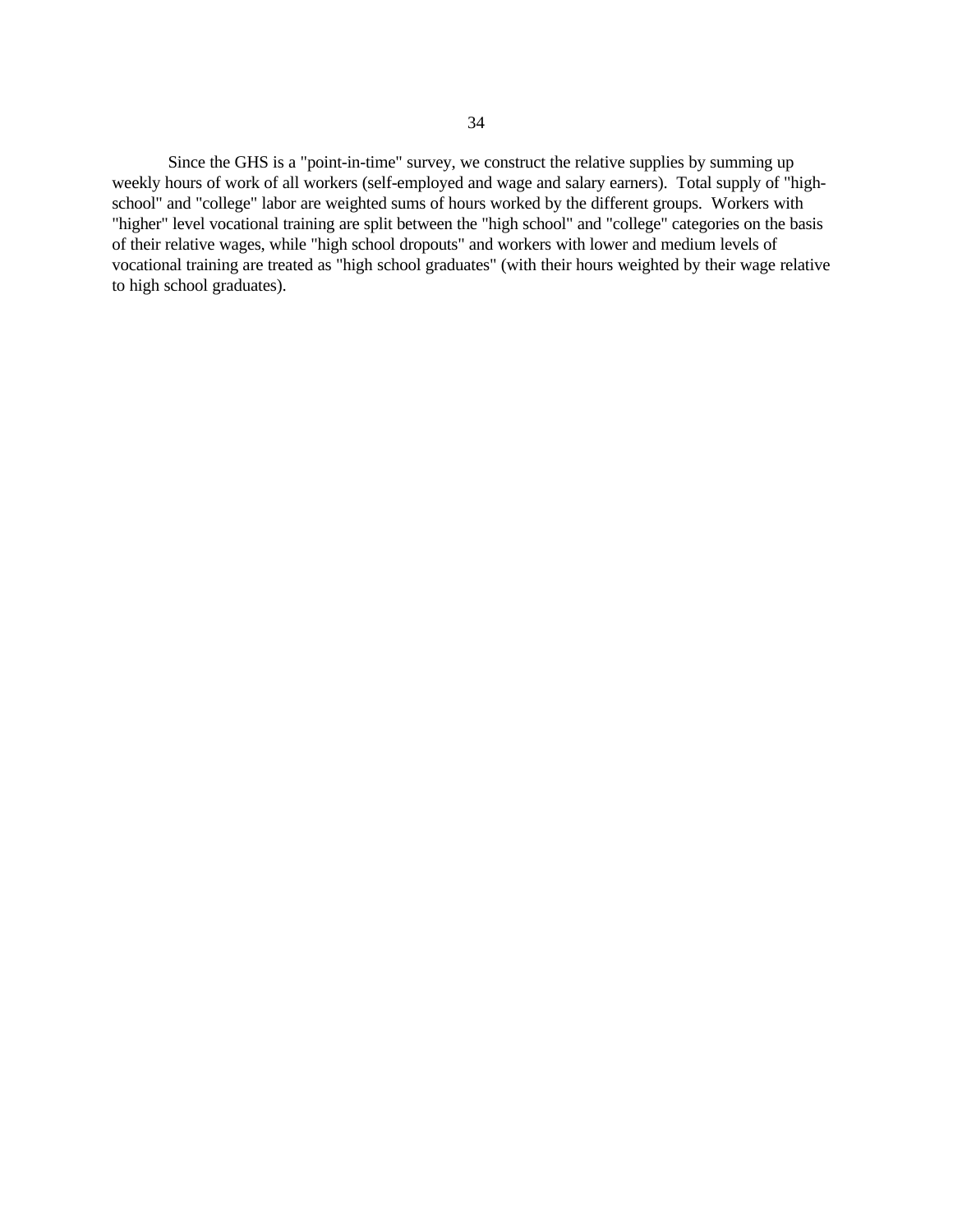|                              |                                                                    | Age Range        |                                    |                  |                                                                                          |                               |                  |  |  |  |
|------------------------------|--------------------------------------------------------------------|------------------|------------------------------------|------------------|------------------------------------------------------------------------------------------|-------------------------------|------------------|--|--|--|
|                              | $26 - 30$                                                          |                  |                                    |                  | $31-35$ $36-40$ $41-45$ $46-50$                                                          | $51 - 55$                     | $56 - 60$        |  |  |  |
| A. United States<br>1959     | 0.136<br>(0.007)                                                   | 0.268<br>(0.007) | (0.008)                            | (0.011)          | $0.333$ $0.349$ $0.364$ $0.379$ $0.362$                                                  | $(0.013)$ $(0.016)$ $(0.021)$ |                  |  |  |  |
| 1969-71                      | 0.193<br>(0.013)                                                   | (0.015)          | (0.015)                            | (0.016)          | $0.272$ $0.353$ $0.382$ $0.360$ $0.378$<br>(0.018)                                       | (0.022)                       | 0.371<br>(0.028) |  |  |  |
| 1974-76                      | $0.099$ $0.225$<br>(0.012)                                         | (0.014)          | 0.310<br>$(0.017)$ $(0.018)$       |                  | $0.355$ $0.366$ $0.369$<br>$(0.019)$ $(0.020)$ $(0.028)$                                 |                               | 0.363            |  |  |  |
| $1979 - 81$                  | 0.111<br>(0.011)                                                   | 0.180<br>(0.012) | (0.015)                            |                  | $0.265$ $0.281$ $0.336$ $0.349$<br>$(0.017)$ $(0.017)$ $(0.018)$                         |                               | 0.355<br>(0.021) |  |  |  |
| $1984 - 86$                  | 0.275<br>(0.012)                                                   | (0.012)          | $0.315$ $0.324$<br>(0.014)         | (0.017)          | $0.378$ $0.402$ $0.433$<br>(0.020)                                                       | (0.021)                       | 0.401<br>(0.025) |  |  |  |
| 1989-91                      | $0.331$ $0.410$ $0.392$ $0.395$ $0.381$ $0.357$ $0.461$<br>(0.012) | (0.013)          | (0.014)                            | (0.015)          |                                                                                          | $(0.018)$ $(0.022)$ $(0.025)$ |                  |  |  |  |
| 1994-96                      | (0.014)                                                            |                  | $(0.014)$ $(0.015)$                |                  | $0.346$ $0.479$ $0.482$ $0.443$ $0.407$ $0.384$ $0.421$<br>$(0.017)$ $(0.017)$ $(0.023)$ |                               | (0.030)          |  |  |  |
| B. United Kingdom<br>1974-77 | 0.172<br>(0.026)                                                   | (0.034)          | (0.046)                            | (0.049)          | $0.323$ $0.267$ $0.338$ $0.340$ $0.371$<br>(0.057)                                       | (0.059)                       | 0.455<br>(0.086) |  |  |  |
| 1978-82                      | (0.020)                                                            | (0.022)          | (0.034)                            | (0.032)          | $0.103$ $0.173$ $0.267$ $0.278$ $0.259$ $0.325$ $0.331$<br>(0.040)                       | $(0.047)$ $(0.056)$           |                  |  |  |  |
| $1983 - 87$                  | (0.022)                                                            | (0.025)          | $0.193$ $0.154$ $0.300$<br>(0.029) | (0.039)          | $0.234$ $0.292$ $0.330$ $0.420$<br>(0.048)                                               | (0.054)                       | (0.064)          |  |  |  |
| 1988-92                      | 0.272<br>(0.025)                                                   | (0.029)          | $0.304$ $0.306$<br>(0.031)         | 0.284<br>(0.035) | (0.047)                                                                                  | $0.292$ $0.392$<br>(0.049)    | 0.393<br>(0.075) |  |  |  |
| $1993 - 96$                  | 0.306                                                              | 0.369            | 0.352                              | 0.318            | 0.325<br>$(0.032)$ $(0.032)$ $(0.037)$ $(0.038)$ $(0.046)$ $(0.066)$ $(0.095)$           | 0.285                         | 0.337            |  |  |  |
| C. Canada<br>1980            | 0.095<br>(0.012)                                                   | 0.182<br>(0.014) | 0.256<br>(0.017)                   | 0.297<br>(0.024) | 0.291<br>(0.028)                                                                         | 0.393<br>(0.031)              | 0.366<br>(0.035) |  |  |  |
| 1985                         | 0.115<br>(0.014)                                                   | 0.214<br>(0.014) | 0.279<br>(0.015)                   | 0.263<br>(0.018) | 0.327<br>(0.026)                                                                         | 0.356<br>(0.030)              | 0.433<br>(0.035) |  |  |  |
| 1990                         | 0.146<br>(0.011)                                                   | 0.253<br>(0.011) | 0.263<br>(0.012)                   | 0.279<br>(0.013) | 0.297<br>(0.018)                                                                         | 0.337<br>(0.023)              | 0.349<br>(0.031) |  |  |  |
| 1995                         | 0.151<br>(0.012)                                                   | 0.304<br>(0.012) | 0.299<br>(0.013)                   | 0.271<br>(0.014) | 0.297<br>(0.015)                                                                         | 0.285<br>(0.020)              | 0.320<br>(0.034) |  |  |  |

Table 1: College High School Wage Differentials by Age and Year

See notes on next page.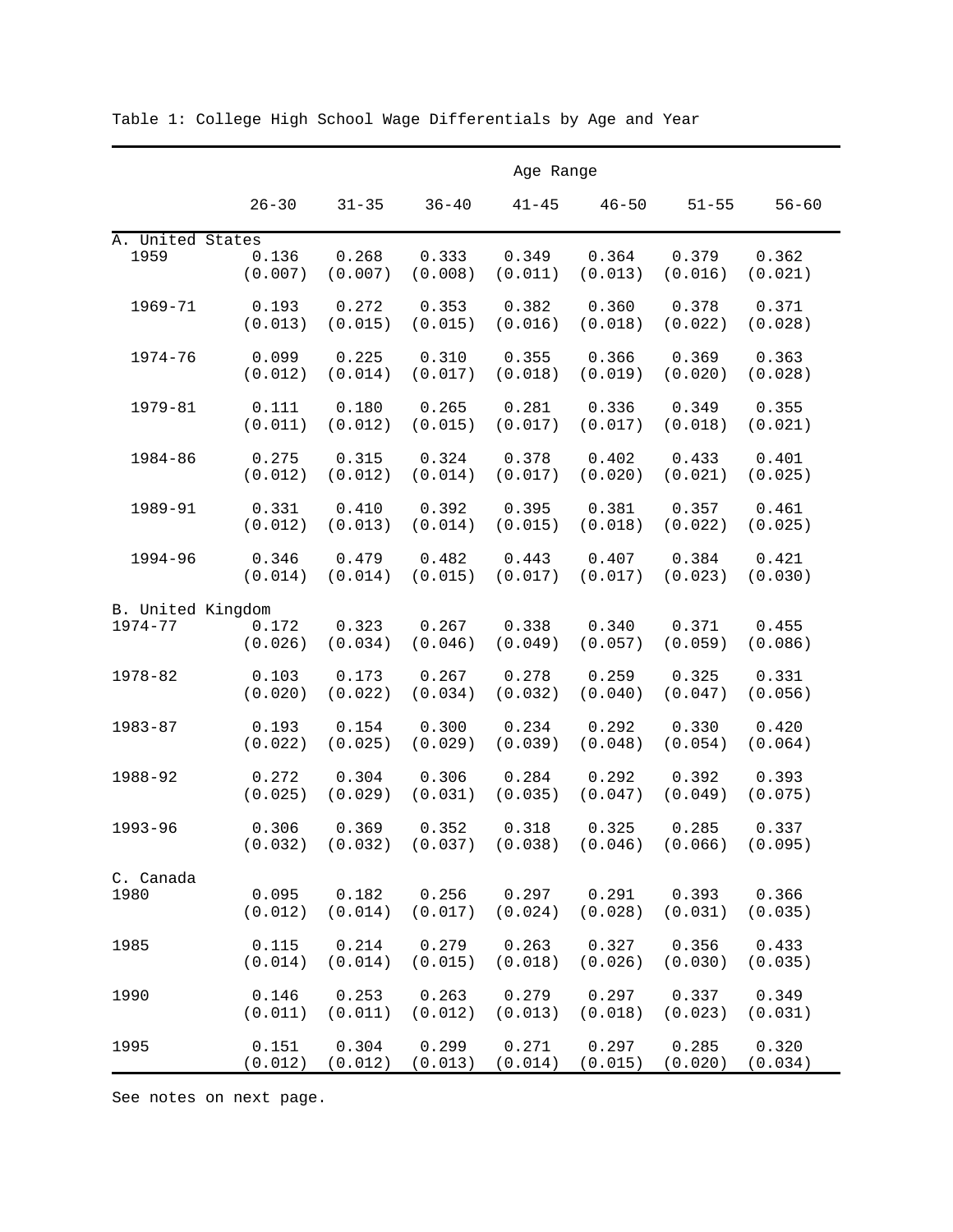Notes to Table 1.

Standard errors in parentheses. The elements of the table are as follows:

US: The table entries are estimates of the difference in mean log weekly earnings between full-time individuals with 16 and 12 years of education in the indicated years and age range. Samples contain a rolling age group. For example, the 26-30 year old group in the 1979-81 sample includes individuals 25-29 in 1979, 26-30 in 1980, and 27-31 in 1981.

U.K.: The table entries are estimates of the difference in mean log weekly wage between U.K. men with a university education or more versus those with only A-level or O-level qualifications. Samples contain a rolling age group. For example, the 26-30 year old group in the 1978-82 sample includes individuals 24-28 in 1978, 25-29 in 1979, 26-30 in 1980, 27-31 in 1981, and 28-32 in 1982.

Canada: The table entries are estimates of the difference in mean log weekly earnings between full-time Canadian men with a bachelor's degree (but no postgraduate degree) versus those with only a high school degree.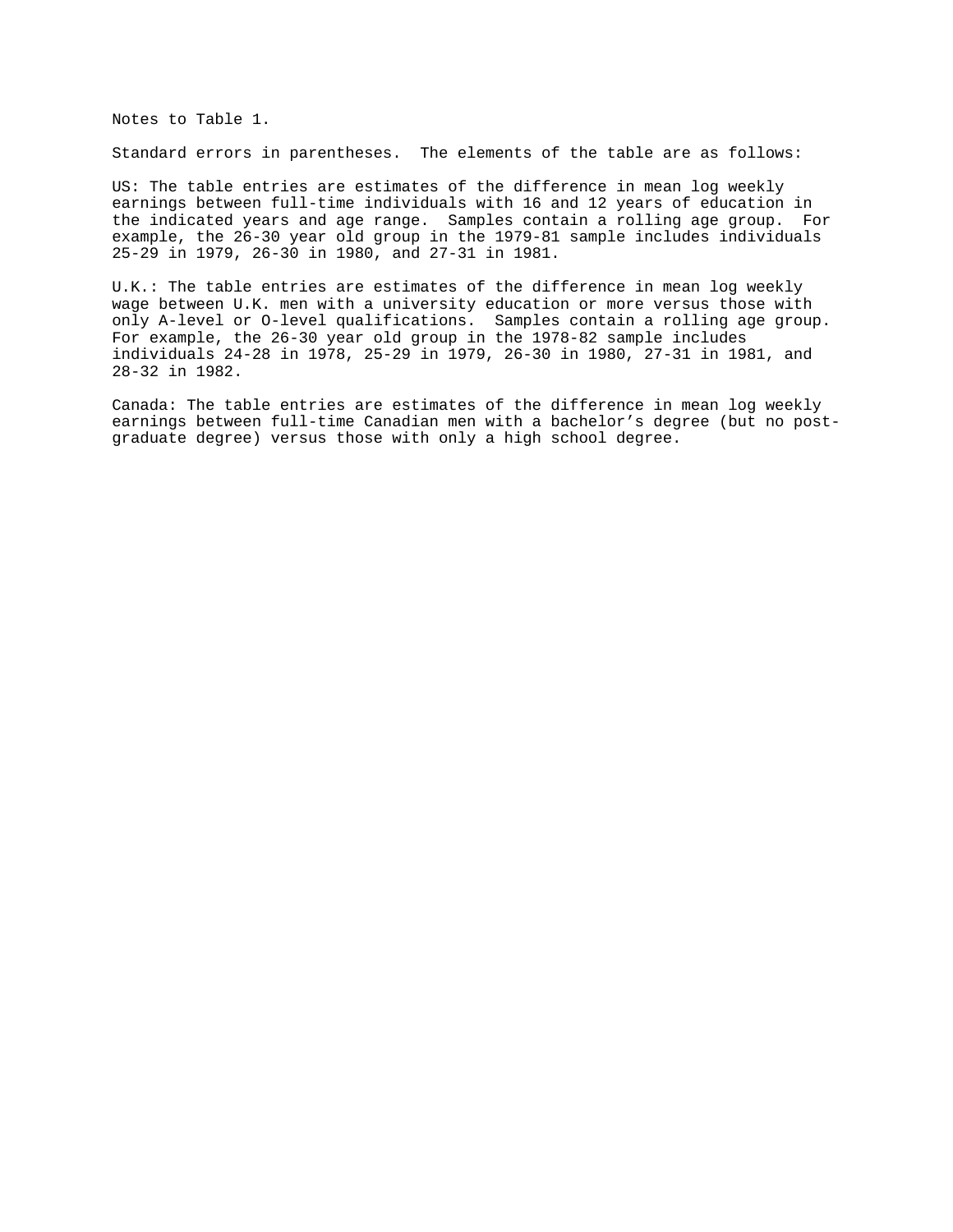|                            |                         | United States                |                                |                         | United Kingdom              |                               | Canada                  |                             |                               |
|----------------------------|-------------------------|------------------------------|--------------------------------|-------------------------|-----------------------------|-------------------------------|-------------------------|-----------------------------|-------------------------------|
|                            | No<br>Cohort<br>Effects | 10 Oldest<br>Cohorts<br>Only | 10 Oldest<br>Coh. Eff.<br>Same | No<br>Cohort<br>Effects | 7 Oldest<br>Cohorts<br>Only | 7 Oldest<br>Coh. Eff.<br>Same | No<br>Cohort<br>Effects | 6 Oldest<br>Cohorts<br>Only | 6 Oldest<br>Coh. Eff.<br>Same |
| Year Effects               |                         |                              |                                |                         |                             |                               |                         |                             |                               |
| 1970                       | 0.026<br>(0.021)        | 0.020<br>(0.010)             | 0.020<br>(0.009)               |                         |                             |                               |                         |                             |                               |
| 1975                       | $-0.020$<br>(0.021)     | $-0.024$<br>(0.010)          | $-0.024$<br>(0.009)            | 0.000                   | 0.000                       | 0.000                         |                         |                             | $- -$                         |
| 1980                       | $-0.049$<br>(0.019)     | $-0.060$<br>(0.011)          | $-0.062$<br>(0.009)            | $-0.077$<br>(0.026)     | $-0.086$<br>(0.021)         | $-0.076$<br>(0.018)           | 0.000                   | 0.000                       | 0.000                         |
| 1985                       | 0.058<br>(0.020)        | 0.017<br>(0.013)             | 0.015<br>(0.010)               | $-0.045$<br>(0.027)     | $-0.057$<br>(0.025)         | $-0.069$<br>(0.021)           | 0.020<br>(0.019)        | 0.007<br>(0.017)            | $-0.004$<br>(0.013)           |
| 1990                       | 0.099<br>(0.020)        | 0.022<br>(0.015)             | 0.022<br>(0.011)               | 0.021<br>(0.028)        | $-0.041$<br>(0.028)         | $-0.037$<br>(0.025)           | 0.031<br>(0.017)        | $-0.011$<br>(0.018)         | $-0.025$<br>(0.016)           |
| 1995                       | 0.141<br>(0.021)        | 0.024<br>(0.019)             | 0.034<br>(0.014)               | 0.051<br>(0.030)        | $-0.060$<br>(0.038)         | $-0.039$<br>(0.031)           | 0.043<br>(0.017)        | $-0.038$<br>(0.021)         | $-0.039$<br>(0.021)           |
| Cohort Effects:            |                         |                              |                                |                         |                             |                               |                         |                             |                               |
| $1950 - 54$                | $- -$                   | $- -$                        | 0.040<br>(0.011)               |                         | $ -$                        | $-0.009$<br>(0.019)           |                         | $- -$                       | 0.028<br>(0.015)              |
| $1955 - 59$                | $- -$                   | --                           | 0.124<br>(0.013)               |                         | $- -$                       | 0.075<br>(0.025)              |                         |                             | 0.076<br>(0.021)              |
| $1960 - 64$                | $ -$                    | $ -$                         | 0.178<br>(0.016)               | $ -$                    | $\qquad \qquad -$           | 0.134<br>(0.032)              | $ -$                    | $ -$                        | 0.133<br>(0.027)              |
| $1964 - 69$                | $- -$                   | $- -$                        | 0.175<br>(0.024)               | $ -$                    | $ -$                        | 0.162<br>(0.046)              | $- -$                   |                             | 0.142<br>(0.036)              |
| Degrees of Freedom         | 36                      | 26                           | 32                             | 24                      | 14                          | 20                            | 18                      | 9                           | 14                            |
| Chi-squared<br>$(p-value)$ | 295.01<br>(0.00)        | 48.84<br>(0.00)              | 51.09<br>(0.02)                | 48.31<br>(0.00)         | 10.76<br>(0.70)             | 15.33<br>(0.76)               | 66.06<br>(0.00)         | 12.00<br>(0.21)             | 20.51<br>(0.11)               |
| R-squared                  | 0.87                    | 0.97                         | 0.98                           | 0.77                    | 0.85                        | 0.92                          | 0.89                    | 0.90                        | 0.97                          |

Table 2: Decompositions of College-High School Wage Differentials by Age and Year into Cohort, Age, and Time Effects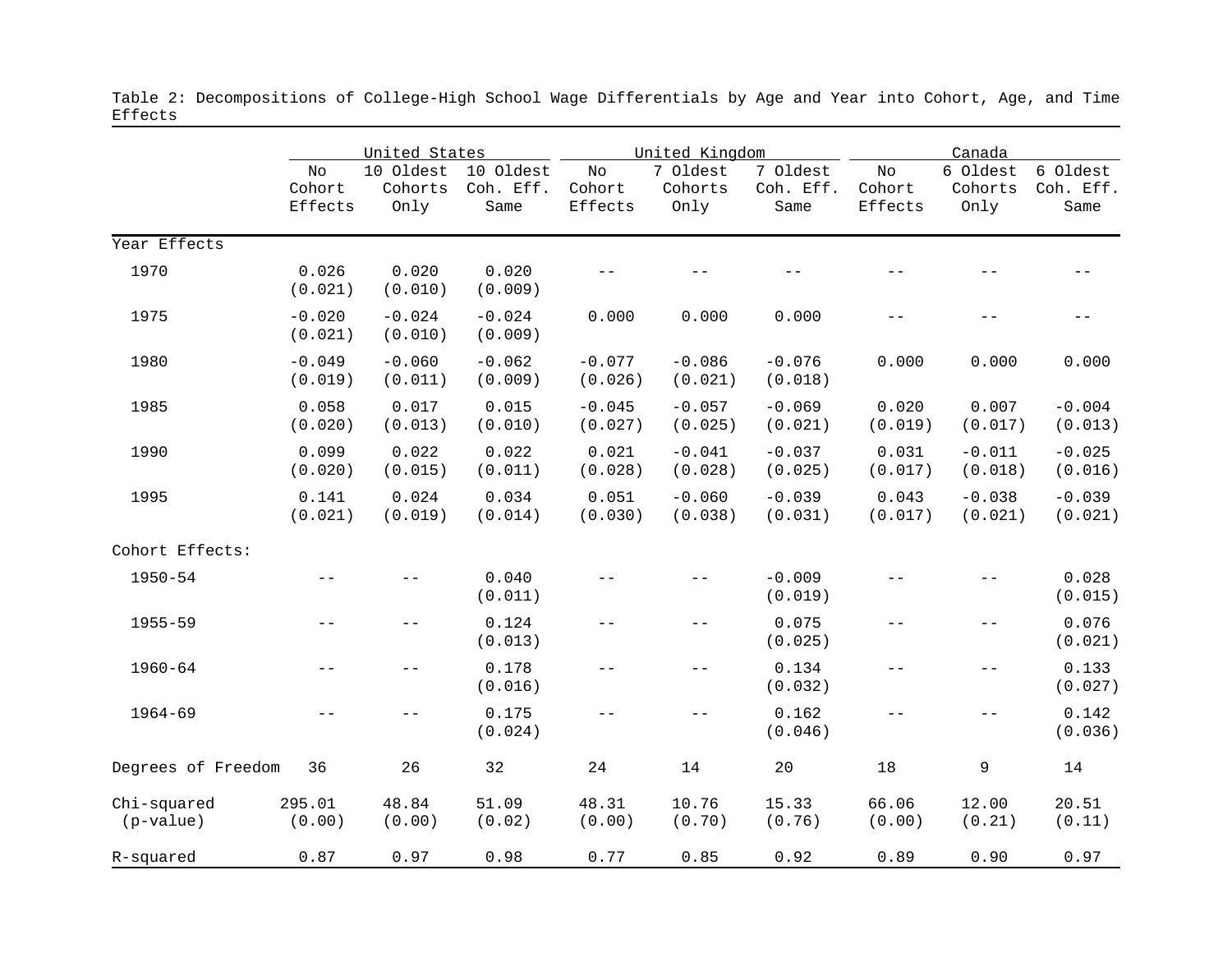Notes: Standard errors in parentheses. Models are fit by weighted least squares to the age-group by year college-high school wage gaps shown in Table 1. Weights are inverse sampling variances of the estimated wage gaps. All models include age effects. For the United States and the United Kingdom, the years indicated when reporting the estimated year effects are the mid-points of the year intervals shown in Table 1.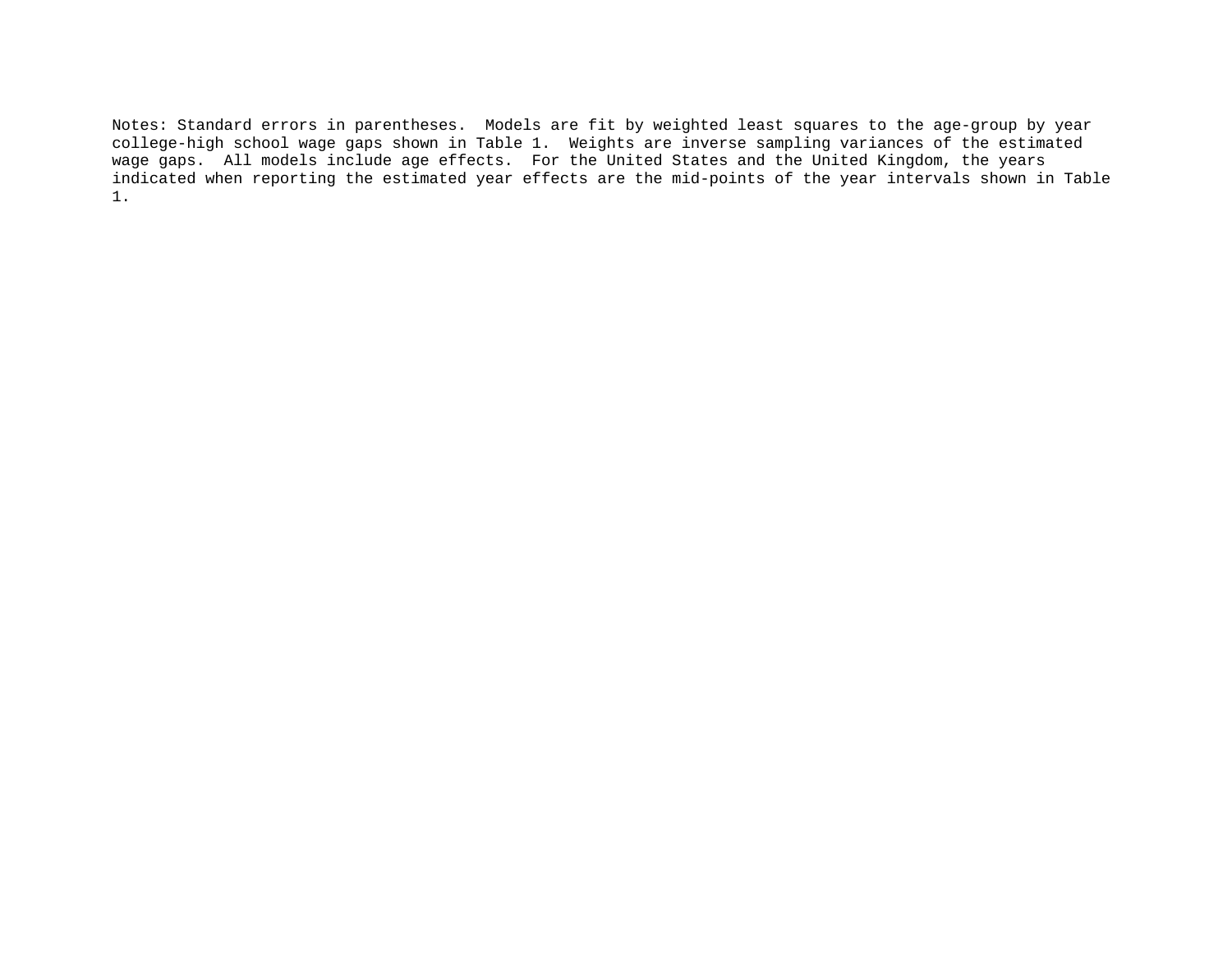|                   |           | Age Group: |           |           |           |           |           |  |  |
|-------------------|-----------|------------|-----------|-----------|-----------|-----------|-----------|--|--|
|                   | $26 - 30$ | $31 - 35$  | $36 - 40$ | $41 - 45$ | $46 - 50$ | $51 - 55$ | $56 - 60$ |  |  |
| A. United States  |           |            |           |           |           |           |           |  |  |
| 1959              | 0.150     | 0.146      | 0.122     | 0.096     | 0.084     | 0.081     | 0.067     |  |  |
| 1969-71           | 0.210     | 0.198      | 0.189     | 0.166     | 0.146     | 0.119     | 0.100     |  |  |
| 1974-76           | 0.275     | 0.263      | 0.217     | 0.211     | 0.174     | 0.149     | 0.122     |  |  |
| $1979 - 81$       | 0.249     | 0.306      | 0.267     | 0.239     | 0.217     | 0.199     | 0.171     |  |  |
| $1984 - 86$       | 0.238     | 0.281      | 0.323     | 0.284     | 0.248     | 0.225     | 0.194     |  |  |
| 1989-91           | 0.237     | 0.241      | 0.291     | 0.324     | 0.288     | 0.248     | 0.228     |  |  |
| 1994-96           | 0.261     | 0.257      | 0.259     | 0.294     | 0.339     | 0.290     | 0.253     |  |  |
| B. United Kingdom |           |            |           |           |           |           |           |  |  |
| 1974-77           | 0.089     | 0.082      | 0.067     | 0.064     | 0.046     | 0.051     | 0.037     |  |  |
| $1978 - 82$       | 0.108     | 0.094      | 0.087     | 0.076     | 0.061     | 0.063     | 0.043     |  |  |
| $1983 - 87$       | 0.125     | 0.125      | 0.118     | 0.103     | 0.086     | 0.073     | 0.068     |  |  |
| 1988-92           | 0.112     | 0.129      | 0.140     | 0.127     | 0.115     | 0.098     | 0.085     |  |  |
| 1993-96           | 0.128     | 0.145      | 0.148     | 0.147     | 0.137     | 0.102     | 0.091     |  |  |
| C. Canada         |           |            |           |           |           |           |           |  |  |
| 1980              | 0.167     | 0.190      | 0.180     | 0.132     | 0.102     | 0.093     | 0.092     |  |  |
| 1985              | 0.150     | 0.182      | 0.200     | 0.183     | 0.145     | 0.109     | 0.099     |  |  |
| 1990              | 0.164     | 0.169      | 0.195     | 0.210     | 0.188     | 0.144     | 0.120     |  |  |
| 1995              | 0.202     | 0.188      | 0.180     | 0.203     | 0.220     | 0.197     | 0.157     |  |  |

Notes: see notes to Table 1.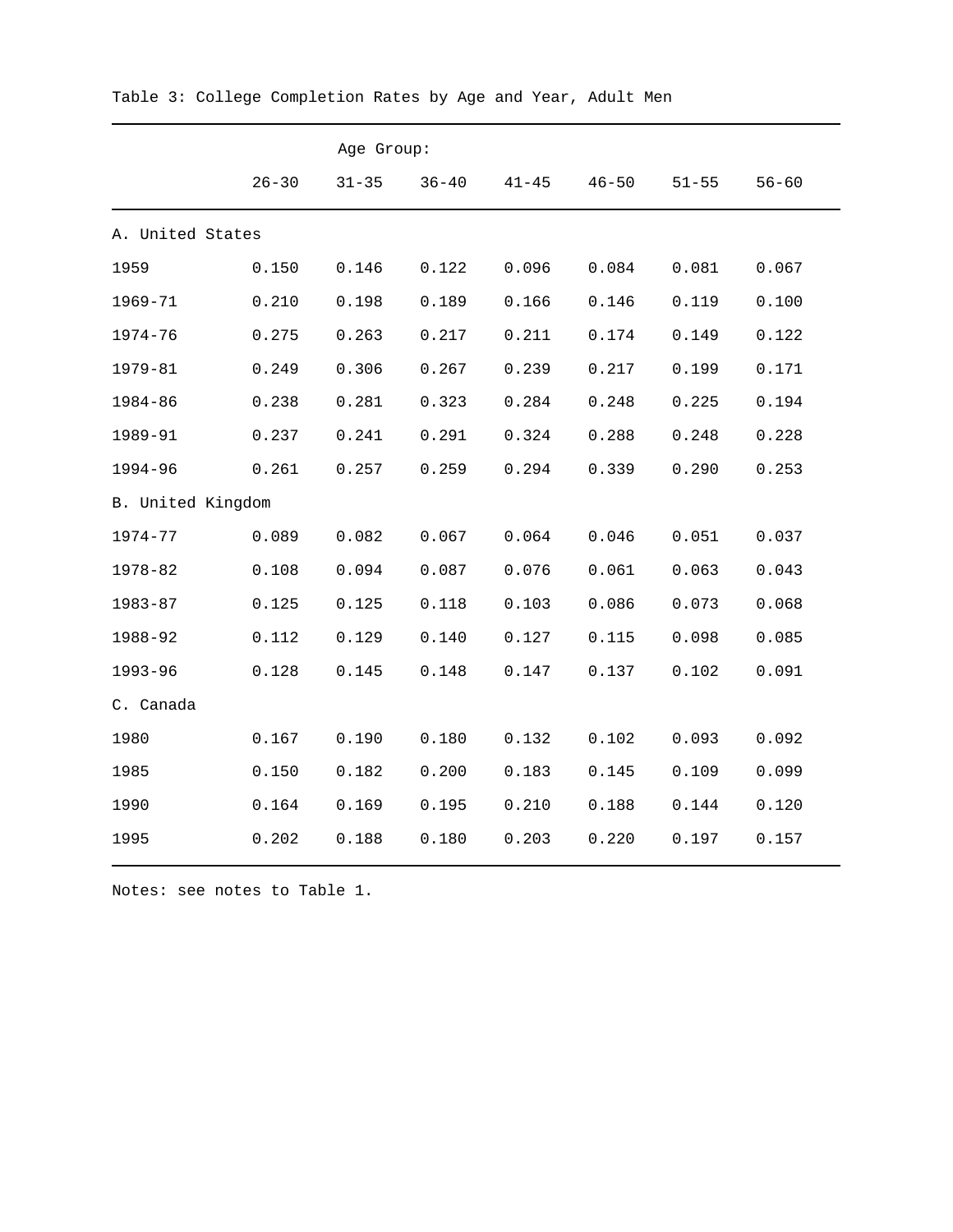|                                              | United States    |                     |                     | United Kingdom      | Canada              |                     |
|----------------------------------------------|------------------|---------------------|---------------------|---------------------|---------------------|---------------------|
|                                              | (1)              | (2)                 | (3)                 | (4)                 | (5)                 | (6)                 |
| Age-group specific -0.203<br>relative supply | (0.019)          | $-0.265$<br>(0.026) | $-0.233$<br>(0.058) | $-0.261$<br>(0.071) | $-0.165$<br>(0.042) | $-0.161$<br>(0.040) |
| Trend                                        |                  | 0.012<br>(0.001)    |                     | 0.013<br>(0.003)    |                     | 0.006<br>(0.001)    |
| Year Effects:                                |                  |                     |                     |                     |                     |                     |
| 1970                                         | 0.104<br>(0.012) |                     |                     |                     |                     |                     |
| 1975                                         | 0.124<br>(0.017) |                     | 0.0                 |                     |                     |                     |
| 1980                                         | 0.129<br>(0.019) |                     | $-0.032$<br>(0.023) |                     | 0.0                 |                     |
| 1985                                         | 0.255<br>(0.020) |                     | 0.060<br>(0.034)    |                     | 0.029<br>(0.014)    |                     |
| 1990                                         | 0.301<br>(0.021) |                     | 0.149<br>(0.039)    |                     | 0.054<br>(0.014)    |                     |
| 1995                                         | 0.365<br>(0.023) |                     | 0.199<br>(0.044)    |                     | 0.089<br>(0.017)    |                     |
| Degrees of Freedom                           | 35               | 40                  | 23                  | 26                  | 17                  | 19                  |
| Chi-squared<br>$(p-value)$                   | 66.62<br>(0.00)  | 209.34<br>(0.00)    | 25.78<br>(0.31)     | 52.03<br>(0.00)     | 35.00<br>(0.01)     | 35.68<br>(0.01)     |
| R-squared                                    | 0.87             | 0.97                | 0.86                | 0.72                | 0.94                | 0.94                |

Table 4: Estimated Models for the College-High School Wage Gap, By Cohort and Year.

Notes: Standard errors in parentheses. Models are fit by weighted least squares to the age-group by year college-high school wage gaps shown in Table 1. Weights are inverse sampling variances of the estimated wage gaps. All models include age effects. For the United States and the United Kingdom, the years indicated when reporting the estimated year effects are the mid-points of the year intervals shown in Table 1.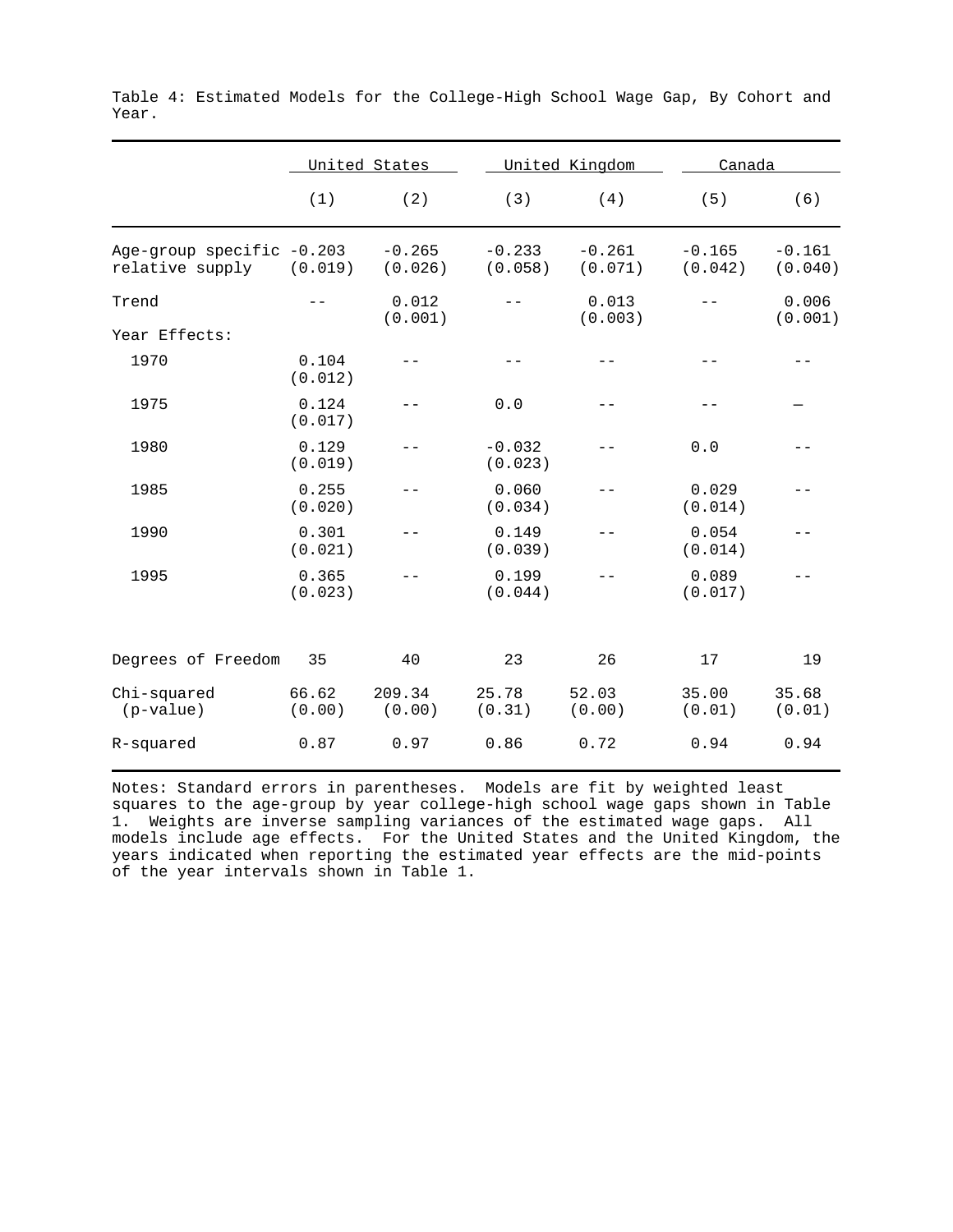|                                                                                     | United States       |                     |                     | United Kingdom      |                     |                     | Canada              |                     |                     |
|-------------------------------------------------------------------------------------|---------------------|---------------------|---------------------|---------------------|---------------------|---------------------|---------------------|---------------------|---------------------|
|                                                                                     | (1)                 | (2)                 | (3)                 | (4)                 | (5)                 | (6)                 | (7)                 | (8)                 | (9)                 |
| Age-group specific -0.202<br>Relative supply                                        | (0.026)             | $-0.209$<br>(0.025) | $-0.208$<br>(0.019) | $-0.233$<br>(0.078) | $-0.233$<br>(0.078) | $-0.233$<br>(0.059) | $-0.166$<br>(0.041) | $-0.165$<br>(0.041) | $-0.165$<br>(0.042) |
| Trend                                                                               | 0.017<br>(0.002)    | 0.020<br>(0.002)    | 0.015<br>(0.002)    | 0.021<br>(0.007)    | 0.018<br>(0.006)    | 0.020<br>(0.005)    | $-0.001$<br>(0.007) | $-0.002$<br>(0.015) | $-0.006$<br>(0.024) |
| 1980 dummy                                                                          |                     | --                  | $-0.057$<br>(0.011) |                     |                     | $-0.073$<br>(0.016) |                     |                     | $-0.006$<br>(0.026) |
| Katz-Murphy Aggr.<br>Supply Index                                                   | $-0.414$<br>(0.047) |                     |                     | $-0.466$<br>(0.156) |                     | $- -$               | 0.069<br>(0.247)    |                     | $- -$               |
| Aggr. Supply Index<br>for Men with Imper-<br>fect Substitution<br>Across Age Groups | $- -$               | $-0.483$<br>(0.053) | $-0.327$<br>(0.051) | $- -$               | $-0.340$<br>(0.114) | $-0.416$<br>(0.087) |                     | 0.134<br>(0.547)    | 0.275<br>(0.826)    |
| Degrees of Freedom                                                                  | 39                  | 39                  | 38                  | 25                  | 25                  | 24                  | 18                  | 18                  | 17                  |
| Chi-squared<br>$(p-value)$                                                          | 143.05<br>(0.00)    | 138.02<br>(0.00)    | 81.01<br>(0.00)     | 50.39<br>(0.00)     | 50.47<br>(0.00)     | 27.34<br>(0.29)     | 35.08<br>(0.01)     | 35.12<br>(0.01)     | 35.00<br>(0.01)     |
| R-squared                                                                           | 0.94                | 0.95                | 0.96                | 0.73                | 0.73                | 0.86                | 0.94                | 0.94                | 0.94                |

Table 5: Models for the College-High School Wage Gap, By Cohort and Year.

Notes: Standard errors in parentheses. Models are fit by weighted least squares to the age-group by year college-high school wage gaps shown in Table 1. Weights are inverse sampling variances of the estimated wage gaps. All models include age effects.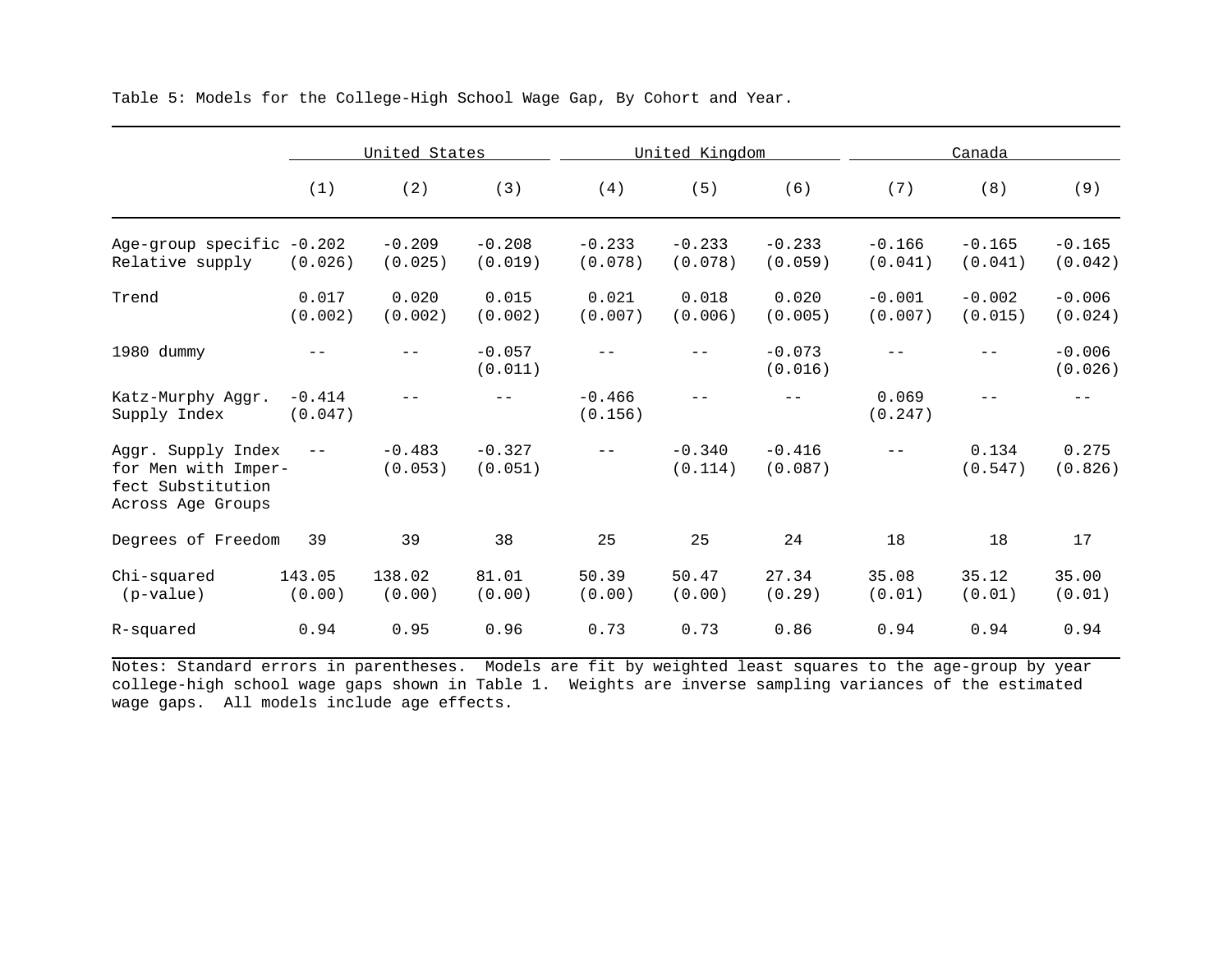|                              |                     | Wage Gap by Age Group |                               | Wage Gap by Experience                          |                     |                     |                     |                     |  |  |
|------------------------------|---------------------|-----------------------|-------------------------------|-------------------------------------------------|---------------------|---------------------|---------------------|---------------------|--|--|
|                              |                     | $1959 - 95$           |                               |                                                 | $1975 - 95$         |                     | $1959 - 95$         | $1975 - 95$         |  |  |
|                              | College<br>vs HS    | $Coll +$<br>vs HS     | Coll "labor"<br>vs HS "labor" | Average hourly<br>AWE of<br>Earnings<br>FT wkrs |                     |                     |                     |                     |  |  |
|                              | (1)                 | (2)                   | (3)                           | (4)                                             | (5)                 | (6)                 | (7)                 | (8)                 |  |  |
| Age-group                    | $-0.209$            | $-0.157$              | $-0.125$                      | $-0.237$                                        | $-0.218$            | $-0.213$            | $-0.107$            | $-0.232$            |  |  |
| rel. supply                  | (0.023)             | (0.023)               | (0.020)                       | (0.033)                                         | (0.035)             | (0.018)             | (0.048)             | (0.094)             |  |  |
| Aggregate<br>supply<br>index | $-0.483$<br>(0.053) | $-0.562$<br>(0.056)   | $-0.426$<br>(0.042)           | $-0.355$<br>(0.135)                             | $-0.400$<br>(0.146) | $-0.161$<br>(0.069) | $-0.618$<br>(0.103) | $-0.234$<br>(0.295) |  |  |
| Trend                        | 0.020<br>(0.002)    | 0.026<br>(0.002)      | 0.020<br>(0.002)              | 0.017<br>(0.004)                                | 0.017<br>(0.004)    | 0.009<br>(0.002)    | 0.024<br>(0.004)    | 0.015<br>(0.007)    |  |  |
| 1980 dummy                   |                     |                       |                               |                                                 |                     | $-0.070$<br>(0.008) |                     |                     |  |  |
| Degrees of<br>Freedom        | 39                  | 39                    | 39                            | 25                                              | 25                  | 24                  | 39                  | 25                  |  |  |
| Chi-squared<br>$(p-value)$   | 132.02<br>(0.00)    | 157.91<br>(0.00)      |                               | 103.43<br>(0.00)                                | 124.66<br>(0.00)    | 30.57<br>(0.16)     | 398.91<br>(0.00)    | 301.56<br>(0.00)    |  |  |
| R-squared                    | 0.95                | 0.96                  | 0.95                          | 0.93                                            | 0.91                | 0.94                | 0.73                | 0.76                |  |  |

Table 6: Robustness of the results to alternative measures of the College-High School Wage Gap, United States

Notes: Standard errors in parentheses. Models are fit by weighted least squares. In columns (5) and (6) the wage gap is measured using average hourly earnings for all workers; in all other models, the wage gap is measured using average weekly earnings for full-time workers. The wage gap measure used in column (2) is the log wage difference between workers with a college or a post-graduate degree, and workers with exactly a high school degree. The wage gap measure used in columns (3) is obtained from the ratio of the average wage of all "college" workers (wage bill of college workers divided by the number of units of college labor) to the wage of all "high school" workers (see the text for more detail). The wage gap used in columns (5) and (6) is the log wage difference between workers with exactly a college degree and workers with exactly a high school degree. The wage gaps in columns (7) and (8) represent the wage difference between college and high school workers with the same level of potential labor market experience. Only workers with 3 to 37 years of experience (grouped in five year categories) are used in the estimation. In all other columns, the wage gaps represent the wage difference between college and high school workers of the same age. Seven age groups (26-30 to 56-60) are used in the estimation (seven experience groups in columns (7) and (8)).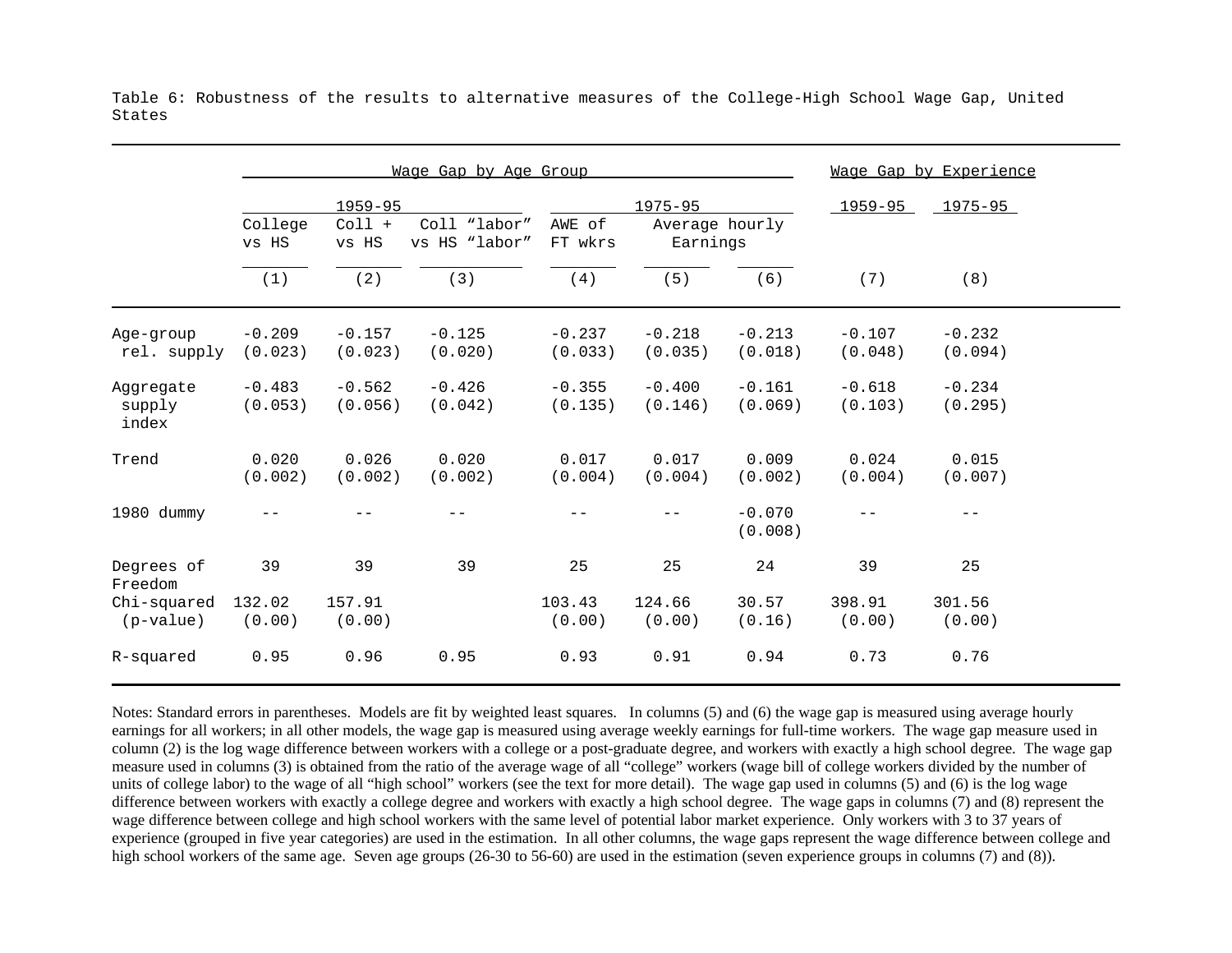|                                           | (1)                 | (2)                 | (3)                 | (4)                 | (5)                 |
|-------------------------------------------|---------------------|---------------------|---------------------|---------------------|---------------------|
| Age group-specific<br>Relative Supply     |                     |                     | $-0.221$<br>(0.020) | $-0.230$<br>(0.031) | $-0.223$<br>(0.022) |
| Aggregate Supply Index<br>(Men and Women) |                     |                     |                     | $-0.865$<br>(0.091) | $-0.628$<br>(0.074) |
| Time Trend                                |                     |                     |                     | 0.035<br>(0.003)    | 0.027<br>0.003      |
| Year Effects:<br>1970                     | 0.037<br>(0.019)    | 0.033<br>(0.009)    | 0.034<br>(0.009)    |                     |                     |
| 1975                                      | $-0.009$<br>(0.019) | $-0.010$<br>(0.008) | $-0.001$<br>(0.009) |                     |                     |
| 1980                                      | $-0.035$<br>(0.017) | $-0.045$<br>(0.008) | $-0.028$<br>(0.008) |                     | $-0.057$<br>(0.009) |
| 1985                                      | 0.061<br>(0.017)    | 0.025<br>(0.009)    | 0.058<br>(0.008)    |                     |                     |
| 1990                                      | 0.124<br>(0.017)    | 0.058<br>(0.009)    | 0.112<br>(0.008)    |                     |                     |
| 1995                                      | 0.174<br>(0.018)    | 0.087<br>(0.011)    | 0.161<br>(0.009)    |                     |                     |
| Cohort Effects:<br>1950-54                |                     | 0.033<br>(0.009)    |                     |                     |                     |
| $1955 - 59$                               |                     | 0.106<br>(0.011)    |                     |                     |                     |
| $1960 - 64$                               |                     | 0.145<br>(0.013)    |                     |                     |                     |
| 1965-69                                   | $- -$               | 0.133<br>(0.019)    | $- -$               | $- -$               | $- -$               |
| Degrees of freedom                        | 36                  | 32                  | 35                  | 39                  | 38                  |
| Chi-squared<br>$(P-value)$                | 331.80<br>(0.00)    | 56.31<br>(0.01)     | 73.91<br>(0.00)     | 194.42<br>(0.00)    | 93.46<br>(0.00)     |
| R-squared                                 | 0.89                | 0.98                | 0.98                | 0.94                | 0.97                |

Table 7: Models for the College-High School Wage Gap for Men and Women in the United States, By Cohort and Year

Notes: Standard errors in parentheses. Model are fit by weighted least squares to the age-group by year college-high school wage gaps. Weights are inverse sampling variances of the estimates wage gaps. All models include age effects.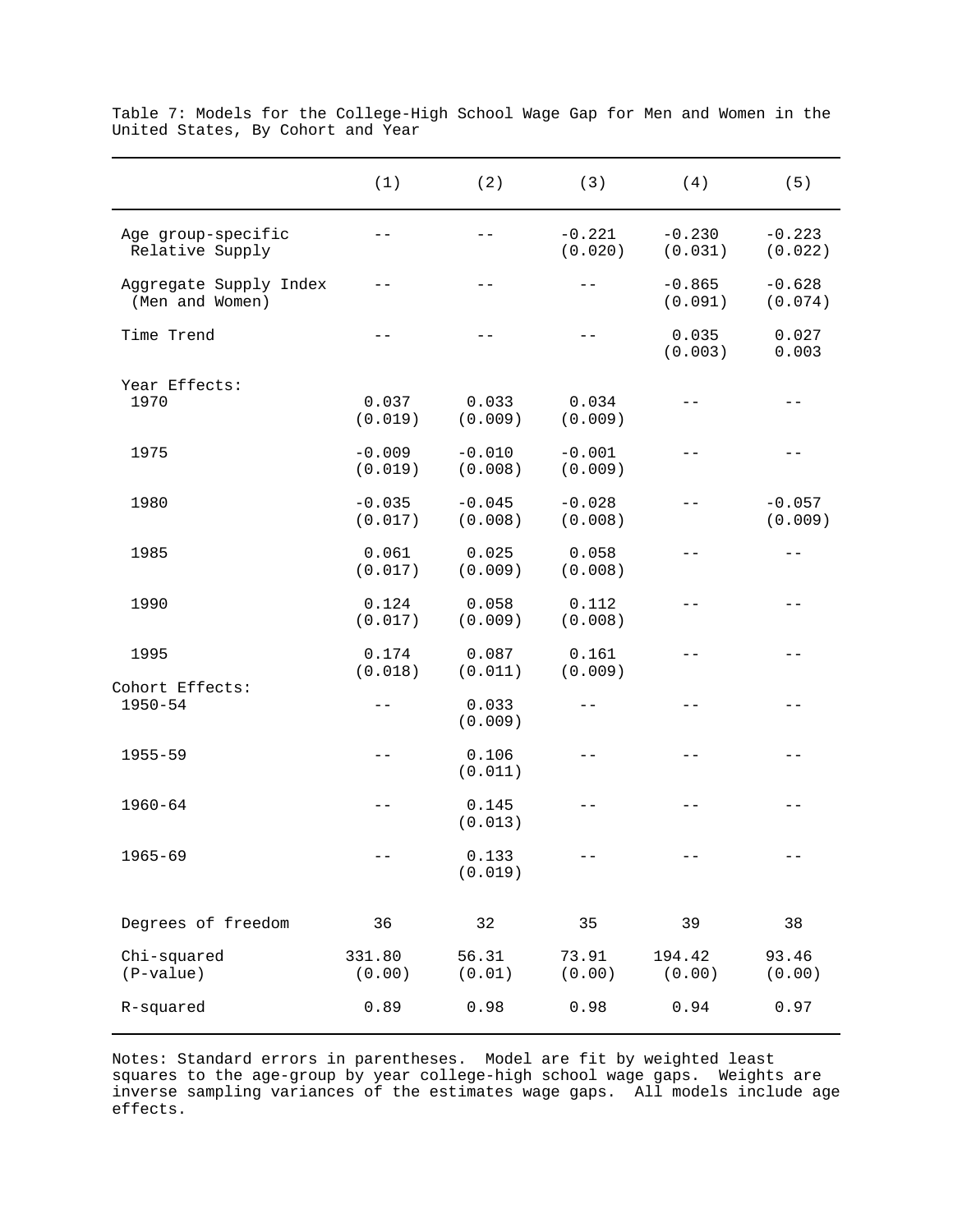| Estimation Method:                                               | <b>OLS</b><br>(1)   | <b>GLS</b><br>(2)                       | Fixed<br>Effects<br>(3) | Fixed<br>Effects<br>(4) |
|------------------------------------------------------------------|---------------------|-----------------------------------------|-------------------------|-------------------------|
| Effect of HS<br>supply on<br>HS waqes                            | $-0.183$<br>(0.030) | $-0.178$<br>$(0.026)$ $(0.028)$         | $-0.211$                | $-0.201$<br>(0.027)     |
| Effect of college<br>supply on<br>college wages                  | $-0.119$<br>(0.035) | $-0.176 - 0.210$<br>$(0.030)$ $(0.030)$ |                         | $-0.204$<br>(0.023)     |
| Weighted by inverse<br>sample variance of<br>college-hs wage gap | No                  | No.                                     | No                      | Yes                     |

Table 8: Models with Different Elasticities of Substitution by Education Level, United States.

Notes: Standard errors in parentheses. All the models are estimated for 98 age×year×education groups from 1959 to 1995 (7 age groups, 26-30 to 56-60, 7 years, 1959 to 1995, and two education groups, high school and college). The dependent variable is the mean log average weekly wage for full-time workers in the group. Only workers with exactly a high school degree or exactly a college degree are used to construct mean wages. All models also include a set of age and year effects fully interacted with a dummy variable for college status. In the OLS estimates reported in column 1, the regression error is assumed to be uncorrelated across age×year×college groups. In column 2, a possible correlation is introduced between the error terms of age×year groups with a high school and a college degree. In columns 3 and 4, a full set of age×year dummies is included in the models.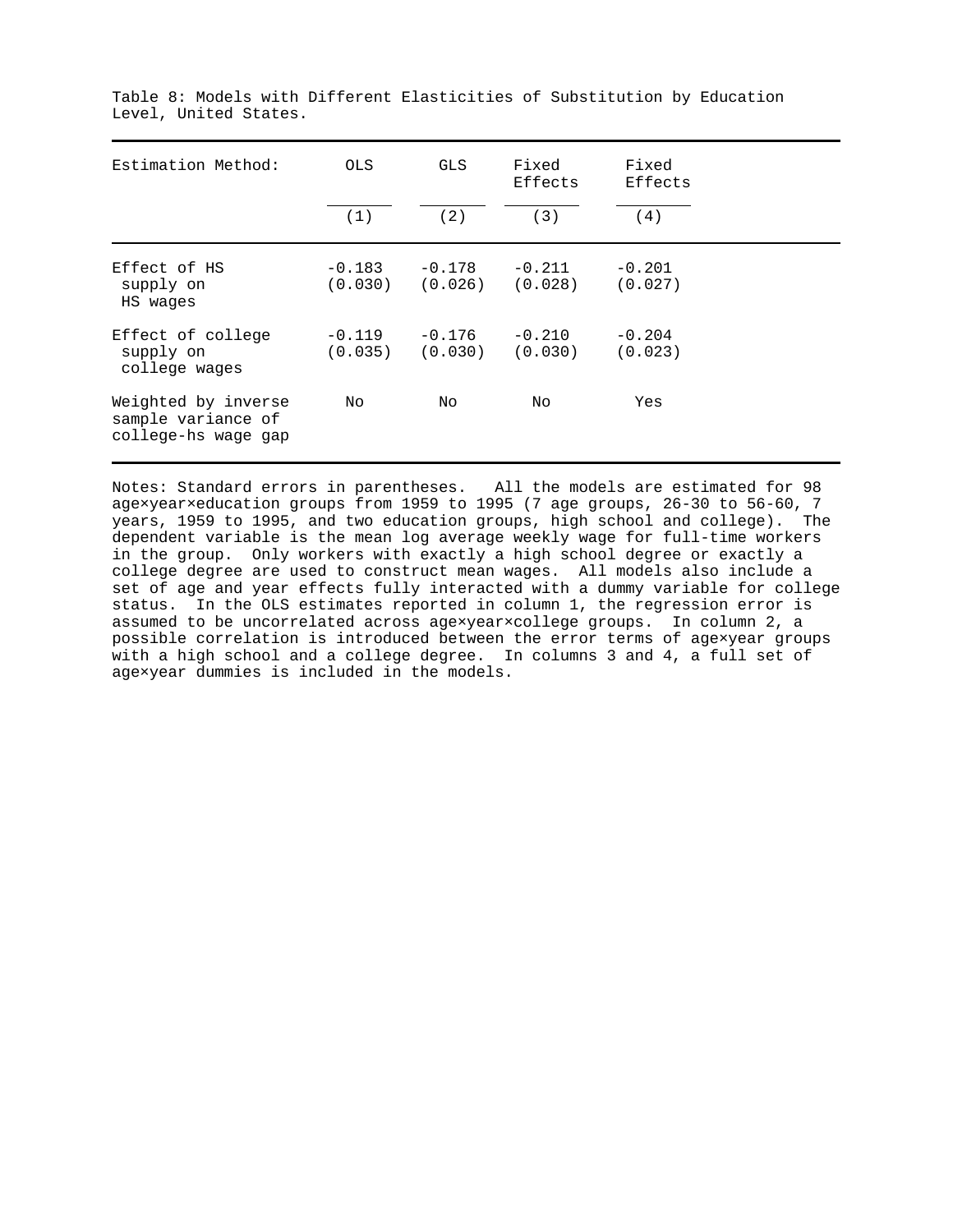| Experience Range |         |          |           |           |           |           |           |  |  |  |
|------------------|---------|----------|-----------|-----------|-----------|-----------|-----------|--|--|--|
|                  | $3 - 7$ | $8 - 12$ | $13 - 17$ | $18 - 22$ | $23 - 27$ | $28 - 32$ | $33 - 37$ |  |  |  |
| 1959             | 0.406   | 0.365    | 0.392     | 0.367     | 0.347     | 0.370     | 0.339     |  |  |  |
|                  | (0.008) | (0.007)  | (0.008)   | (0.010)   | (0.012)   | (0.015)   | (0.019)   |  |  |  |
| 1969-71          | 0.400   | 0.358    | 0.406     | 0.402     | 0.358     | 0.347     | 0.341     |  |  |  |
|                  | (0.015) | (0.015)  | (0.016)   | (0.016)   | (0.018)   | (0.022)   | (0.027)   |  |  |  |
| 1974-76          | 0.326   | 0.362    | 0.351     | 0.366     | 0.384     | 0.354     | 0.311     |  |  |  |
|                  | (0.013) | (0.014)  | (0.016)   | (0.018)   | (0.018)   | (0.020)   | (0.025)   |  |  |  |
| $1979 - 81$      | 0.331   | 0.306    | 0.352     | 0.302     | 0.360     | 0.337     | 0.323     |  |  |  |
|                  | (0.012) | (0.012)  | (0.014)   | (0.016)   | (0.017)   | (0.018)   | (0.021)   |  |  |  |
| $1984 - 86$      | 0.566   | 0.433    | 0.439     | 0.433     | 0.430     | 0.420     | 0.391     |  |  |  |
|                  | (0.012) | (0.012)  | (0.013)   | (0.017)   | (0.019)   | (0.022)   | (0.023)   |  |  |  |
| 1989-91          | 0.557   | 0.546    | 0.471     | 0.472     | 0.452     | 0.343     | 0.394     |  |  |  |
|                  | (0.013) | (0.013)  | (0.013)   | (0.014)   | (0.017)   | (0.021)   | (0.024)   |  |  |  |
| 1994-96          | 0.570   | 0.594    | 0.618     | 0.458     | 0.484     | 0.401     | 0.394     |  |  |  |
|                  | (0.015) | (0.014)  | (0.014)   | (0.015)   | (0.017)   | (0.021)   | (0.027)   |  |  |  |

Appendix Table 1: College High School Differentials by Experience and Year, United States

Notes: Standard errors in parentheses. Elements of the table are estimates of the difference in mean log weekly earnings between full-time individuals with 16 and 12 years of education in the indicated years and experience range. Potential labor market experience is defined as age-18 for high school graduates, and age-23 for college graduates. Thus, the experience groups reported in the table correspond to the age groups used in other tables. For example, college workers with 3 to 7 years of experience are age 26 to 30. Samples contain a rolling age (or experience) group. For example, workers with 3-7 years of experience in the 1979-81 sample includes individuals with 2-6 years of experience in 1979, 3-7 years of experience in 1980, and 4-8 years of experience.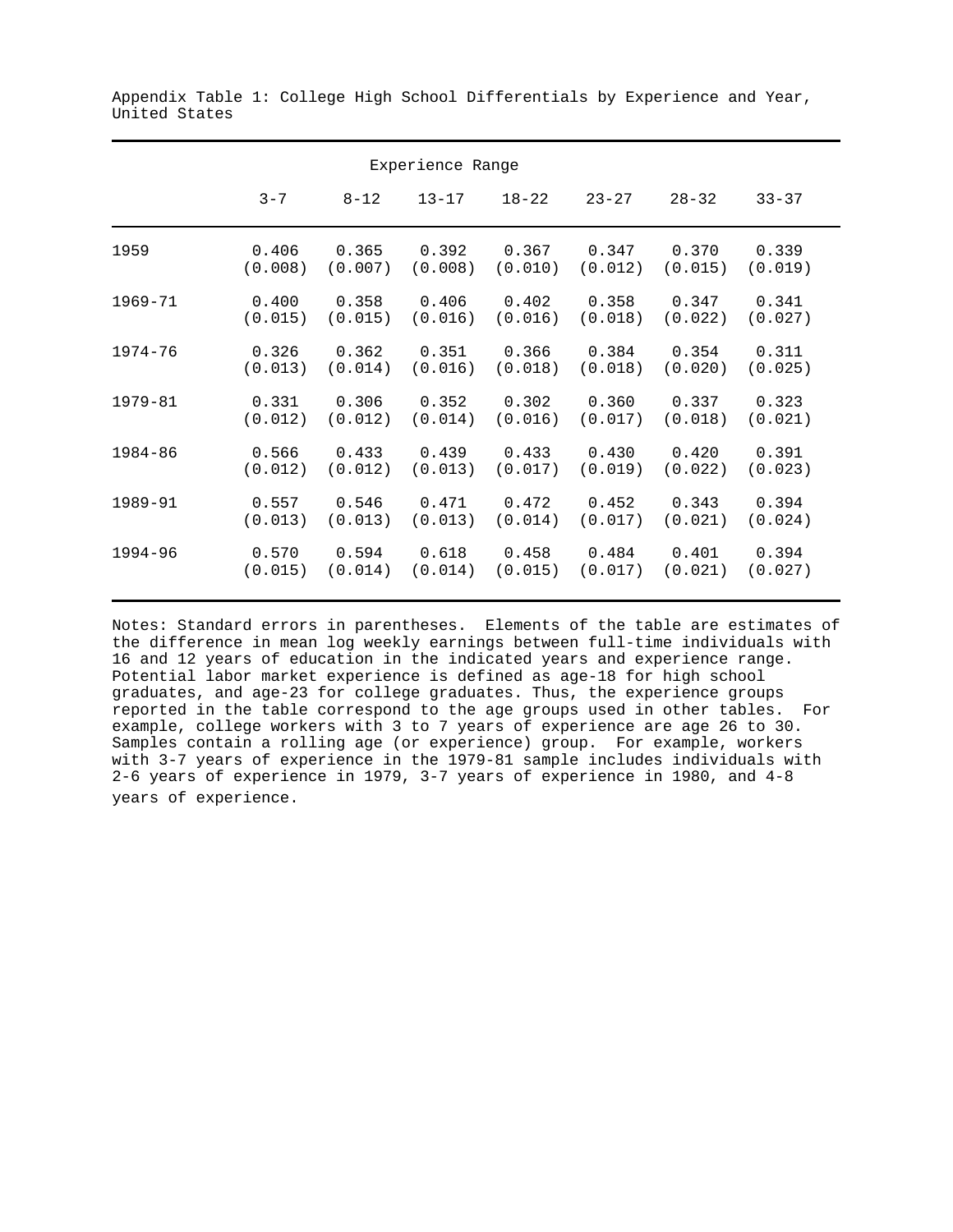Figure 1: Estimated College-High School Wage Differentials for Younger and Older Men

**A. United States**



**B. United Kingdom**





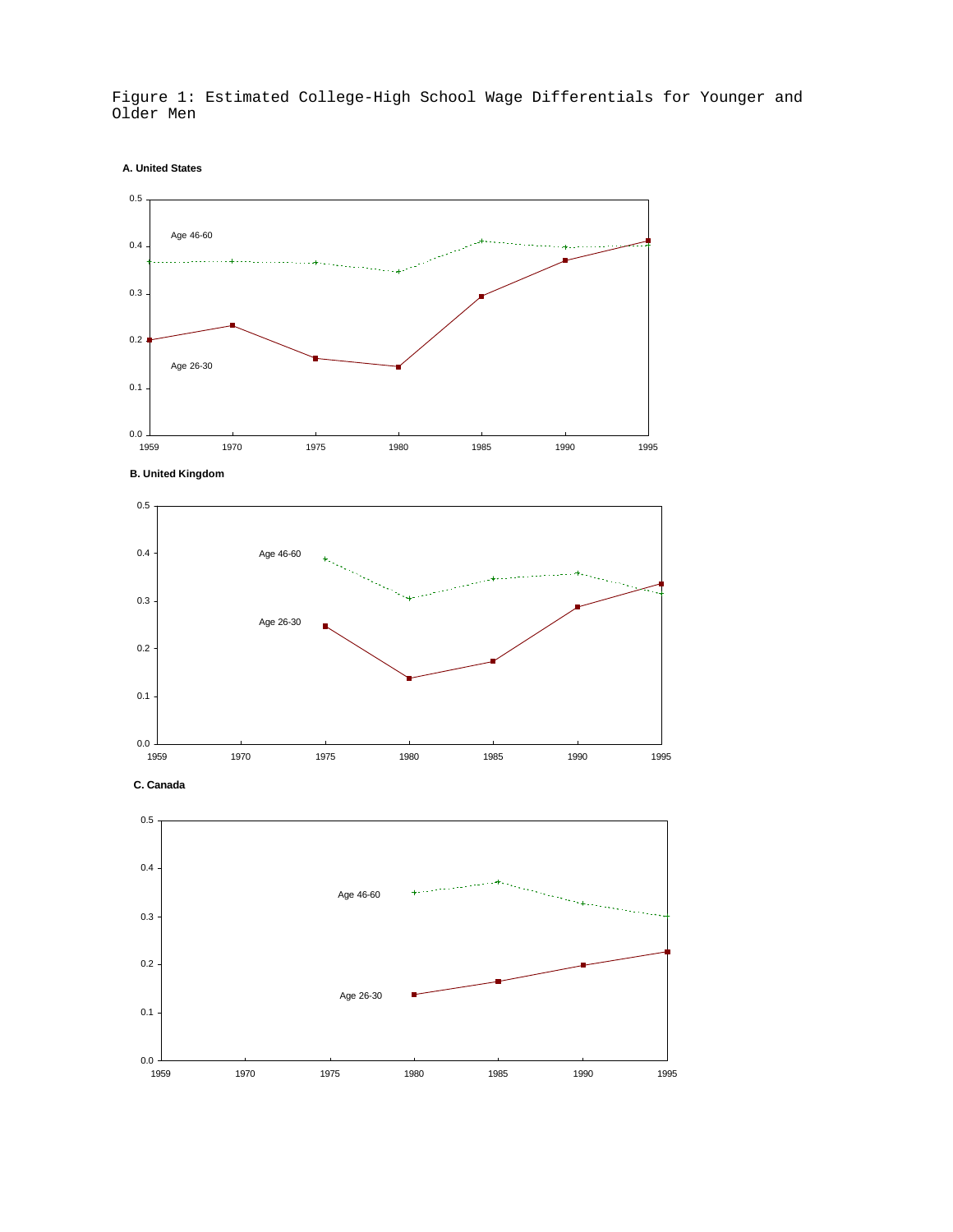







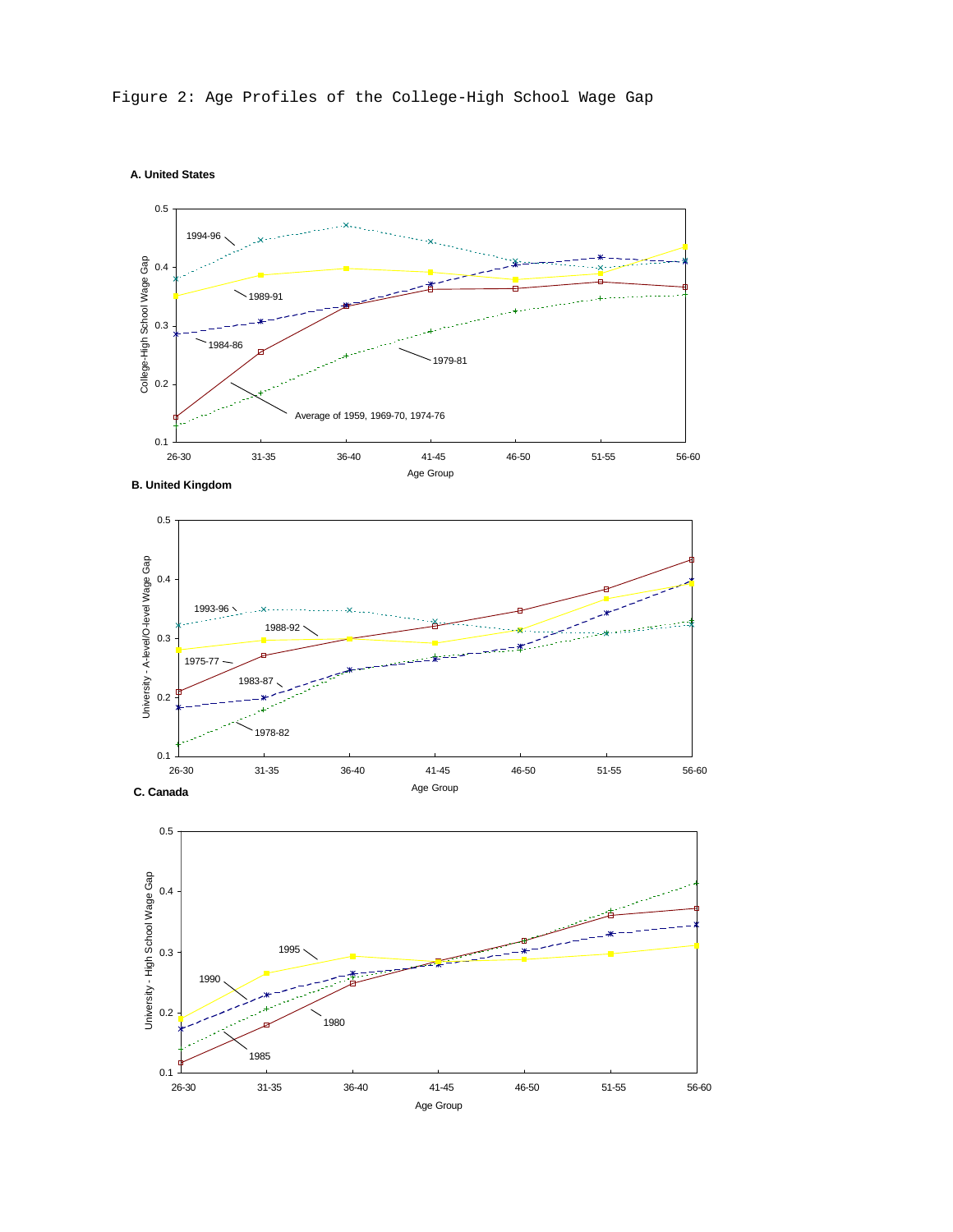

### **A. 26-30 Year Old Men**

**B. 46-50 Year Old Men**

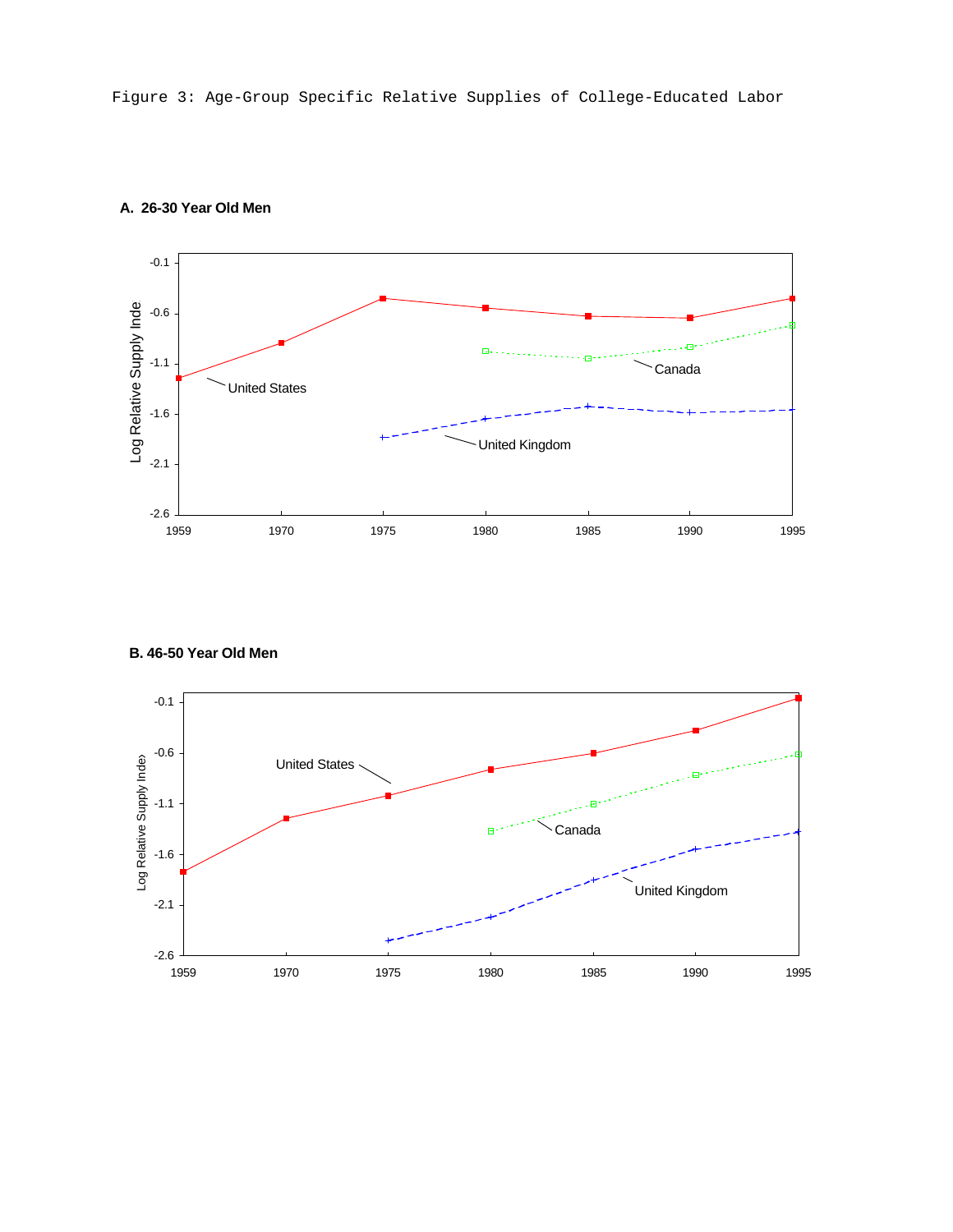

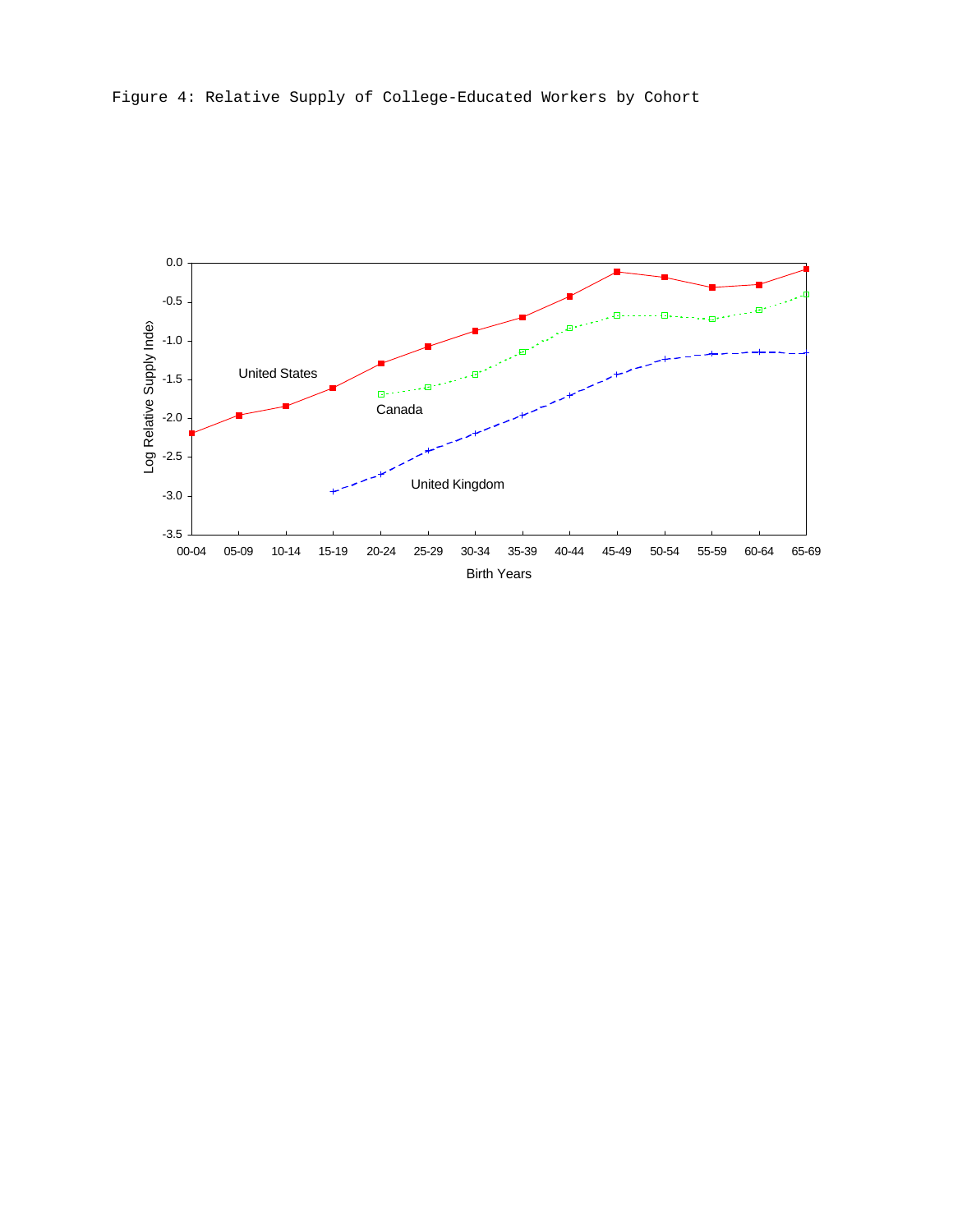